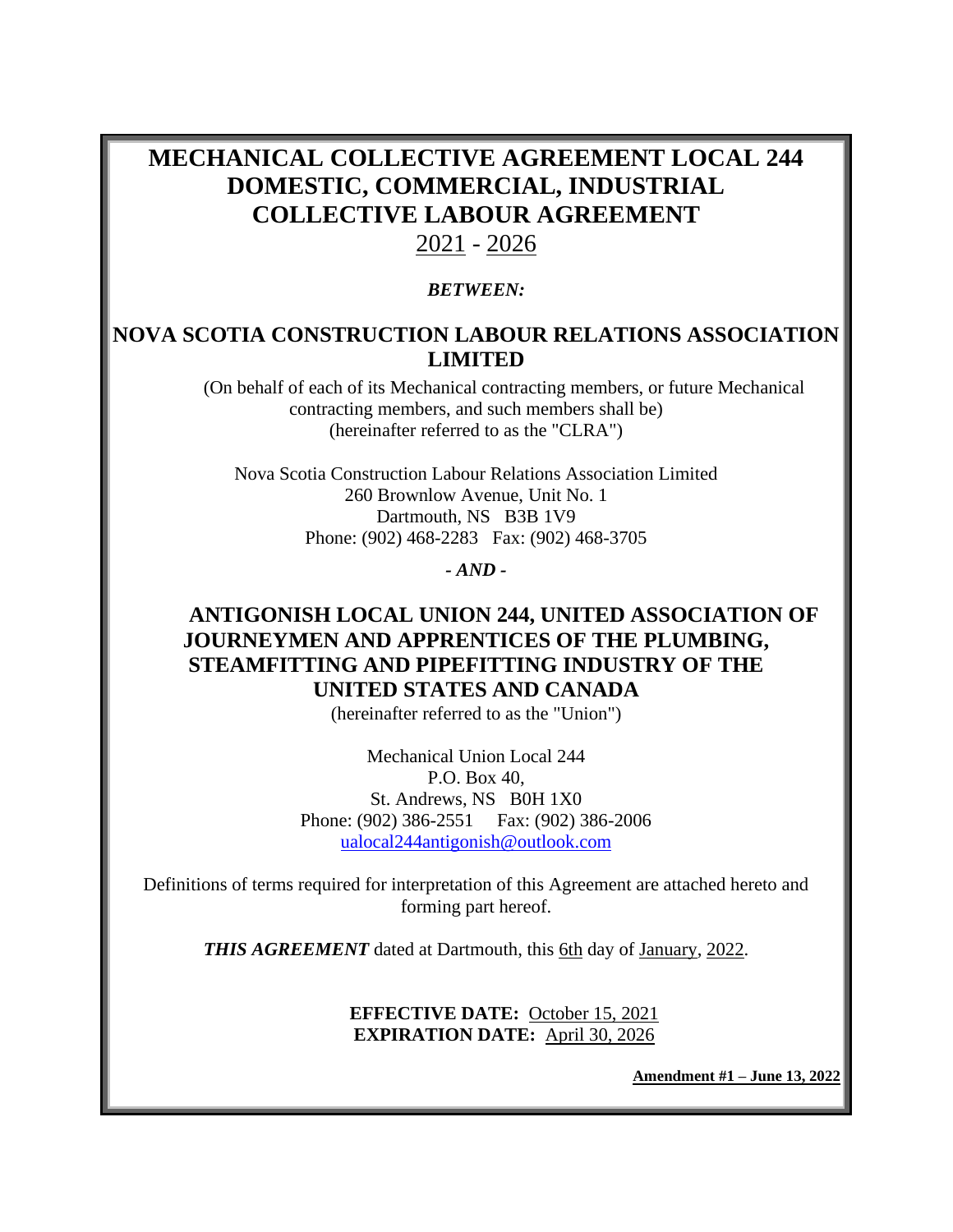MECHANICAL UA 244

**ARTICLE NO.** 

**OCTOBER 15, 2021 - APRIL 30, 2026** 

# **INDEX**

#### PAGE NO.

| ARTICLE 18 - WAGE RATES, VACATION & HOLIDAY PAY, CONTRIBUTIONS - BENEFIT PLAN,<br>PENSION PLAN, TRAINING FUND, PROMOTION, EDUCATION & CLRA INDUSTRY IMPROVEMENT |  |
|-----------------------------------------------------------------------------------------------------------------------------------------------------------------|--|
|                                                                                                                                                                 |  |
|                                                                                                                                                                 |  |
|                                                                                                                                                                 |  |
| ARTICLE 20C - CANADIAN TRAINING TRUST FUND, INDUSTRY ENHANCEMENT FUND, NATIONAL                                                                                 |  |
|                                                                                                                                                                 |  |
|                                                                                                                                                                 |  |
|                                                                                                                                                                 |  |
|                                                                                                                                                                 |  |
|                                                                                                                                                                 |  |
|                                                                                                                                                                 |  |
|                                                                                                                                                                 |  |
|                                                                                                                                                                 |  |
|                                                                                                                                                                 |  |
|                                                                                                                                                                 |  |
|                                                                                                                                                                 |  |
|                                                                                                                                                                 |  |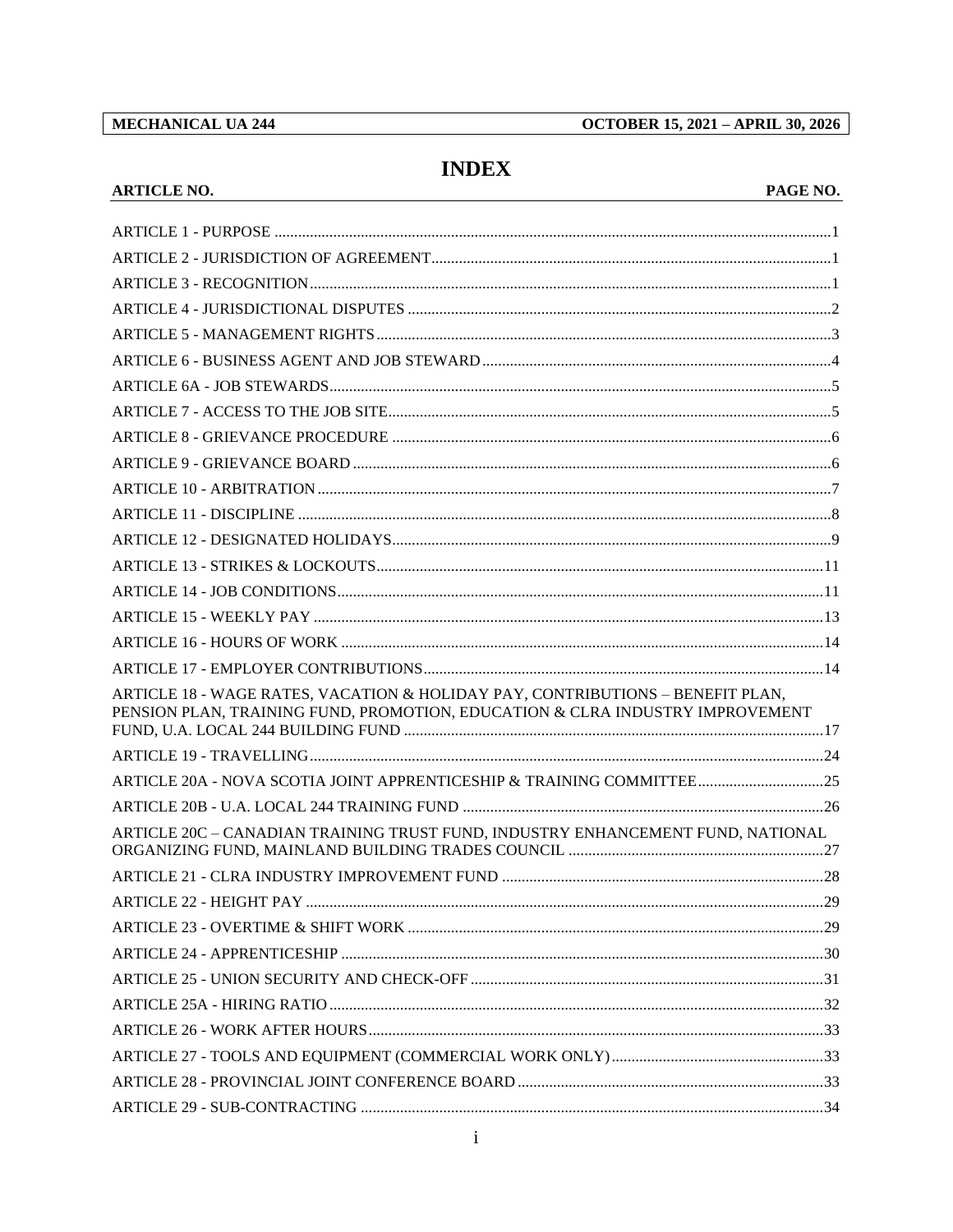**MECHANICAL UA 244 OCTOBER 15, 2021 – APRIL 30, 2026**

# **INDEX**

#### **ARTICLE NO. PAGE NO.**

| SCHEDULE "A" - INDUSTRIAL PROJECTS INDUSTRIAL PLUMBING & PIPEFITTING DEFINITIONS 39 |  |
|-------------------------------------------------------------------------------------|--|
|                                                                                     |  |
|                                                                                     |  |
|                                                                                     |  |
|                                                                                     |  |
|                                                                                     |  |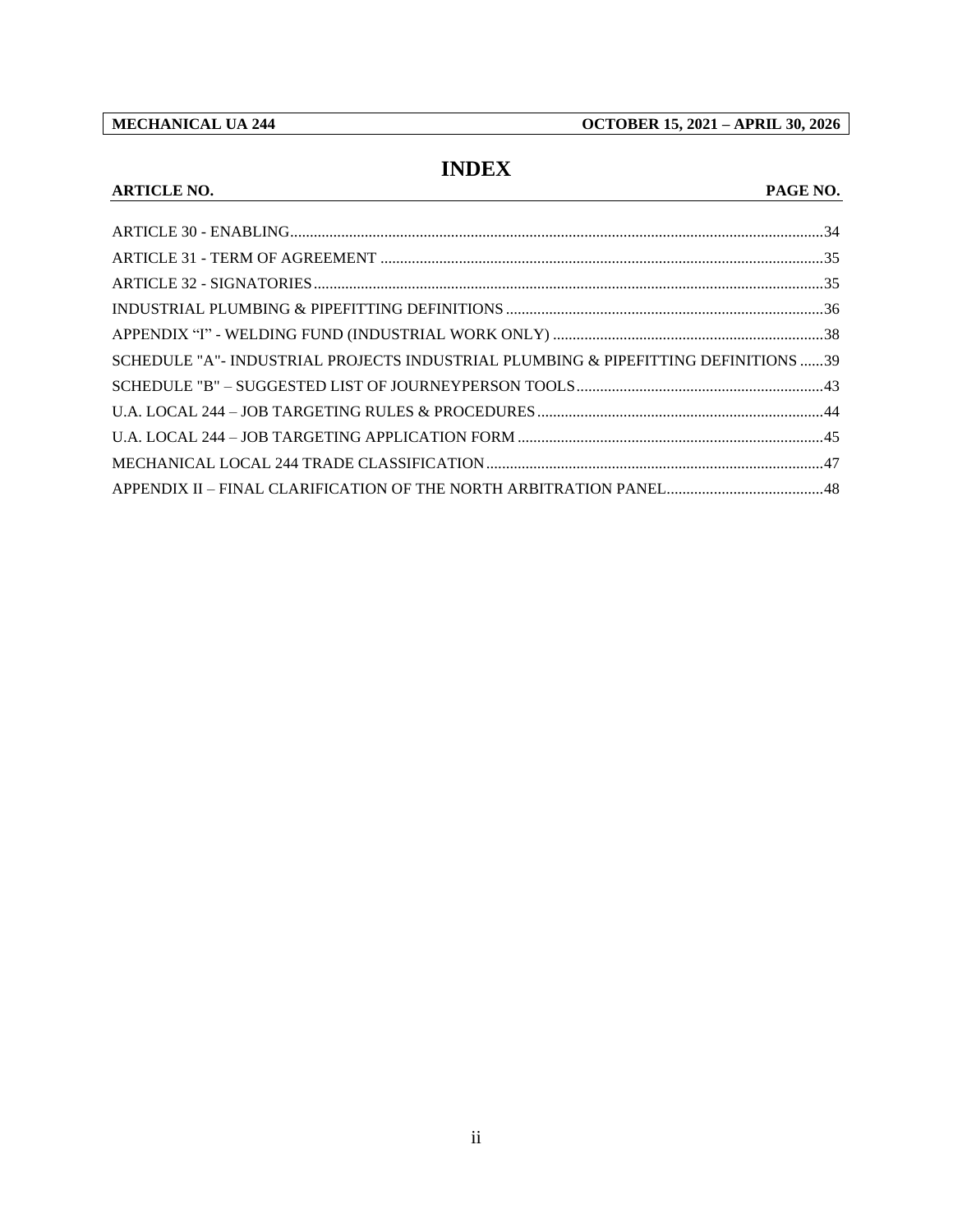## **ARTICLE 1 - PURPOSE**

- <span id="page-3-0"></span>1.01 The purpose of this Agreement is to promote good working relations between the various members of the Association and the Union to the end that the construction industry in the area covered by this Agreement shall proceed with maximum efficiency in all its undertakings and to strive to make unionized construction the preferred choice for buyers of construction.
- <span id="page-3-1"></span>1.02 This Agreement will apply to domestic, commercial and industrial plumbing and pipefitting. Conditions to apply in particular for industrial plumbing and pipefitting are set out in Schedule "A" attached hereto and forming part hereof.

## **ARTICLE 2 - JURISDICTION OF AGREEMENT**

2.01 From Black Rock, Colchester County proceeding to the junction of Colchester, Pictou, Halifax and Guysborough Counties as a straight line, continuing along the straight line separating Guysborough County and Halifax County. All the area east of this line on the Mainland of Nova Scotia.

# **ARTICLE 3 - RECOGNITION**

- <span id="page-3-2"></span>3.01 The employer and the CLRA recognize the Union as the sole collective bargaining agent with respect to the trade for the area covered by this Agreement.
- 3.02 The Union recognizes the CLRA as the sole collective bargaining agent for all mechanical unionized employers, defined herein, in the construction industry as covered by Accreditation Order No. L.R.B. 392C, dated January 29, 1976.
- 3.03 The Union agrees that priority in supply of members will be given to employers who are bound by and to the terms and conditions as set out in this Agreement.
- 3.04 In order to bind non-CLRA employers to the provisions of this Agreement, the Union will file any letter of agreement/recognition with the Minister of Labour in accordance with Section 30 of the Trade Union Act.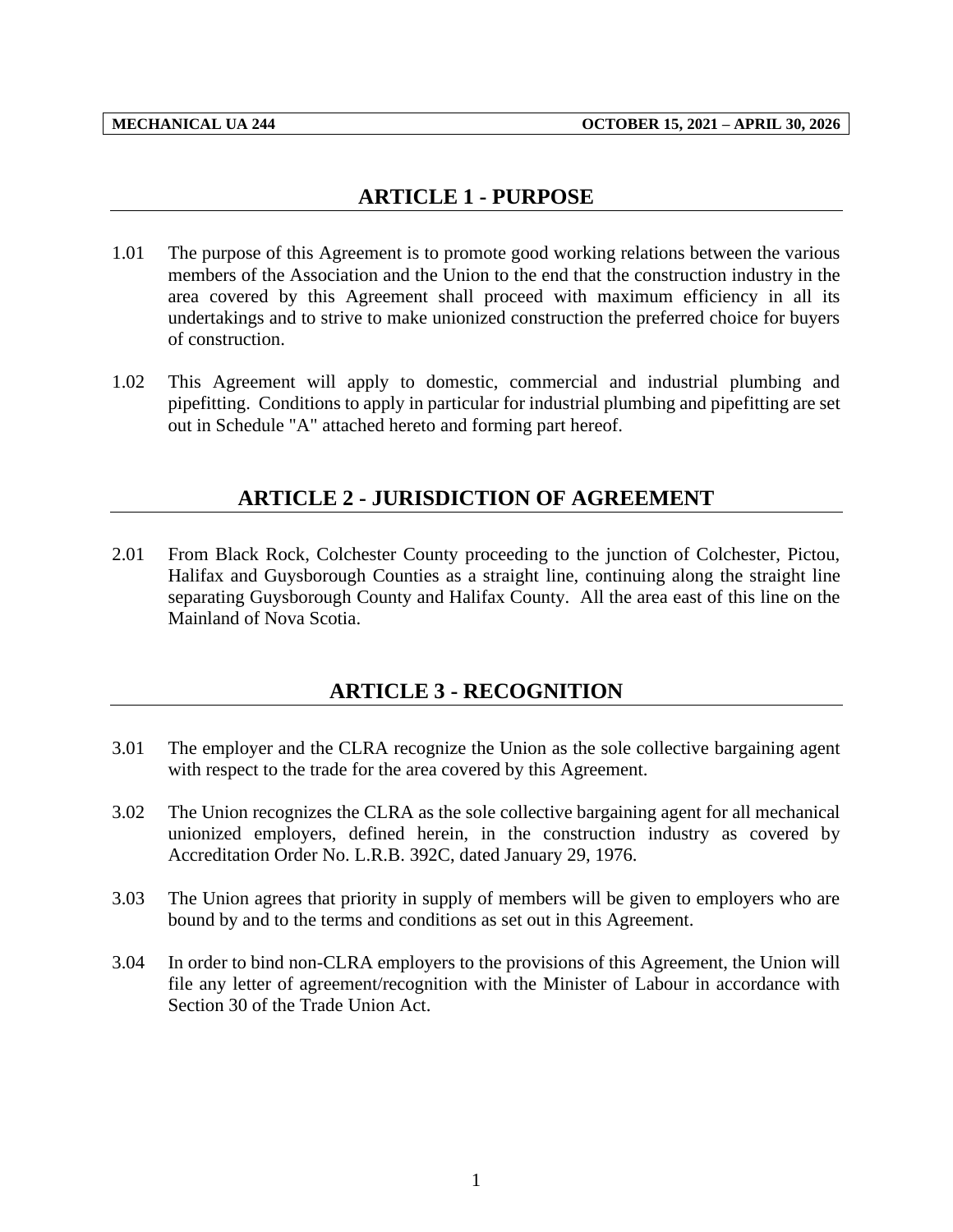## **ARTICLE 4 - JURISDICTIONAL DISPUTES**

- <span id="page-4-0"></span>4.01 Both Parties recognize that the individual members of the CLRA and the Union have respective responsibilities to other Parties and organizations. They agree that jurisdictional disputes shall not interfere in any way with the orderly expeditious and economic progress of the work.
	- (a) A mark-up meeting will be held with each contractor not later than the commencement of the contractors work on all industrial projects. Mark-up assignments shall also apply to all sub-contractors.
- 4.02 All jurisdictional disputes between or among building and construction trade Unions and employers, Parties to this Agreement, shall be settled or adjusted according to the plan established by this Building Construction Trades Department (plan for joint board for settlement of jurisdictional disputes in the building and construction industry) or any other plans or methods adopted in the future by the Building and Construction Trades Department, providing such plan or method includes equal participation by Management. Decisions shall be final, binding and conclusive on both the employer and the Union, Parties to the Agreement. Notwithstanding the above, Parties to a jurisdictional dispute may have first recourse to the Nova Scotia Trade Union Act.
- 4.03 When a jurisdictional dispute involving work included in the employer's contract arises, a meeting shall be convened by the employer which shall include attendance by all directly interested Parties. Such meeting shall be held within two (2) working days of the notification to the employer of the dispute. Should a resolution not be made at the meeting, the assignment shall be set out in writing by the employer and provided to the Parties within one (1) working day of the meeting.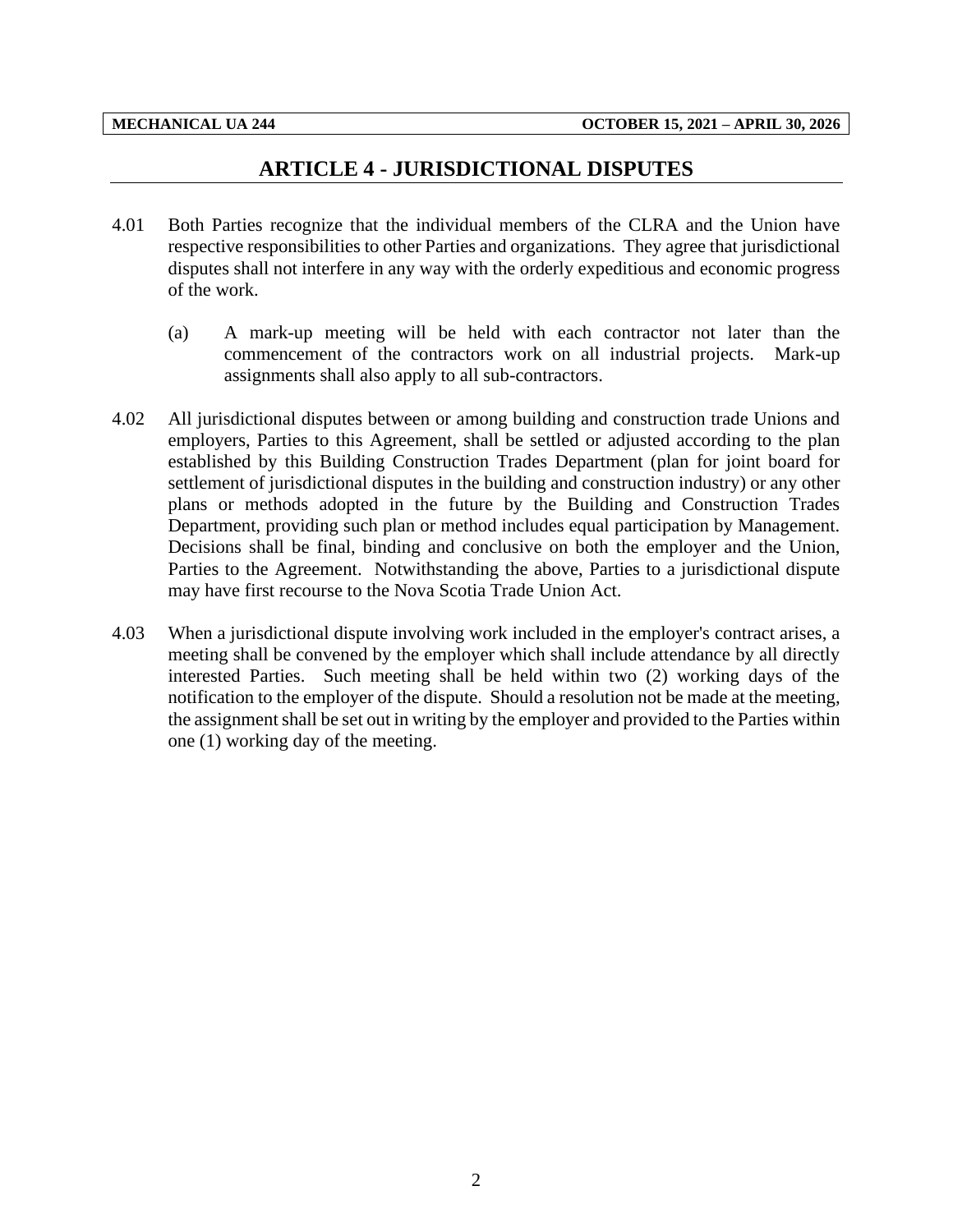## **ARTICLE 5 - MANAGEMENT RIGHTS**

- <span id="page-5-0"></span>5.01 The Union agrees and acknowledges that the employer has the exclusive right to manage the business and to exercise such right without restriction, save and except such prerogatives of management as may be specifically modified by the terms and conditions of this Agreement.
- 5.02 Without restricting the generality of the foregoing paragraph, it is the exclusive function of the employer:
	- (a) To hire, direct, promote, demote, lay off, discipline and discharge employees for proper and sufficient cause.
	- (b) To determine the design of the products to be handled; tools, equipment and procedures required; scheduling of work and locations of equipment.
	- (c) To determine the rules and regulations to be observed by employees on the job.
- 5.03 The CLRA recognizes that the Union has recourse through the grievance procedure if it feels that the employer has exercised any of the foregoing rights contrary to the terms of this Agreement.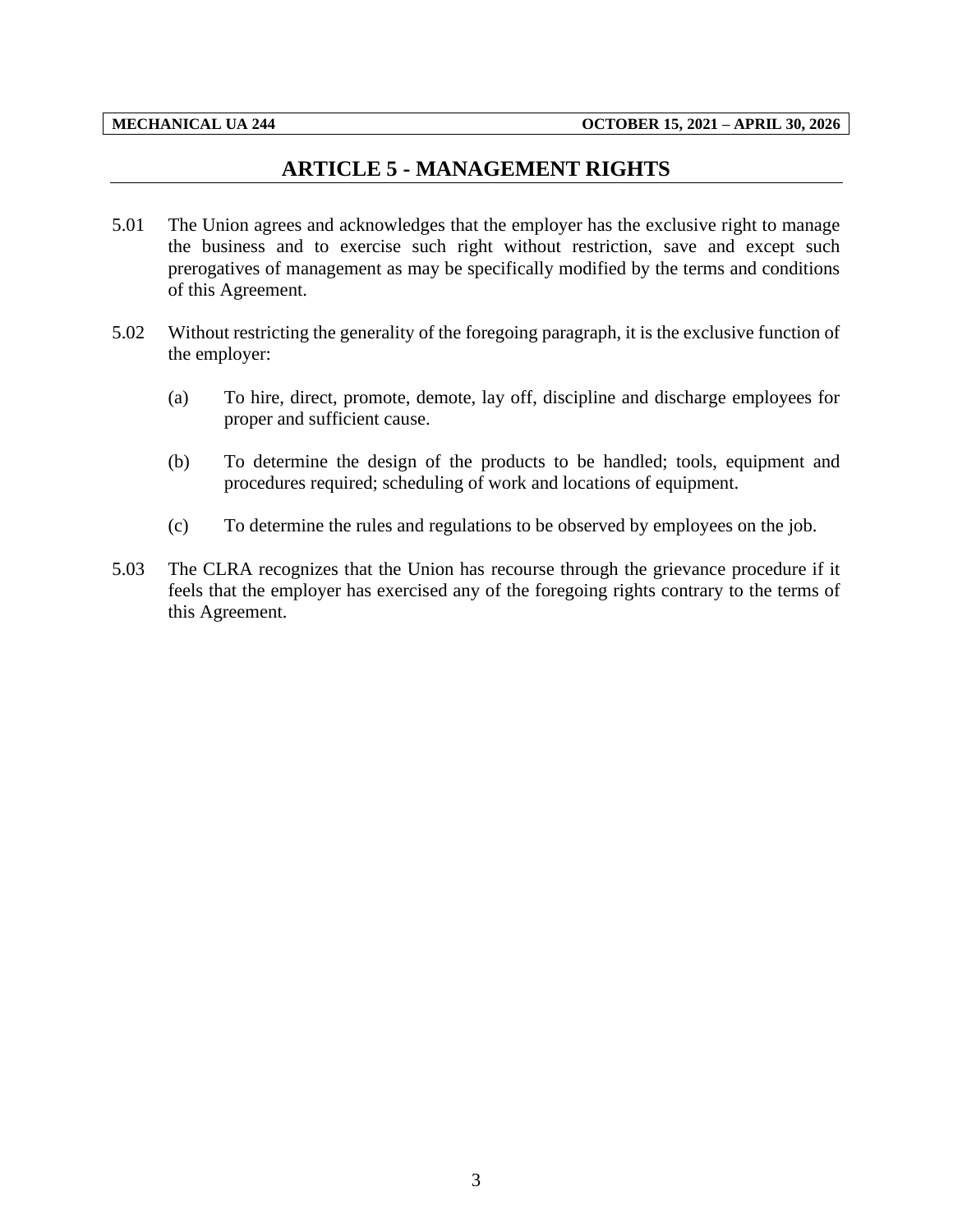### **ARTICLE 6 - BUSINESS AGENT AND JOB STEWARD**

- <span id="page-6-0"></span>6.01 The Union shall, from time to time, advise the employer in writing of the names of its current Business Agent.
- 6.02 The Business Agent and/or Business Manager shall have access to the job sites in the performance of their duties in servicing this Agreement, providing they have first notified the employer's Superintendent and/or Project Manager. The Business Agent shall not interfere in any way with the progress of the work.
- 6.03 The Union Business Manager may appoint a qualified Job Steward who shall be a competent journeyperson from the employees regularly working on the job. The Union will notify the employer of the name of the Job Steward appointed. Two (2) days notification will be given to the Union before the Shop Steward is laid off.
- 6.04 There shall be a course known as a Job Steward Course set up under the Joint Journeymen Training Program for journeypersons who wish to become Job Stewards.
- 6.05 It will be the duty of the Job Steward to assist in processing grievances and otherwise represent the Union on the job.
- 6.06 The Job Steward, if practicable, shall work all the overtime. They shall not suffer any discrimination or punitive measures for representing the employees and expressing their wishes. They shall have permission of the employer to endeavour to settle grievances during their normal working day without loss of pay.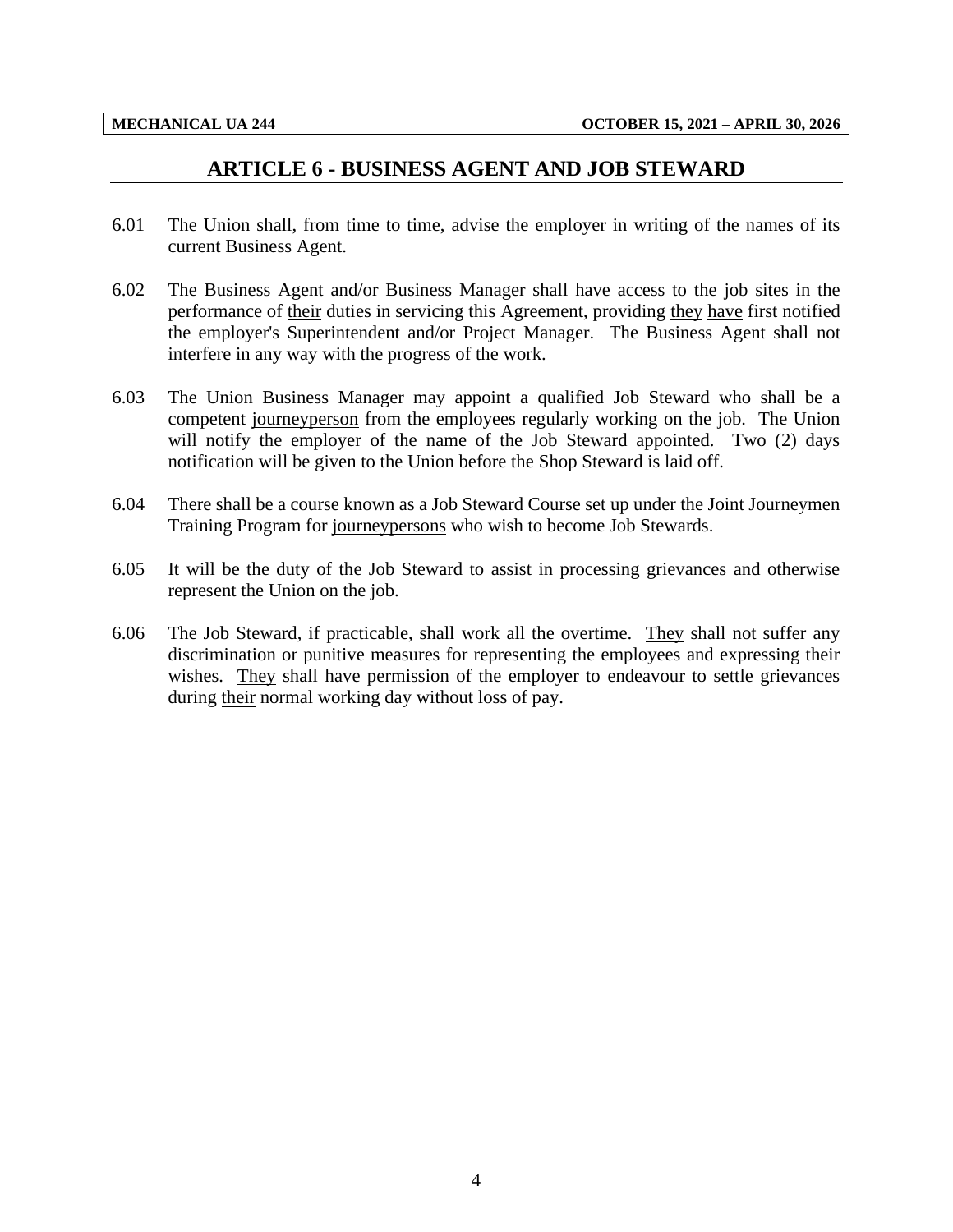## **ARTICLE 6A - JOB STEWARDS**

- <span id="page-7-0"></span>6A.01 This Article shall apply to all work defined in Articles 25A.01 and 25A.02.
- 6A.02 The Union may appoint a qualified Job Steward who shall be a competent journeyperson from the employees regularly working on the job. They shall perform the work of a journeyperson. It will be the duty of the Job Steward to assist in processing grievances and otherwise represent the Union on the job. The appointment of such a Job Steward will be discussed with the Job Superintendent and consideration given to their recommendations with respect to the employees being considered. The Union will notify the Employer of the name of the Job Steward appointed.
- 6A.03 The Job Steward shall, if practicable, work all overtime. They shall not suffer discrimination or punitive measures for representing the employees of the Employer and expressing their wishes.
- 6A.04 The Job Steward shall be the fourth last person on the job as long as there is work in their particular trade, provided they are qualified to perform the work available.
- <span id="page-7-1"></span>6A.05 As soon as there is a Job Safety Committee there shall be a Site Safety Representative. If the Employer is obligated to supply a Safety Representative it shall be the Job Steward.

## **ARTICLE 7 - ACCESS TO THE JOB SITE**

- 7.01 Business Representatives of the Union and International Representatives shall have access to the job site during working hours but in no case shall their visits interfere with the progress of the work.
- 7.02 Representatives must request access from the employer's representative on the job prior to entering the work area.
- 7.03 Conduct on the job site will be subject to the general regulations the employer/owner. The Business Representative must provide their own personal protective equipment as required on the job site.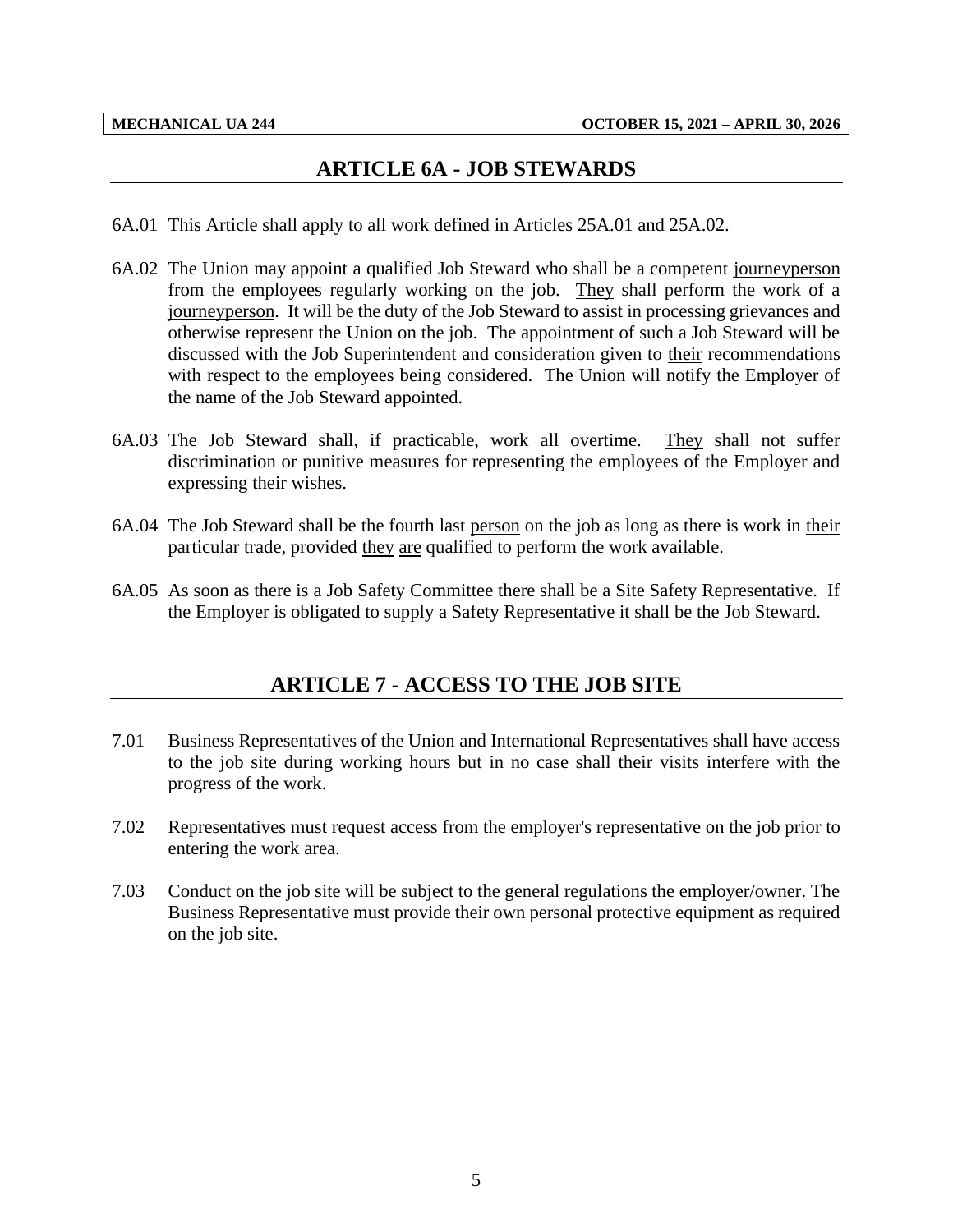## **ARTICLE 8 - GRIEVANCE PROCEDURE**

- <span id="page-8-0"></span>8.01 It is the mutual desire of all Parties to this Agreement that complaints of the employees or employers regarding alleged violations of this Agreement shall be adjusted as quickly as possible.
- 8.02 Any matter arising out of the interpretation or administration of this Agreement may constitute a grievance and shall be settled in accordance with this Article.
	- 1. Therefore, it is agreed that no complaint or grievance exists until the Superintendent has an opportunity to adjust it with the help of the Steward.
	- 2. If any complaint as to the violation of this Agreement has not been settled within two (2) working days after the Superintendent has been notified of the complaint, it shall be referred to the employer and to the Business Agent.
	- 3. Should the employer and the Business Agent fail to settle the grievance within two (2) working days, it shall be produced in writing and referred to the Grievance Board which shall meet within five (5) working days.
	- 4. If the Grievance Board is unable to settle the dispute within five (5) working days, either Party may submit the matter to arbitration.
	- 5. If the dispute is not submitted to arbitration within five (5) working days after the Grievance Board's time for settlement has passed, the grievance shall be considered settled.

## **ARTICLE 9 - GRIEVANCE BOARD**

<span id="page-8-1"></span>9.01 A Grievance Board shall be formed, composed of two (2) persons nominated by the CLRA and two (2) by the Union. The Board shall have the power to settle any trade disputes or grievance arising out of this Agreement between any member of the Union and any member of the CLRA, or between the Union and the CLRA. The Board may be convened at the request of either the CLRA or the Union on notice of two (2) working days to deal with any dispute or grievance. A quorum for all meetings of the Board shall consist of two (2) nominees of each Party. Decisions of the Board shall be made by a majority of the votes cast.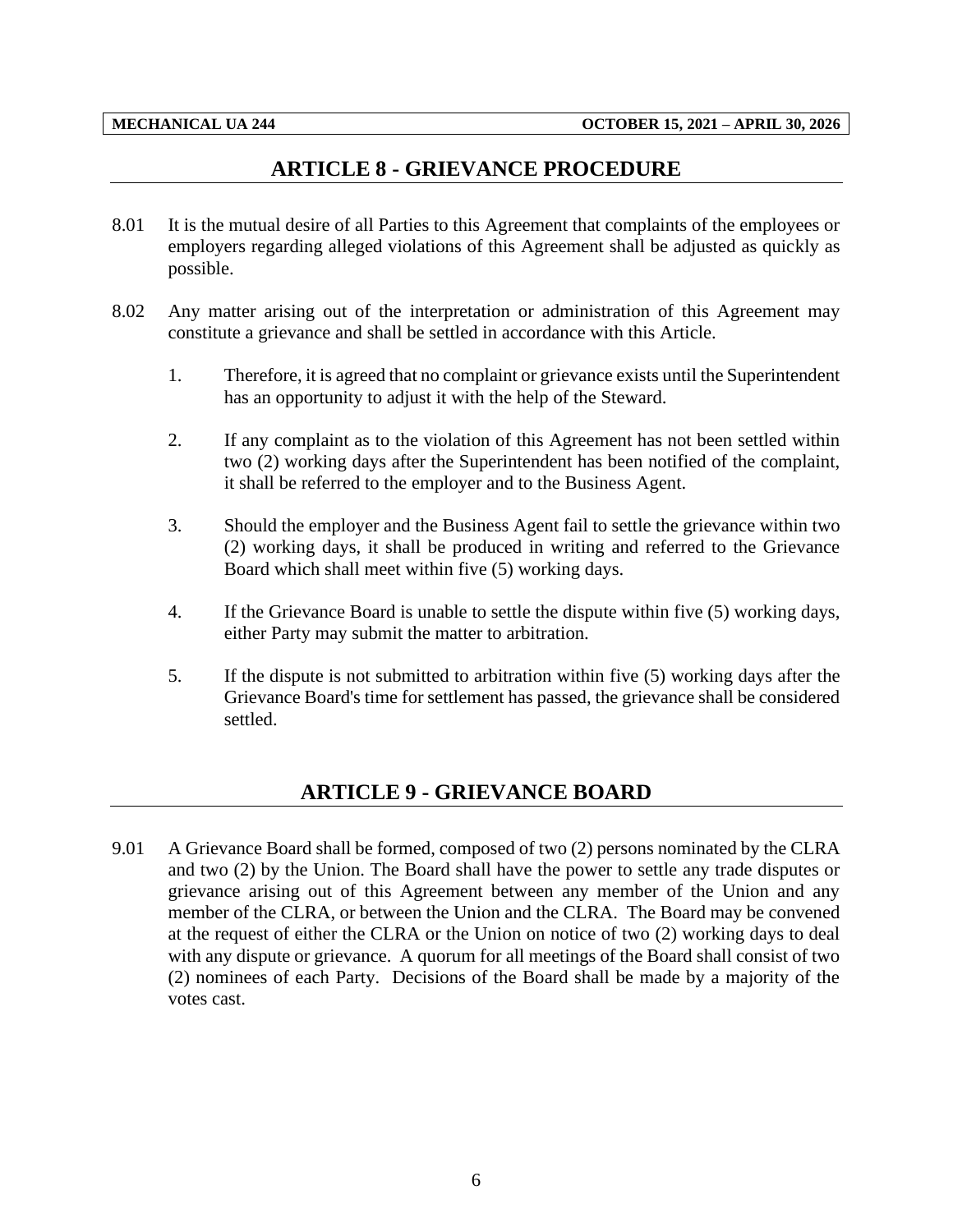## **ARTICLE 10 - ARBITRATION**

- <span id="page-9-0"></span>10.01 When either Party requests that a complaint as to violations of this Agreement be submitted to arbitration, it shall make such a request in writing addressed to the other Party to this Agreement. The Parties shall then have three (3) working days to agree upon an Arbitrator and, failing agreement, one may be appointed by the Minister of Labour on the application of either Party.
	- (a) The Parties being aware of the high cost of Arbitration agree that they may wish to utilize professional Alternative Dispute Resolution Procedures as are available through the Province of Nova Scotia or from other sources. Both Parties agree to use their best efforts to implement Alternative Dispute Resolution Procedures as appropriate in the resolution of disputes.
- 10.02 The Arbitrator shall hold a hearing within four (4) days after the grievance is submitted to them and shall render their decision to the Parties within three (3) days after the completion of the hearing.
- 10.03 The Arbitrator shall not be authorized to make any decision inconsistent with the provisions of this Agreement, or to alter, modify or amend any part of this Agreement, nor to recommend alterations, modifications, or amendments to any part of this Agreement provided, however, the Arbitrator may alter any discipline imposed by the employer, including altering a discharge to a suspension if they deem it just in the circumstances.
- 10.04 The decision of the Arbitrator shall be final and binding on the Parties hereto.
- 10.05 Any grievance may be referred directly to the Arbitrator without going through the regular grievance procedure, providing both Parties to this Agreement consent to such action.
- 10.06 Each of the Parties hereto will jointly bear the expenses of the Arbitrator.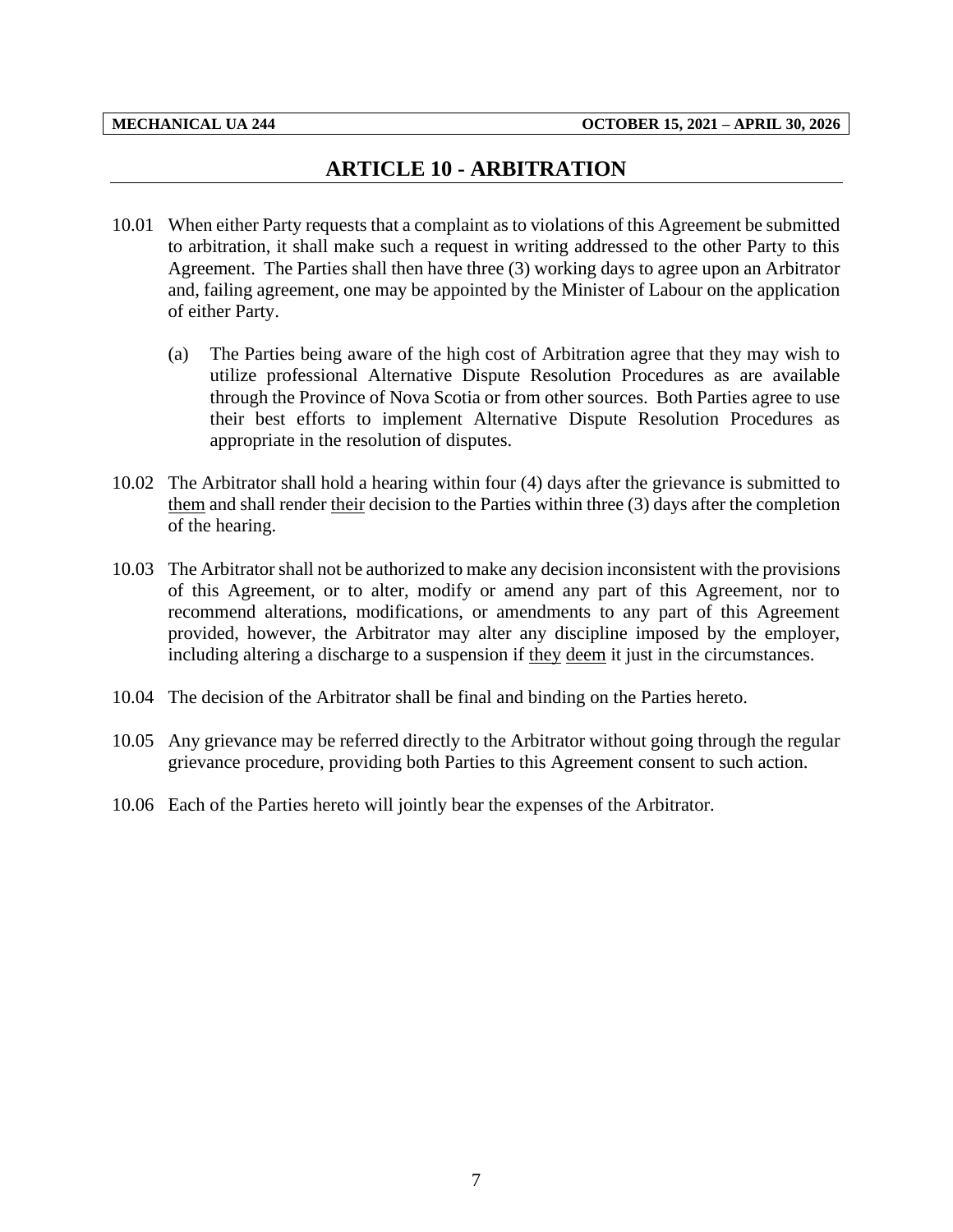## **ARTICLE 11 - DISCIPLINE**

- <span id="page-10-0"></span>11.01 Use of cell phones/Blackberries/smartphones/etc. will not be permitted by employees onsite during working hours, except in lunch trailer during scheduled breaks, or as explicitly authorized by the employer. Violations of this article shall be subject to the following disciplinary scheme:
	- (a) Warn the employee in writing of the offence, copy of letter mailed to the Union.
	- (b) Second offence, possible one (1) day suspension.
	- (c) Any further offence calls for a suspension at Management's discretion, not to exceed one (1) week.
	- (d) Repetition of offence after second suspension, employee to be terminated.

This section shall not apply to stewards and forepersons using cell phones in the course of their duties.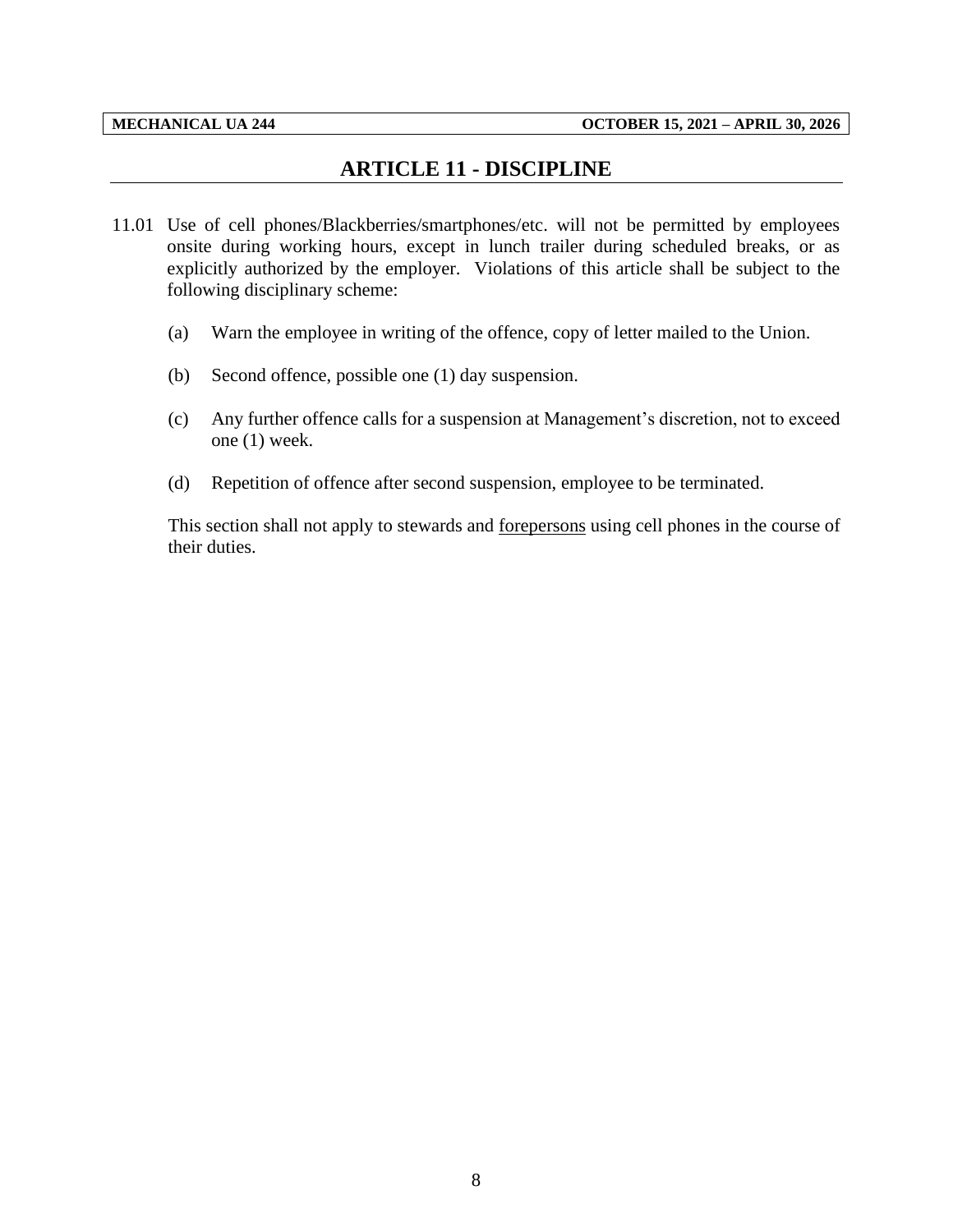## **ARTICLE 12 - DESIGNATED HOLIDAYS**

- <span id="page-11-0"></span>12.01 During the period that this Agreement is in force, the following days shall be observed as Designated Holidays:
- 12.02 Employees required to work on any Designated Holiday shall be paid in accordance with the overtime provisions in Article 23 for all hours worked at the request of the employer.

Should new **provincial** statutory holidays be declared during the term of this agreement, these new holidays shall be incorporated into this agreement where applicable.

| <b>CALENDAR YEAR 2021</b>                        | <b>HOLIDAY FALLS ON</b> |                    | <b>HOLIDAY OBSERVED ON</b> |                            |  |
|--------------------------------------------------|-------------------------|--------------------|----------------------------|----------------------------|--|
| Remembrance Day                                  | Thursday                | November 11, 2021  | Same                       |                            |  |
| Christmas Day                                    | Saturday                | December 25, 2021  | Monday                     | December 27, 2021          |  |
| <b>Boxing Day</b>                                | Sunday                  | December 26, 2021  | Tuesday                    | December 28, 2021          |  |
| <b>CALENDAR YEAR 2022</b>                        | <b>HOLIDAY FALLS ON</b> |                    |                            | <b>HOLIDAY OBSERVED ON</b> |  |
| New Years Day                                    | Saturday                | January 1, 2022    | Monday                     | January 3, 2022            |  |
| Heritage Day                                     | Monday                  | February 21, 2022  | Same                       |                            |  |
| Good Friday                                      | Friday                  | April 15, 2022     | Same                       |                            |  |
| Victoria Day                                     | Monday                  | May 23, 2022       | Same                       |                            |  |
| Canada Day                                       | Friday                  | July 1, 2022       | Same                       |                            |  |
| Labour Day                                       | Monday                  | September 5, 2022  | Same                       |                            |  |
| <b>National Day for Truth and Reconciliation</b> | Friday                  | September 30, 2022 | <b>Same</b>                |                            |  |
| Thanksgiving Day                                 | Monday                  | October 10, 2022   | Same                       |                            |  |
| Remembrance Day                                  | Friday                  | November 11, 2022  | Same                       |                            |  |
| Christmas Day                                    | Sunday                  | December 25, 2022  | Monday                     | December 26, 2022          |  |
| <b>Boxing Day</b>                                | Monday                  | December 26, 2022  | Tuesday                    | December 27, 2022          |  |
| <b>CALENDAR YEAR 2023</b>                        | <b>HOLIDAY FALLS ON</b> |                    |                            | <b>HOLIDAY OBSERVED ON</b> |  |
| New Years Day                                    | Sunday                  | January 1, 2023    | Monday                     | January 2, 2023            |  |
| Heritage Day                                     | Monday                  | February 20, 2023  | Same                       |                            |  |
| Good Friday                                      | Friday                  | April 7, 2023      | Same                       |                            |  |
| Victoria Day                                     | Monday                  | May 22, 2023       | Same                       |                            |  |
| Canada Day                                       | Saturday                | July 1, 2023       | Monday                     | July 3, 2023               |  |
| Labour Day                                       | Monday                  | September 4, 2023  |                            |                            |  |
| <b>National Day for Truth and Reconciliation</b> | Saturday                | September 30, 2023 |                            | <b>October 2, 2023</b>     |  |
| Thanksgiving Day                                 | Monday                  | October 9, 2023    | Same                       |                            |  |
| Remembrance Day                                  | Saturday                | November 11, 2023  | Monday                     | November 13, 2023          |  |
| Christmas Day                                    | Monday                  | December 25, 2023  | Same                       |                            |  |
| <b>Boxing Day</b>                                | Tuesday                 | December 26, 2023  | Same                       |                            |  |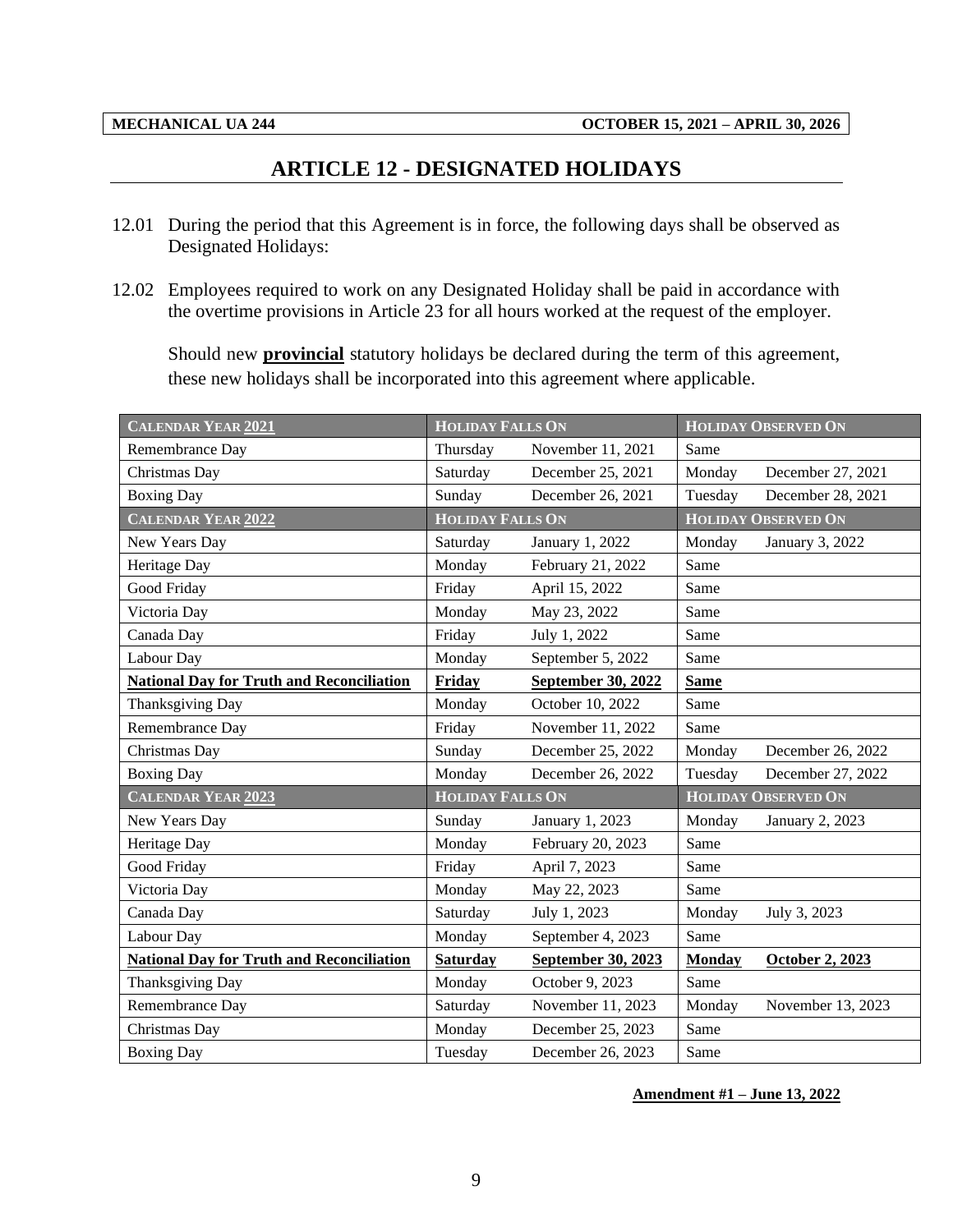#### **MECHANICAL UA 244 OCTOBER 15, 2021 – APRIL 30, 2026**

| <b>CALENDAR YEAR 2024</b>                        | <b>HOLIDAY FALLS ON</b> |                           | <b>HOLIDAY OBSERVED ON</b> |  |  |
|--------------------------------------------------|-------------------------|---------------------------|----------------------------|--|--|
| New Years Day                                    | Monday                  | January 1, 2024           | Same                       |  |  |
| Heritage Day                                     | Monday                  | February 19, 2024         | Same                       |  |  |
| Good Friday                                      | Friday                  | March 29, 2024            | Same                       |  |  |
| Victoria Day                                     | Monday                  | May 20, 2024              | Same                       |  |  |
| Canada Day                                       | Monday                  | July 1, 2024              | Same                       |  |  |
| Labour Day                                       | Monday                  | September 2, 2024         | Same                       |  |  |
| <b>National Day for Truth and Reconciliation</b> | <b>Monday</b>           | <b>September 30, 2024</b> | <b>Same</b>                |  |  |
| Thanksgiving Day                                 | Monday                  | October 14, 2024          | Same                       |  |  |
| Remembrance Day                                  | Monday                  | November 11, 2024         | Same                       |  |  |
| Christmas Day                                    | Wednesday               | December 25, 2024         | Same                       |  |  |
| <b>Boxing Day</b>                                | Thursday                | December 26, 2024         | Same                       |  |  |
| <b>CALENDAR YEAR 2025</b>                        | <b>HOLIDAY FALLS ON</b> |                           | <b>HOLIDAY OBSERVED ON</b> |  |  |
| New Years Day                                    | Wednesday               | January 1, 2025           | Same                       |  |  |
| Heritage Day                                     | Monday                  | February 17, 2025         | Same                       |  |  |
| Good Friday                                      | Friday                  | April 18, 2025            | Same                       |  |  |
| Victoria Day                                     | Monday                  | May 19, 2025              | Same                       |  |  |
| Canada Day                                       | Tuesday                 | July 1, 2025              | Same                       |  |  |
| Labour Day                                       | Monday                  | September 1, 2025         | Same                       |  |  |
| <b>National Day for Truth and Reconciliation</b> | <b>Tuesday</b>          | September 30, 2025        | <b>Same</b>                |  |  |
| Thanksgiving Day                                 | Monday                  | October 13, 2025          | Same                       |  |  |
| Remembrance Day                                  | Tuesday                 | November 11, 2025         | Same                       |  |  |
| Christmas Day                                    | Thursday                | December 25, 2025         | Same                       |  |  |
| <b>Boxing Day</b>                                | Friday                  | December 26, 2025         | Same                       |  |  |
| <b>CALENDAR YEAR 2026</b>                        | <b>HOLIDAY FALLS ON</b> |                           | <b>HOLIDAY OBSERVED ON</b> |  |  |
| New Years Day                                    | Thursday                | January 1, 2026           | Same                       |  |  |
| Heritage Day                                     | Monday                  | February 16, 2026         | Same                       |  |  |
| Good Friday                                      | Friday                  | April 3, 2026             | Same                       |  |  |

**In those jurisdictions and municipalities where the first Monday in August is declared to be a Civic Holiday, it shall be observed as such under the terms of this Agreement.**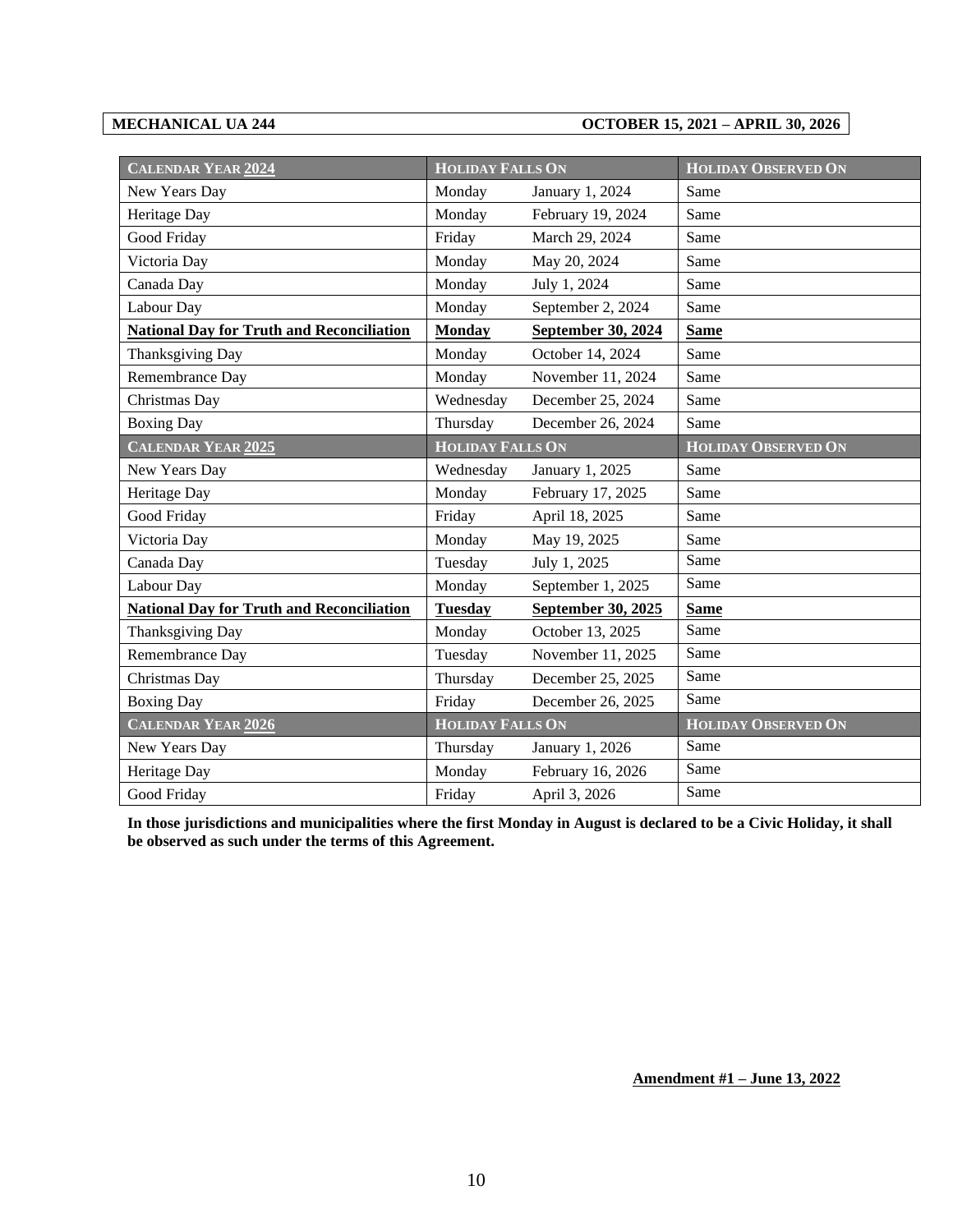## **ARTICLE 13 - STRIKES & LOCKOUTS**

<span id="page-13-1"></span><span id="page-13-0"></span>13.01 During the term of this Agreement there shall not be any strikes or lockouts or other interference with the regular work on any job under this Agreement. All grievances and disputes will be processed in strict accordance with the provisions of this Agreement.

# **ARTICLE 14 - JOB CONDITIONS**

- 14.01 Adequate quarters shall be provided on all jobs for workers to change clothes and eat lunches. These quarters shall be heated when required and have clean adequate space for eating meals. At the request of the Foreperson, hand cleaner, paper towels and drinking water in reasonable quantities will be made available.
- 14.02 Both Parties agree to abide by the Nova Scotia *Occupational Health & Safety Act* and other applicable legislation. It will be the responsibility of the Union and the employer to see that these regulations are carried out. Toilet facilities shall be made available as per the *Occupational Health & Safety Act* Occupational Safety General Regulations.
- 14.03 The use of vehicles of any description (unless furnished by the employer) will not be permitted for the transportation of materials and equipment. When an employee is requested to travel from one (1) job site to another, in their own vehicle, during working hours, they shall be paid the mileage allowance as set out in Article 19.02 in addition to their regular hourly wage.
- 14.04 Any employee, who has provided their current address and telephone number in writing to their employer, and who reports to work at the designated job site, at their scheduled starting time, not having been previously notified not to report, shall receive pay for three (3) hours at their applicable rate of wages.
- 14.05 To qualify for reporting time an employee must remain on the job and be available for work during the period of such reporting time.
- 14.06 If the employee has reported for work and no work is available due to inclement weather, two (2) hours reporting pay will be allowed at the basic straight time hourly rate of wages and the employee must remain on the job site ready for work during such reporting time.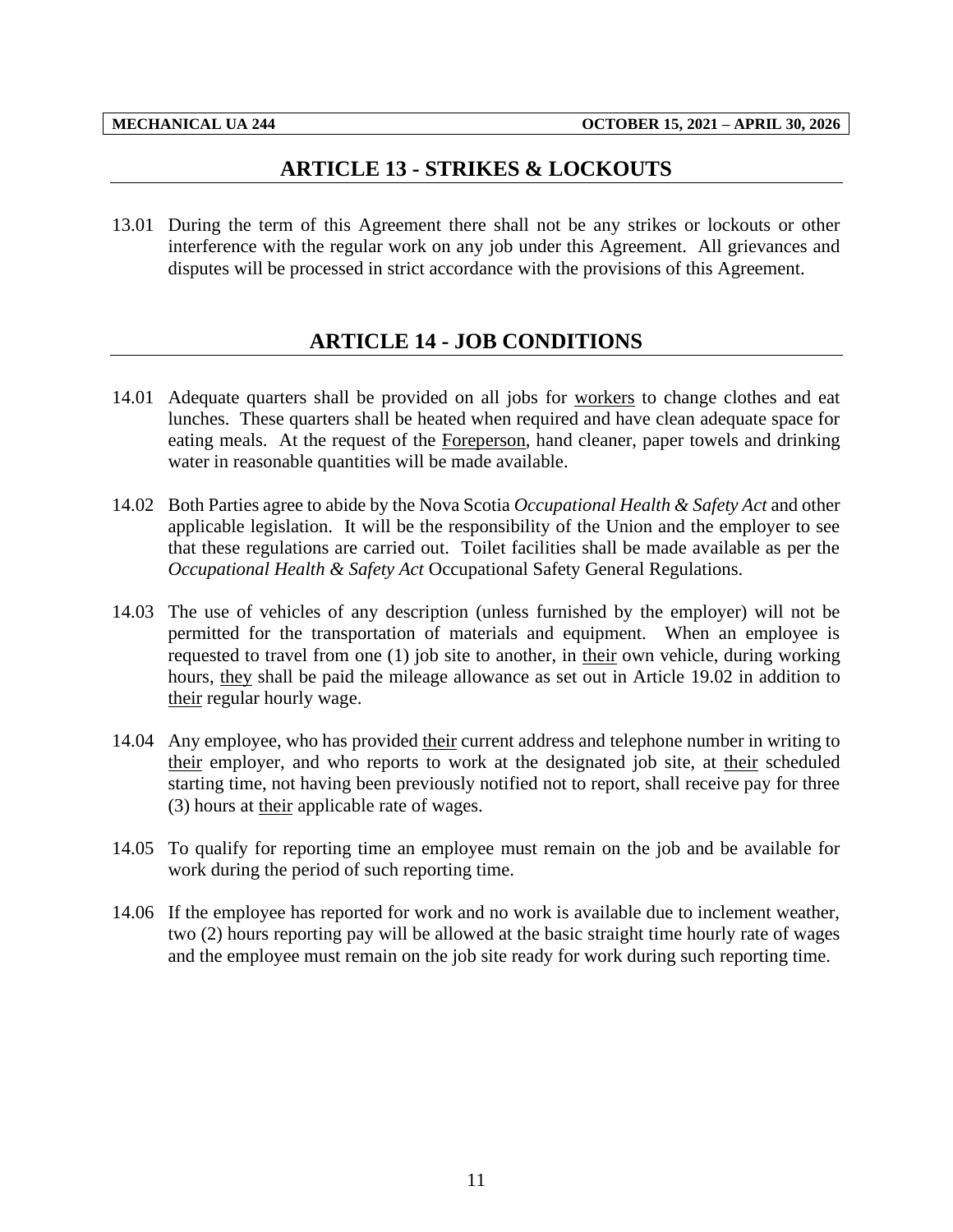14.07 Employee's clothing and tools if stolen (forceable entry) or burned in the job shack shall be replaced with tools of equal value by the employer on the recommendation of the Foreperson or safety inspector.

In order to be compensated under this Article the employee shall provide a list of the employees' tools covered under this Article specifying make, model and value of the tools prior to commencement of work, such list shall be confirmed by the Foreperson.

- 14.08 Employees shall be given ten (10) minutes before quitting time for the purpose of picking up and storing tools. Employees shall not depart the job site before end of shift.
- 14.09 All welding gloves, work gloves, rainwear and hard hats shall be provided by the employer at the request of the job Foreperson as job conditions warrant. The employees shall be financially responsible for same, normal wear and tear excepted.
- 14.10 Should an employee's coveralls be ruined during the course of unusually dirty work on a job, they shall be replaced by the employer at the request of the job Foreperson.
- 14.11 One (1) morning break and one (1) break in the afternoon shall be provided to the employees during the normal eight (8) hour working day, provided that the employees do not leave the job and that the breaks do not exceed ten (10) minutes each. Times for break shall be 10:00 a.m. and 2:20 p.m. or as may be mutually agreed upon. Should the break jeopardize the normal progress of work (i.e. concrete pour in hand), the time shall be mutually adjusted for the employees affected. In the event of overtime, a break to be provided the employees every two (2) hours.
- 14.12 Employees required to work in excess of two (2) hours unscheduled overtime shall be provided with one half  $(\frac{1}{2})$  hour non-paid meal break, with an adequate meal provided by the employer at 4:30 p.m. Meals shall be provided every four (4) hours thereafter or as conditions warrant. In lieu of meals, payment for same shall be included with the next regular pay.

.................................................... twenty-six dollars (\$26.00)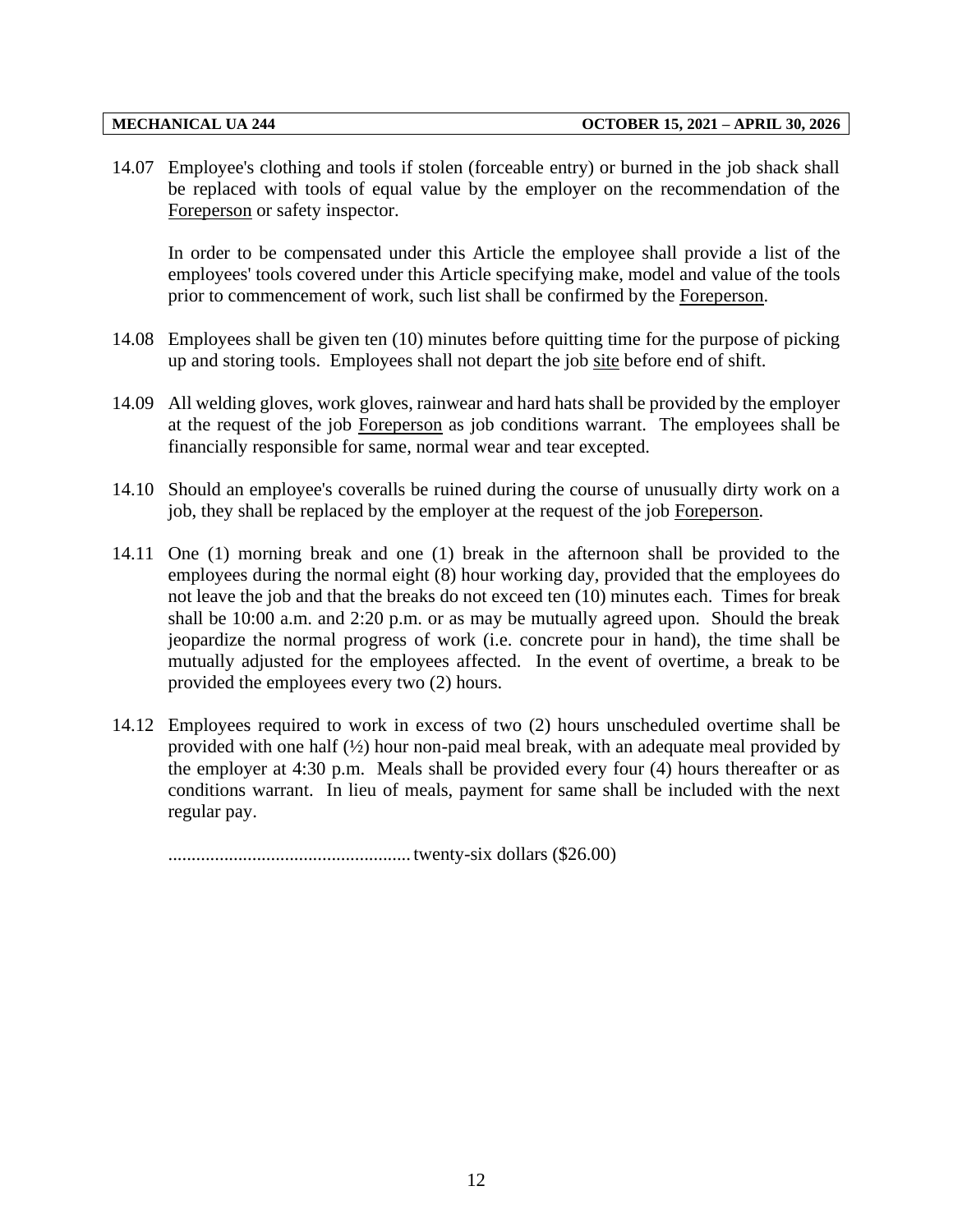# **ARTICLE 15 - WEEKLY PAY**

- <span id="page-15-0"></span>15.01 (a) Wages shall be paid weekly, by cash, cheque or electronic deposit. If payment is by cheque, it must be distributed before quitting time on Thursday. If payment is by cash or electronic deposit, payment shall be made no later than quitting time on Friday. If the regular payday is a holiday, then employee's pays shall be distributed a day earlier.
	- (b) A clear statement of hours worked, rate of pay, total earnings, net earnings, and deductions shall be given to Employees on payday. This statement may be distributed by hard copy or electronically as mutually agreed by the Employer and employees.
	- (c) Should the employee's pay not be distributed as set out herein, the employee shall immediately notify the employer.
- 15.02 Should a payday fall on a holiday, pay will be made one (1) day earlier. No pay shall be held back for more than five (5) normal working days.
- 15.03 When an employer lays off or dismisses an employee except for just cause or when an employee voluntarily leaves employment of their employer, employment may be terminated by either Party when at least two (2) hours notice is given. The employer has an option to notify an employee of the employee's layoff the evening before the day of the employee's layoff.
- 15.04 In the event of lay off or dismissal, the employee's wages shall be available in full within three (3) full working days of the time of lay off or dismissal and at that time the employee shall receive their Record of Employment or copy of ROE Web e-Filing, vacation pay and holiday pay. The employer may post by mail to the address designated by the employee's record of employment such items within three (3) full working days of the time of lay off or dismissal. If the employer fails to comply with the provisions hereof, the employee shall be paid an additional sum equal to eight (8) hours pay at their regular rate. Where payroll is made up on a job site, such items shall be provided on termination. At employer's discretion, final wages, vacation pay and holiday pay may also be paid by electronic deposit.
- 15.05 When payrolls are not distributed in accordance with Article 15.01, the employee shall receive two (2) hours pay at the basic hourly rate for each working day until the cheque is paid.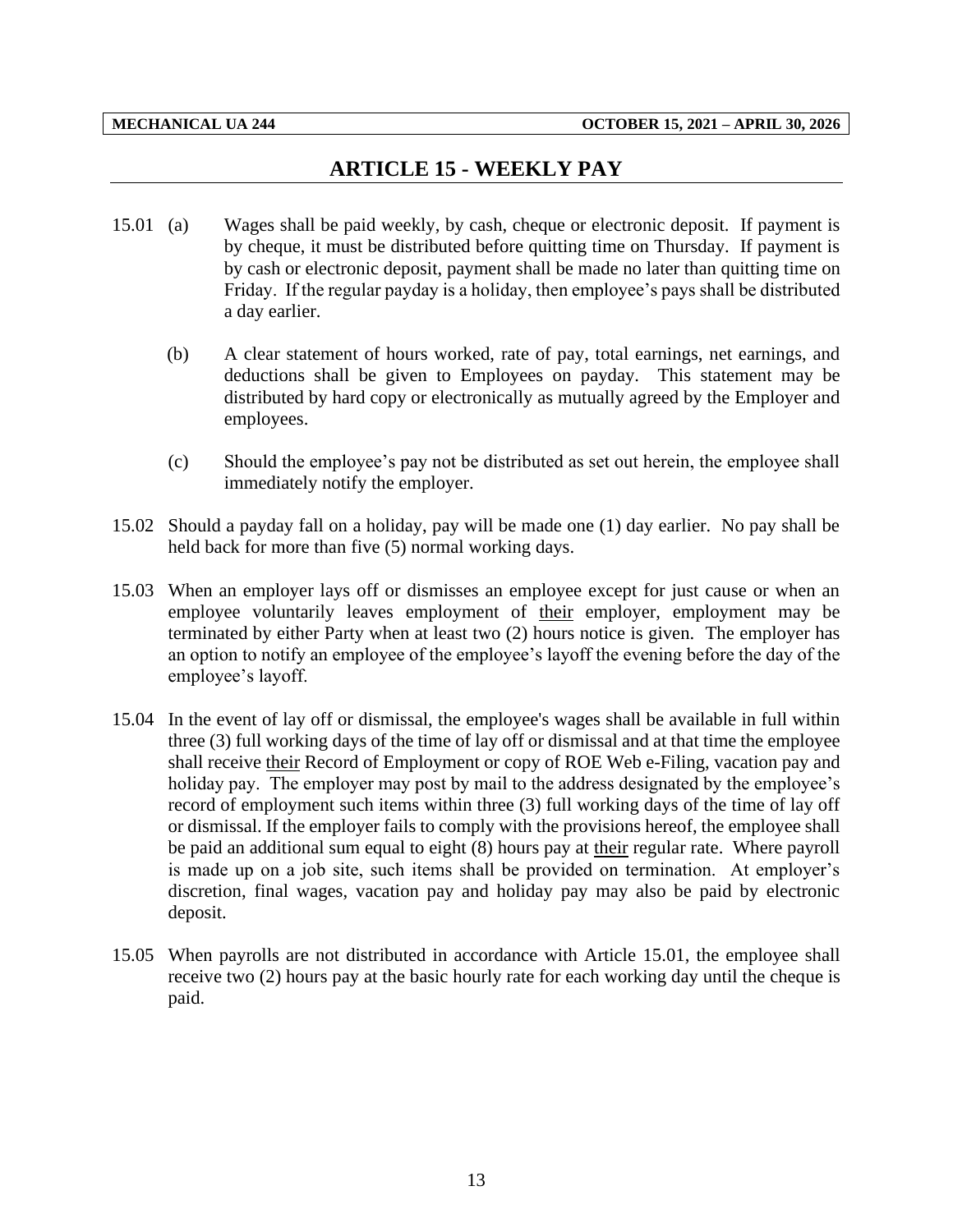## **ARTICLE 16 - HOURS OF WORK**

- <span id="page-16-0"></span>16.01 The regular hours of work for employees shall be eight (8) hours a day, forty (40) hours a week; such work to be performed on Monday through Friday inclusive, between the hours of 7:00 a.m. and 5:00 p.m., with an interval of one-half (½) hour for lunch, scheduled at the employer's discretion.
- 16.02 Where practicable all employees shall be at their place of work ready to work at the start of the work day. The place of work is the location where their work is actually performed, the designated time office or another location as designated by the Employer.
- 16.03 On Commercial work, if due to the owners' stipulations, work cannot be performed during normal working hours, employees may perform the work required outside the normal working hours according to job requirements and tender specifications up to eight (8) hours per work day, and forty (40) hours per week at the straight time rate of pay.

<span id="page-16-1"></span>This Article does not apply to Designated Holidays. Saturday and Sunday may be included with the consent of the Union.

## **ARTICLE 17 - EMPLOYER CONTRIBUTIONS**

17.01 Employers working under this Agreement shall remit monthly to the Administrator of Records before the fifteenth (15th) day of the month following the amounts set out in Article 18.05 and 18.06 as follows:

|                         | October 15, 2021 | May 1, 2022 |
|-------------------------|------------------|-------------|
| Pension Plan            | \$7.00           | \$7.00      |
| Benefit Plan            | \$2.80           | \$3.40      |
| <b>Total Remittance</b> | \$9.80           | \$10.40     |

(a) All contributions including the Health  $\&$  Welfare Fund, Pension Fund and Training Funds shall be remitted for hours paid.

#### **For Apprentice Contribution, See Apprentice Wage Tables, Article 18.03(A) & (B).**

17.02 Remittances under Article 17.01 shall be made on the forms provided and shall be sent to: **Benefit Plan Administrators (Atlantic) Limited**

> Ravine Centre Two 38 Solutions Drive, Suite 100 Halifax, NS B3S 0H1 Phone: (902) 455-7277 Fax: (902) 454-5936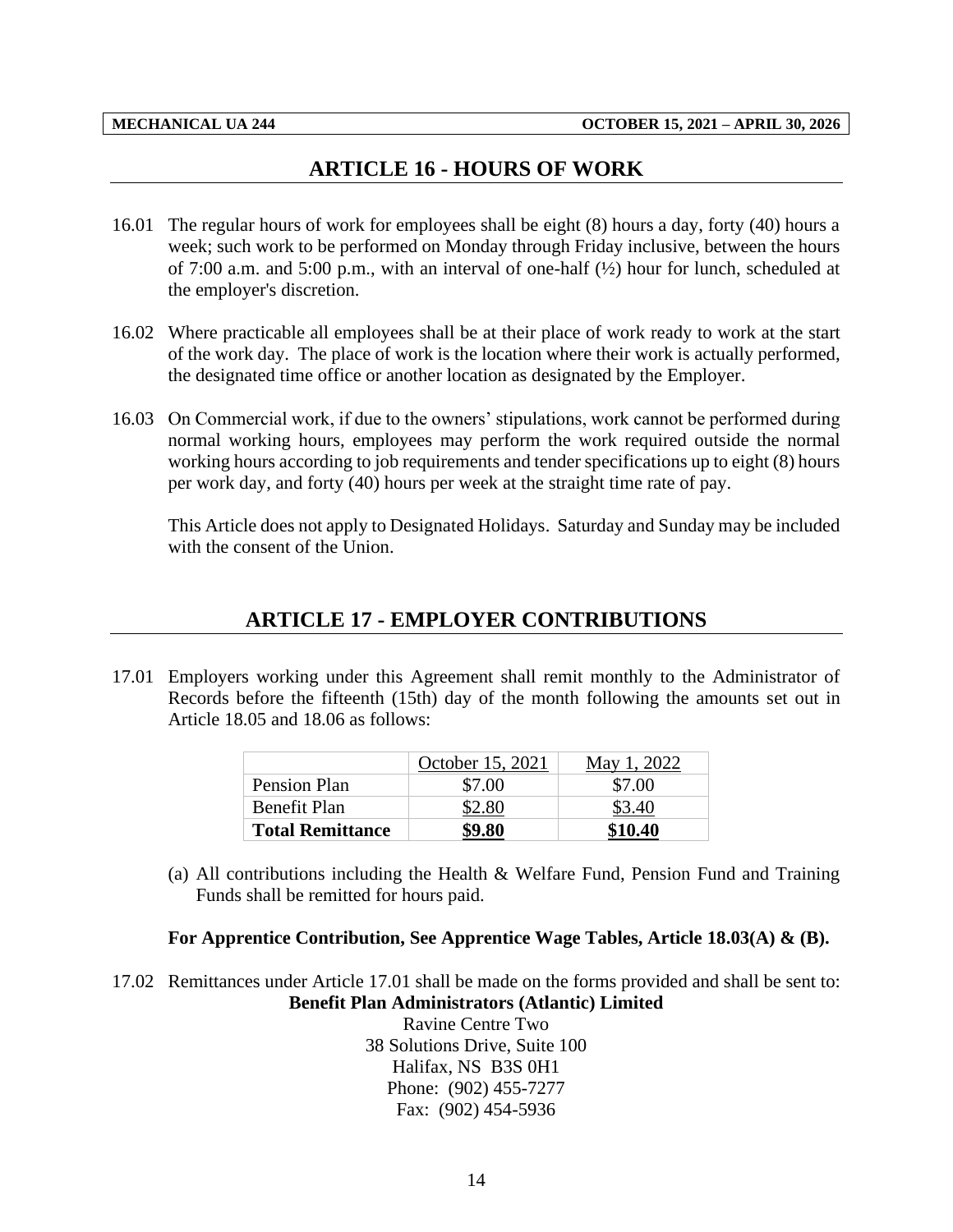- 17.03 Employers working under this Agreement shall remit monthly to the Administrator before the fifteenth (15th) day of the month following the amounts set out in Article 20A  $& 20B$ and 21 as follows:
	- **A) Nova Scotia Joint Apprenticeship & Training Committee (Article 20A)**

| <b>Employer Contribution</b> | \$0.10 |
|------------------------------|--------|
| <b>Employee Deduction</b>    | \$0.02 |
| <b>TOTAL REMITTANCE</b>      | \$0.12 |

All employers must contribute and remit the remittances under this Article 17.03A to the Training Fund for each hour worked in that month by an employee covered by this Agreement and a completed remittance form provided by the Administrator. This contribution shall be payable to the **"Nova Scotia Joint Apprenticeship & Training Committee"** and mailed to:

> PO Box 188, D.M.P.S. Dartmouth, NS B2Y 3Y3

**(B)**

| <b>Welding Fund</b>               |                             |
|-----------------------------------|-----------------------------|
| $(A$ ppendix I – Industrial Only) | Employer Contribution\$0.50 |

|   | ۹                             |  |
|---|-------------------------------|--|
| ٠ | ۰.<br>۰,<br>۰,<br>I<br>I<br>I |  |

| <b>U.A. Local 244 Training Fund</b> | Employer Contribution\$0.65    |  |
|-------------------------------------|--------------------------------|--|
| (Article 20B)                       | Employee Deduction\$0.25   $*$ |  |
|                                     | Total Remittance\$0.90         |  |

**\* The hourly rate printed in the wage tables of this agreement has been reduced to reflect the twenty-five cents (\$0.25) employee deduction.**

**D)**

| UA Local 244 Building Fund | Employee Deduction\$0.25 |
|----------------------------|--------------------------|
|----------------------------|--------------------------|

Employer shall remit for each employee, the amounts specified above in 17.03 B) for each hour worked, 17.03 C) for each hour paid and 17.03 D) (employee deduction) for each hour worked in that month by an employee covered by this Agreement.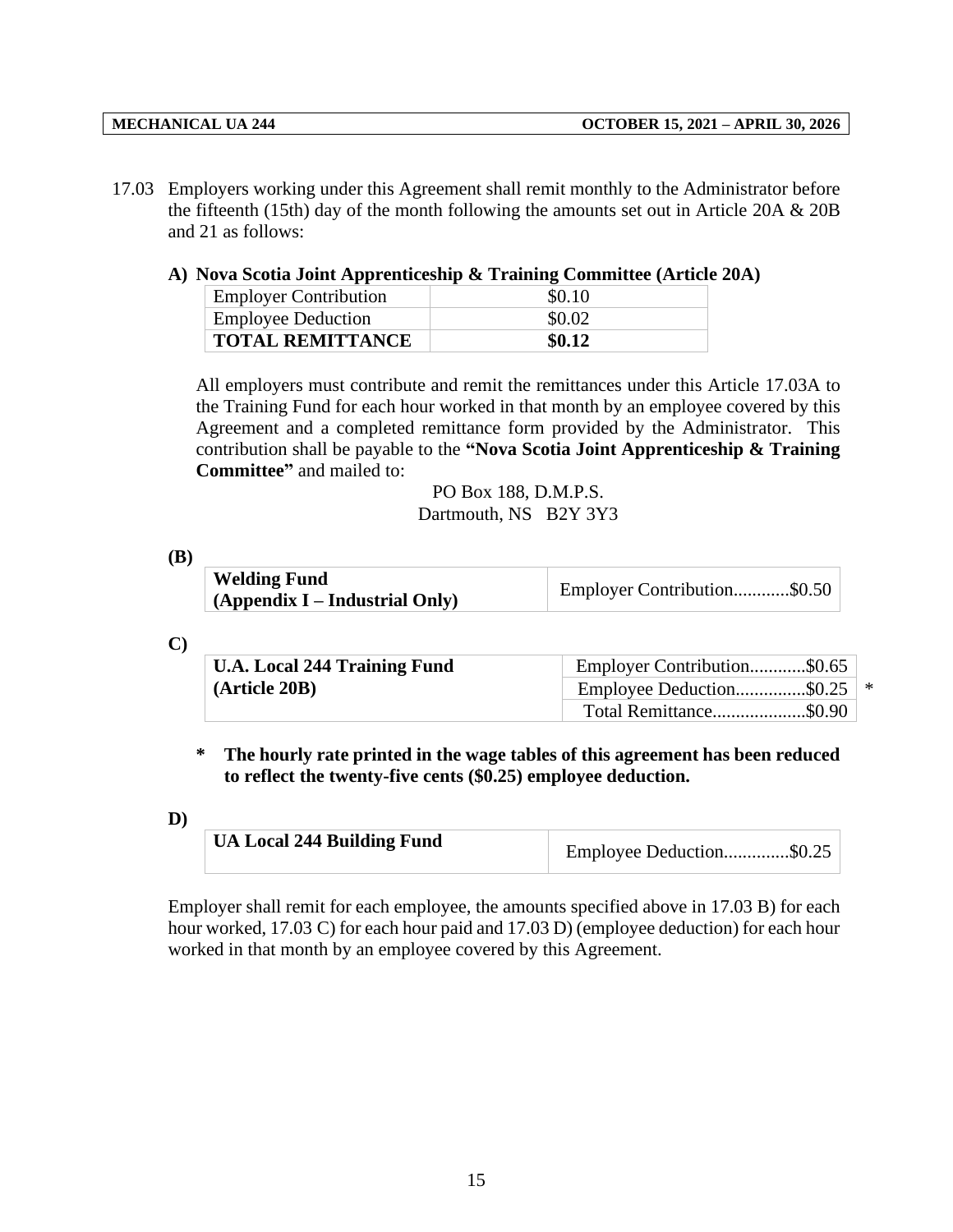These remittances shall be made payable to:

#### **Welding Fund** (17.03 B);

# **U.A. Local 244 Training Fund** (17.03 C); and

### **U.A. Local 244 Building Fund** (17.03 D),

to the following address:

UA Local 244 PO Box 40, St. Andrews Antigonish County, N.S. B0H 1X0

**E)**

| <b>CLRA Industry</b>                    | <b>Employer Contribution</b> |
|-----------------------------------------|------------------------------|
| <b>Improvement Fund</b><br>(Article 21) | \$0.31                       |

All employers must contribute and remit the remittances under this Article 17.03 E) to the Industry Improvement Fund for each hour paid that month by an employee covered by this Agreement and a completed remittance form provided by the Administrator. This contribution shall be payable to the "CLRA Industry Improvement Fund" and mailed to:

> **Nova Scotia Construction Labour Relations Association** 260 Brownlow Avenue, Unit 1 Dartmouth, Nova Scotia B3B 1V9

- 17.04 The collection and remittance of all contributions as specified in Articles 17, 18, 20A, 20B and 21 are a firm commitment and obligation on the employer under this Agreement. Failure to comply constitutes a breach of this Agreement.
- 17.05 The Parties to this Collective Agreement agree that, in the interest of transparency, either Party may request of the other Party a report detailing the number of labour hours remitted per contractor under Article 17 during the prior six (6) months, in order to ensure consistent reporting. Such a request shall be made a maximum of two (2) times per year. Reports provided shall not be shared with individual contractors.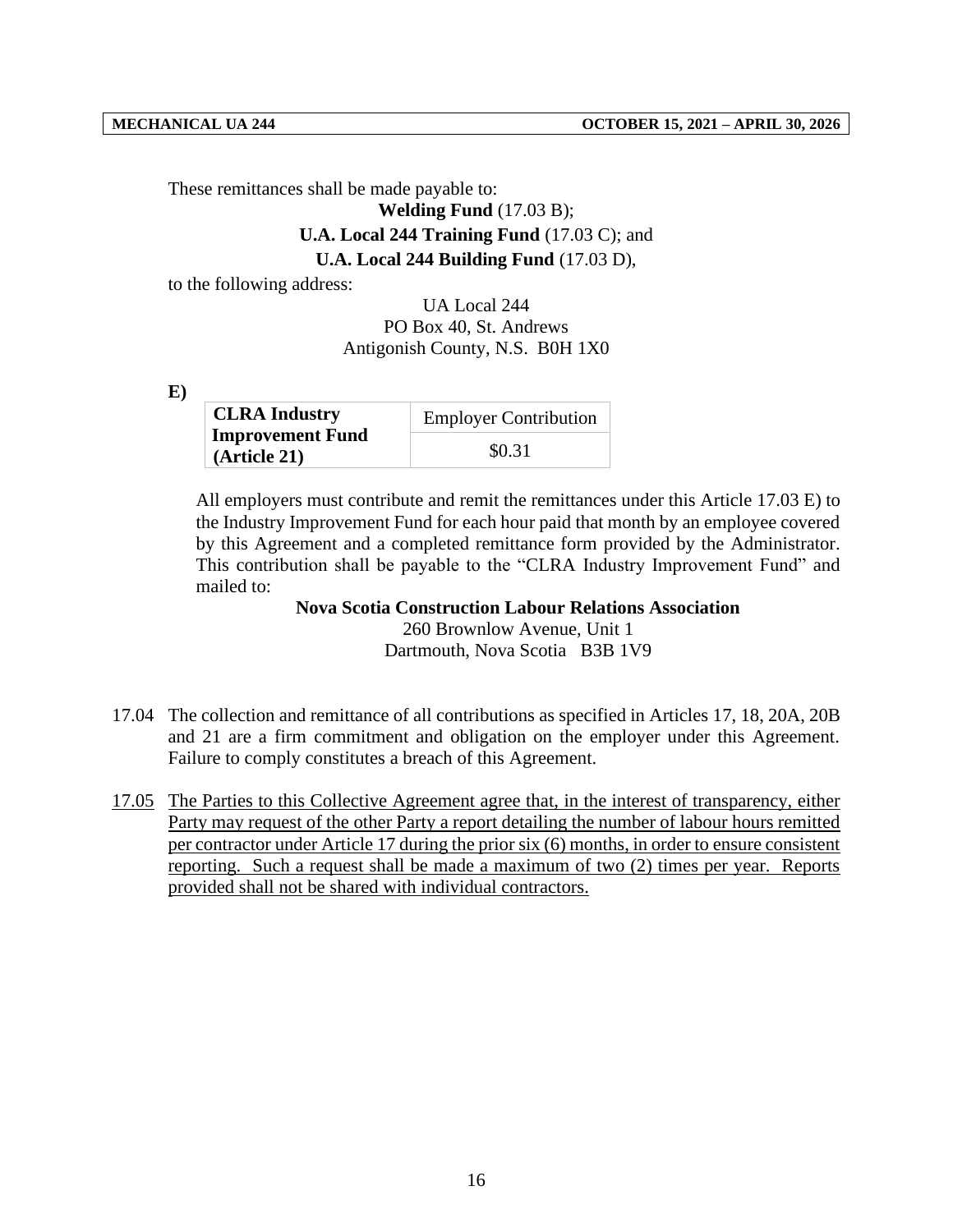# <span id="page-19-0"></span>**ARTICLE 18 - WAGE RATES, VACATION & HOLIDAY PAY, CONTRIBUTIONS – BENEFIT PLAN, PENSION PLAN, TRAINING FUND, PROMOTION, EDUCATION & CLRA INDUSTRY IMPROVEMENT FUND, U.A. LOCAL 244 BUILDING FUND**

- 18.01 The wage rates considered herein are for competent skill in the work. Special rates may be established by joint action of the CLRA and the Union for employees who are handicapped by reason of age or physical disability.
- 18.01 (A) It is agreed that UA Local 244 retains the exclusive right to allocate and/or reallocate annual wage increase to the various benefit trust funds and any other union funds designated in the current collective agreement. UA Local 244 shall give at least sixty (60) days notice to the Nova Scotia Construction Labour Relations Association, on any impending changes regarding distribution of wage increase between designated union funds.
	- (B) It is agreed that the CLRA has the right to allocate increases to the CLRA's Industry Improvement Fund (Article 21), provided that the union receives sixty (60) days notice of such change.
- 18.02 (A) The minimum hourly rate of wages shall apply to all journeyperson plumbers, steamfitters, pipefitters and pipe welders as set out in Article 18.03(A) and 18.03(B).
	- (B) Foreperson rate of pay A working or non-working foreperson shall be paid a minimum of 8% above the journeyperson hourly rate of pay or a benefit of equal value as mutually agreed.
	- **\* When it becomes necessary, the Union will provide a letter of understanding allowing non UA Local 244 members to be appointed forepersons.**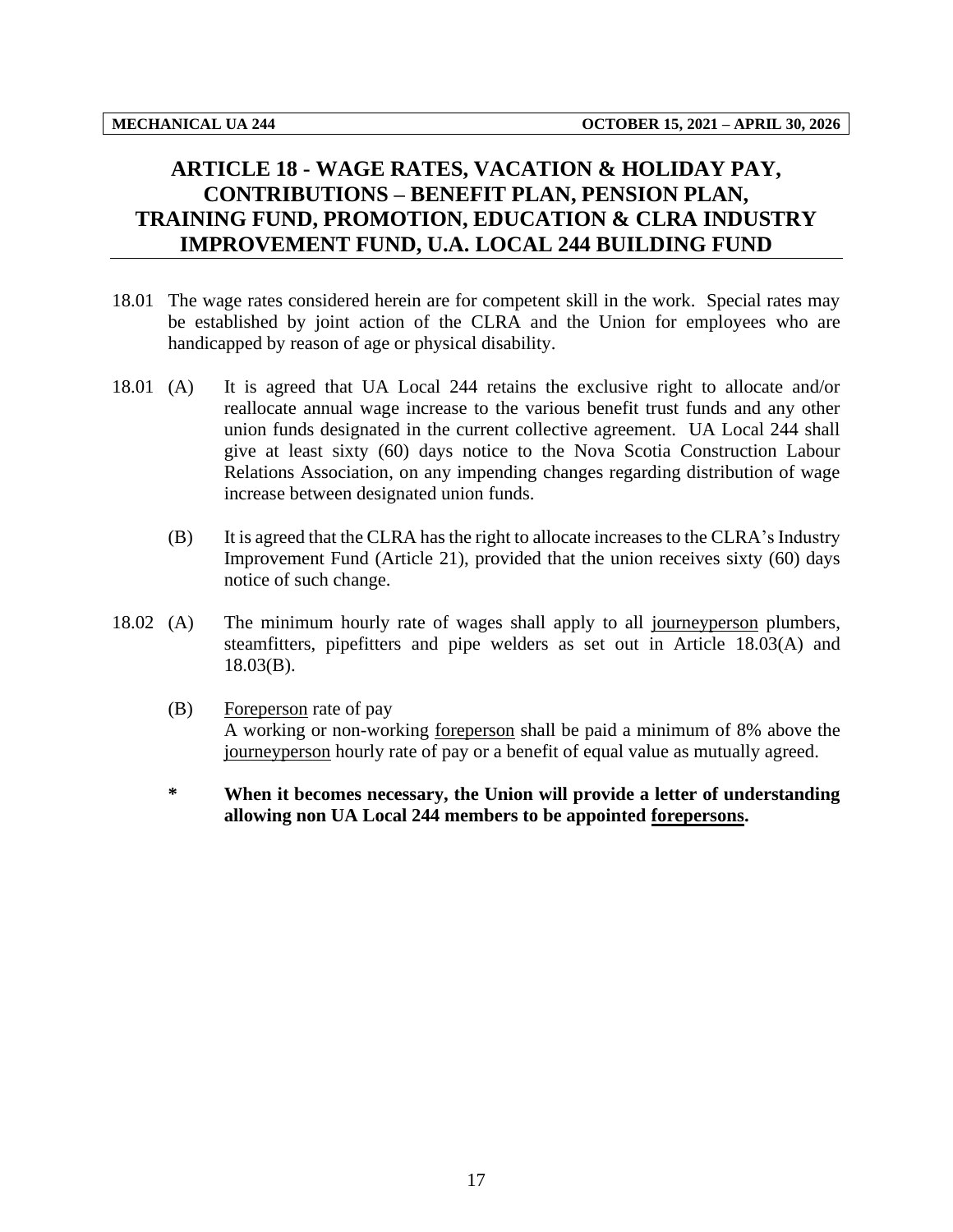#### 18.03 **HOURLY WAGE RATES:**

#### **(A) ALL INDUSTRIAL PROJECTS AS DEFINED UNDER SCHEDULE "A" ALL COUNTIES WITHIN UA 244 JURISDICTION OTHER THAN JOBS DEFINED IN THE "JOBS BID AND /OR AWARDED TABLE" BELOW.**

| <b>UA 244 - INDUSTRIAL JOURNEYPERSON</b> |                          |        |        |                             |                                   |                                   |                           |        |                              |                  |              |
|------------------------------------------|--------------------------|--------|--------|-----------------------------|-----------------------------------|-----------------------------------|---------------------------|--------|------------------------------|------------------|--------------|
| <b>Effective Date</b>                    | Hourly $ V & H $<br>Rate | 9%     |        | <b>Benefit   Pension  '</b> | <b>NS</b><br>  Training  <br>Fund | <b>UA 244</b><br>Training<br>Fund | Union<br><b>Check-Off</b> | ПF     | <b>Total Wage</b><br>Package | Welding<br>Fund* | <b>Total</b> |
| October 15, 2021                         | \$39.62                  | \$3.57 | \$2.80 | \$7.00                      | \$0.10                            | \$0.90                            | \$0.39                    | \$0.31 | \$54.69                      | \$0.50           | \$55.19      |
| $\text{M}$ ay 1, 2022                    | \$39.62                  | \$3.57 | \$3.40 | \$7.00                      | \$0.10                            | \$0.90                            | \$0.39                    | \$0.31 | \$55.29                      | \$0.50           | \$55.79      |
| $\text{M}$ ay 1, 2023                    | \$40.54                  | \$3.65 | \$3.40 | \$7.00                      | \$0.10                            | \$0.90                            | \$0.39                    | \$0.31 | \$56.29                      | \$0.50           | \$56.79      |
| $\text{M}$ ay 1, 2024                    | \$41.46                  | \$3.73 | \$3.40 | \$7.00                      | \$0.10                            | \$0.90                            | \$0.39                    | \$0.31 | \$57.29                      | \$0.50           | \$57.79      |
| May 1, 2025                              | \$42.38                  | \$3.81 | \$3.40 | \$7.00                      | \$0.10                            | \$0.90                            | \$0.39                    | \$0.31 | \$58.29                      | \$0.50           | \$58.79      |

\* Subject to Audit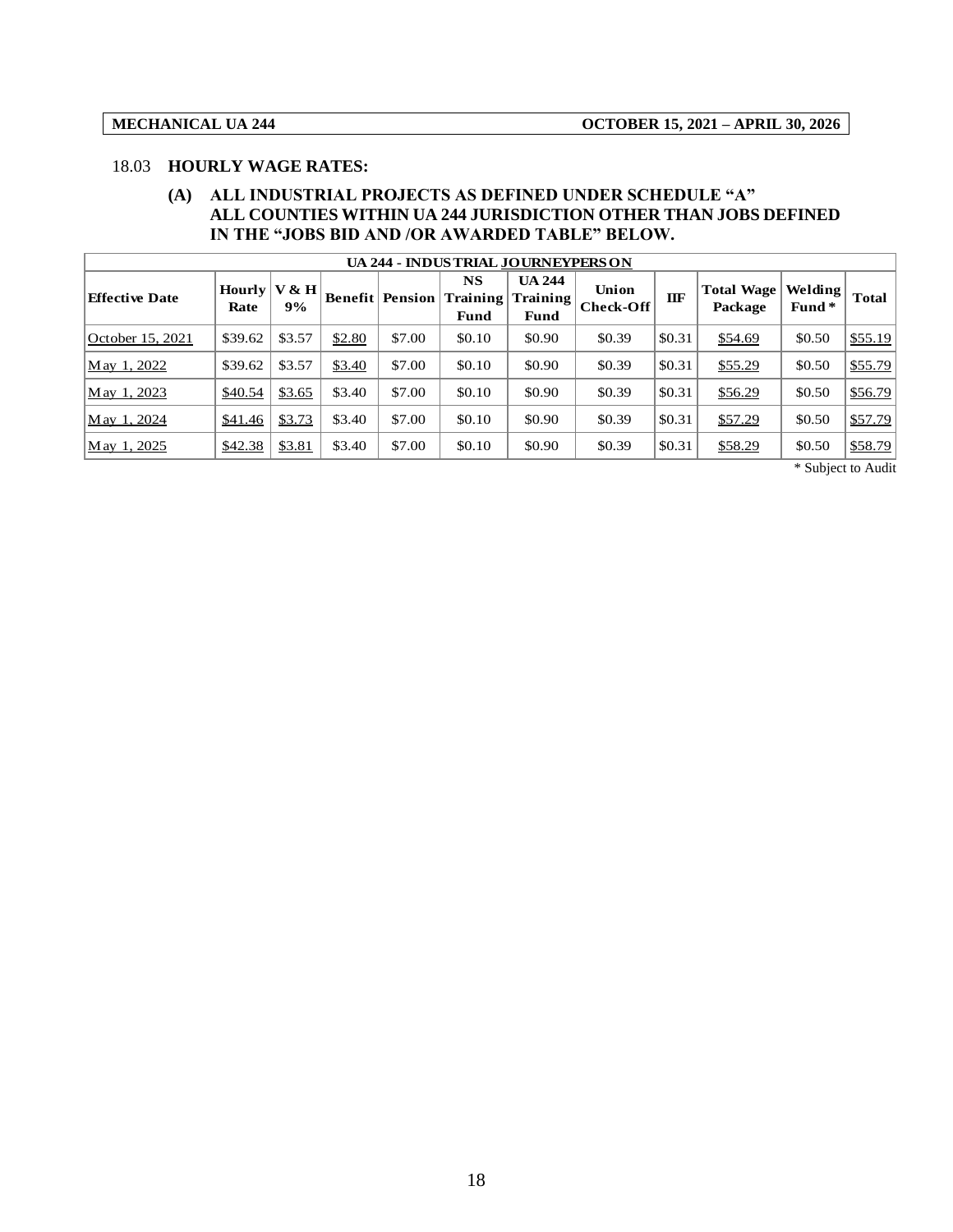### **MECHANICAL UA 244 OCTOBER 15, 2021 – APRIL 30, 2026**

|     | MEUNANUAL UA 444<br>OUTOBER 15, 2021 – AFRIL 50, 2020 |                                         |             |        |                        |                                      |                                                 |                                  |        |                              |                  |              |
|-----|-------------------------------------------------------|-----------------------------------------|-------------|--------|------------------------|--------------------------------------|-------------------------------------------------|----------------------------------|--------|------------------------------|------------------|--------------|
|     | <b>UA 244 - INDUSTRIAL APPRENTICE</b>                 |                                         |             |        |                        |                                      |                                                 |                                  |        |                              |                  |              |
|     | <b>Hours</b>                                          | <b>Hourly</b><br>Rate                   | V & H<br>9% |        | <b>Benefit Pension</b> | <b>NS</b><br><b>Training</b><br>Fund | <b>UA 244</b><br><b>Training</b><br><b>Fund</b> | <b>Union</b><br><b>Check-Off</b> | IIF    | <b>Total Wage</b><br>Package | Welding<br>Fund* | <b>Total</b> |
|     |                                                       | <b>Effective Date:</b> October 15, 2021 |             |        |                        |                                      |                                                 |                                  |        |                              |                  |              |
| 1st | 50%                                                   | \$15.41                                 | \$1.39      | \$2.80 | \$7.00                 | \$0.10                               | \$0.90                                          | \$0.39                           | \$0.31 | \$28.30                      | \$0.50           | \$28.80      |
| 2nd | 60%                                                   | \$20.19                                 | \$1.82      | \$2.80 | \$7.00                 | \$0.10                               | \$0.90                                          | \$0.39                           | \$0.31 | \$33.51                      | \$0.50           | \$34.01      |
| 3rd | 70%                                                   | \$25.06                                 | \$2.26      | \$2.80 | \$7.00                 | \$0.10                               | \$0.90                                          | \$0.39                           | \$0.31 | \$38.82                      | \$0.50           | \$39.32      |
| 4th | 80%                                                   | \$29.85                                 | \$2.69      | \$2.80 | \$7.00                 | \$0.10                               | \$0.90                                          | \$0.39                           | \$0.31 | \$44.04                      | \$0.50           | \$44.54      |
| 5th | 90%                                                   | \$34.65                                 | \$3.12      | \$2.80 | \$7.00                 | \$0.10                               | \$0.90                                          | \$0.39                           | \$0.31 | \$49.27                      | \$0.50           | \$49.77      |
|     |                                                       | <b>Effective Date:</b> May 1, 2022      |             |        |                        |                                      |                                                 |                                  |        |                              |                  |              |
| 1st | 50%                                                   | \$15.14                                 | \$1.36      | \$3.40 | \$7.00                 | \$0.10                               | \$0.90                                          | \$0.39                           | \$0.31 | \$28.60                      | \$0.50           | \$29.10      |
| 2nd | 60%                                                   | \$19.97                                 | \$1.80      | \$3.40 | \$7.00                 | \$0.10                               | \$0.90                                          | \$0.39                           | \$0.31 | \$33.87                      | \$0.50           | \$34.37      |
| 3rd | 70%                                                   | \$24.90                                 | \$2.24      | \$3.40 | \$7.00                 | \$0.10                               | \$0.90                                          | \$0.39                           | \$0.31 | \$39.24                      | \$0.50           | \$39.74      |
| 4th | 80%                                                   | \$29.74                                 | \$2.68      | \$3.40 | \$7.00                 | \$0.10                               | \$0.90                                          | \$0.39                           | \$0.31 | \$44.52                      | \$0.50           | \$45.02      |
| 5th | 90%                                                   | \$34.60                                 | \$3.11      | \$3.40 | \$7.00                 | \$0.10                               | \$0.90                                          | \$0.39                           | \$0.31 | \$49.81                      | \$0.50           | \$50.31      |
|     |                                                       | <b>Effective Date:</b> May 1, 2023      |             |        |                        |                                      |                                                 |                                  |        |                              |                  |              |
| 1st | 50%                                                   | \$15.60                                 | \$1.40      | \$3.40 | \$7.00                 | \$0.10                               | \$0.90                                          | \$0.39                           | \$0.31 | \$29.10                      | \$0.50           | \$29.60      |
| 2nd | 60%                                                   | \$20.52                                 | \$1.85      | \$3.40 | \$7.00                 | \$0.10                               | \$0.90                                          | \$0.39                           | \$0.31 | \$34.47                      | \$0.50           | \$34.97      |
| 3rd | 70%                                                   | \$25.54                                 | \$2.30      | \$3.40 | \$7.00                 | \$0.10                               | \$0.90                                          | \$0.39                           | \$0.31 | \$39.94                      | \$0.50           | \$40.44      |
| 4th | 80%                                                   | \$30.48                                 | \$2.74      | \$3.40 | \$7.00                 | \$0.10                               | \$0.90                                          | \$0.39                           | \$0.31 | \$45.32                      | \$0.50           | \$45.82      |
| 5th | 90%                                                   | \$35.42                                 | \$3.19      | \$3.40 | \$7.00                 | \$0.10                               | \$0.90                                          | \$0.39                           | \$0.31 | \$50.71                      | \$0.50           | \$51.21      |
|     |                                                       | <b>Effective Date:</b> May 1, 2024      |             |        |                        |                                      |                                                 |                                  |        |                              |                  |              |
| 1st | 50%                                                   | \$16.06                                 | \$1.44      | \$3.40 | \$7.00                 | \$0.10                               | \$0.90                                          | \$0.39                           | \$0.31 | \$29.60                      | \$0.50           | \$30.10      |
| 2nd | 60%                                                   | \$21.07                                 | \$1.90      | \$3.40 | \$7.00                 | \$0.10                               | \$0.90                                          | \$0.39                           | \$0.31 | \$35.07                      | \$0.50           | \$35.57      |
| 3rd | 70%                                                   | \$26.18                                 | \$2.36      | \$3.40 | \$7.00                 | \$0.10                               | \$0.90                                          | \$0.39                           | \$0.31 | \$40.64                      | \$0.50           | \$41.14      |
| 4th | 80%                                                   | \$31.21                                 | \$2.81      | \$3.40 | \$7.00                 | \$0.10                               | \$0.90                                          | \$0.39                           | \$0.31 | \$46.12                      | \$0.50           | \$46.62      |
| 5th | 90%                                                   | \$36.25                                 | \$3.26      | \$3.40 | \$7.00                 | \$0.10                               | \$0.90                                          | \$0.39                           | \$0.31 | \$51.61                      | \$0.50           | \$52.11      |
|     |                                                       | <b>Effective Date:</b> May 1, 2025      |             |        |                        |                                      |                                                 |                                  |        |                              |                  |              |
| 1st | 50%                                                   | \$16.51                                 | \$1.49      | \$3.40 | \$7.00                 | \$0.10                               | \$0.90                                          | \$0.39                           | \$0.31 | \$30.10                      | \$0.50           | \$30.60      |
| 2nd | 60%                                                   | \$21.62                                 | \$1.95      | \$3.40 | \$7.00                 | \$0.10                               | \$0.90                                          | \$0.39                           | \$0.31 | \$35.67                      | \$0.50           | \$36.17      |
| 3rd | 70%                                                   | \$26.83                                 | \$2.41      | \$3.40 | \$7.00                 | \$0.10                               | \$0.90                                          | \$0.39                           | \$0.31 | \$41.34                      | \$0.50           | \$41.84      |
| 4th | 80%                                                   | \$31.94                                 | \$2.88      | \$3.40 | \$7.00                 | \$0.10                               | \$0.90                                          | \$0.39                           | \$0.31 | \$46.92                      | \$0.50           | \$47.42      |
| 5th | 90%                                                   | \$37.07                                 | \$3.34      | \$3.40 | \$7.00                 | \$0.10                               | \$0.90                                          | \$0.39                           | \$0.31 | \$52.51                      | \$0.50           | \$53.01      |

#### **Applicable Employee Deductions:**

| <b>Dues</b> | <b>Market Enhancement</b> | <b>NS JATC</b>          | <b>UA 244 Building Fund</b> | <b>Stabilization</b> |
|-------------|---------------------------|-------------------------|-----------------------------|----------------------|
| Per Week    | Per Week                  | <b>Per Hour Worked</b>  | <b>Per Hour Worked</b>      | Per Hour Worked      |
| \$15.00     | 2% of gross wages         | \$0.02 (Article 17.03A) | \$0.25 (Article 17.03D)     |                      |

\* Subject to Audit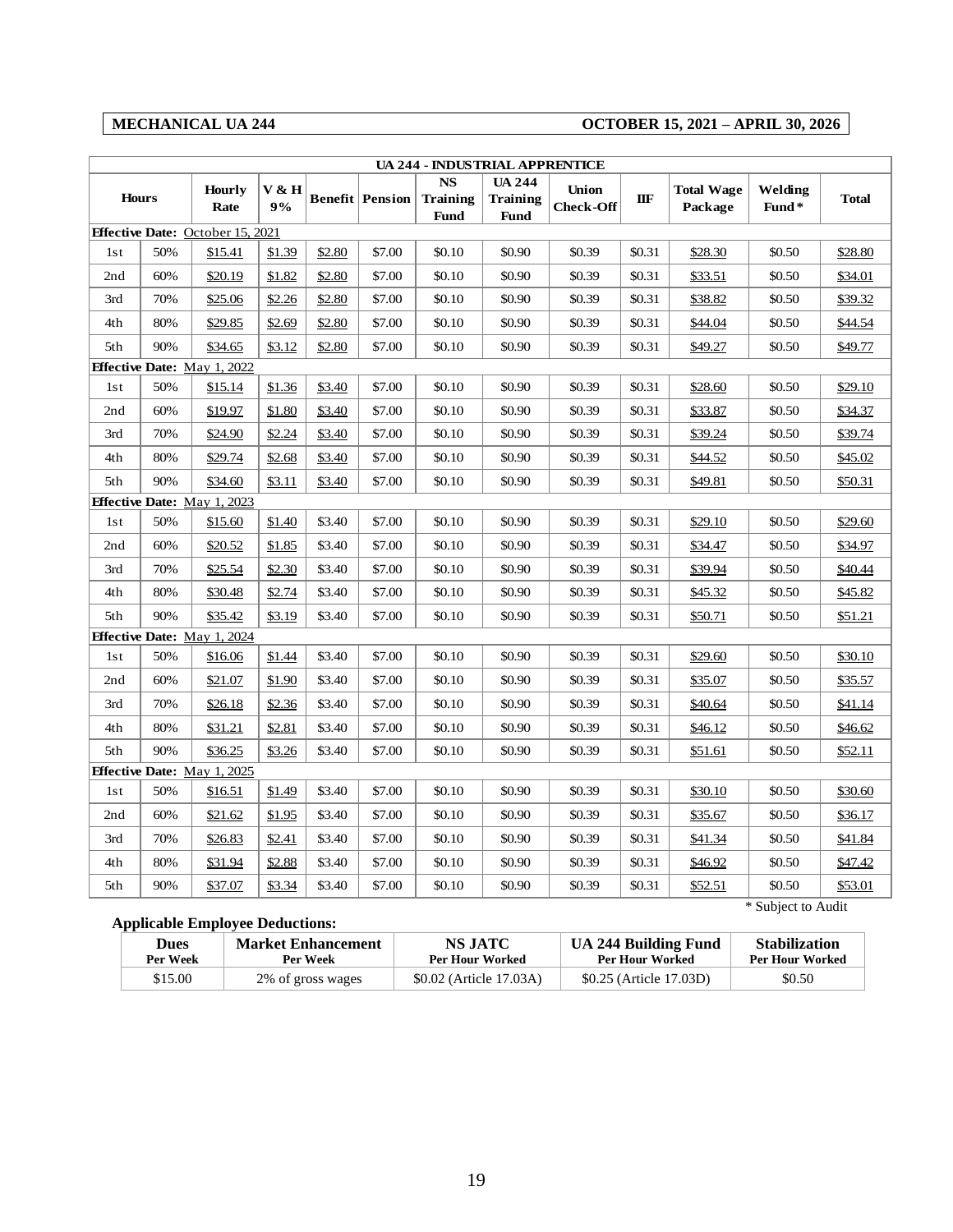### 18.03 **HOURLY WAGE RATES (continued):**

### **(B) COMMERCIAL, INSTITUTIONAL WORK**

| UA 244 - COMMERCIAL JOURNEYPERSON |                       |             |        |                            |                               |                                          |                           |        |                                        |  |
|-----------------------------------|-----------------------|-------------|--------|----------------------------|-------------------------------|------------------------------------------|---------------------------|--------|----------------------------------------|--|
| <b>Effective Date</b>             | <b>Hourly</b><br>Rate | V & H<br>9% |        | <b>Benefit   Pension  </b> | <b>NS</b><br>Training<br>Fund | <b>UA 244</b><br><b>Training</b><br>Fund | Union<br><b>Check-Off</b> | IIF    | <b>Total</b><br><b>Wage</b><br>Package |  |
| October 15, 2021                  | \$37.41               | \$3.37      | \$2.80 | \$7.00                     | \$0.10                        | \$0.90                                   | \$0.39                    | \$0.31 | \$52.28                                |  |
| May 1, 2022                       | \$37.41               | \$3.37      | \$3.40 | \$7.00                     | \$0.10                        | \$0.90                                   | \$0.39                    | \$0.31 | \$52.88                                |  |
| May 1, 2023                       | \$38.19               | \$3.44      | \$3.40 | \$7.00                     | \$0.10                        | \$0.90                                   | \$0.39                    | \$0.31 | \$53.73                                |  |
| May 1, 2024                       | \$38.97               | \$3.51      | \$3.40 | \$7.00                     | \$0.10                        | \$0.90                                   | \$0.39                    | \$0.31 | \$54.58                                |  |
| May 1, 2025                       | \$39.75               | \$3.58      | \$3.40 | \$7.00                     | \$0.10                        | \$0.90                                   | \$0.39                    | \$0.31 | \$55.43                                |  |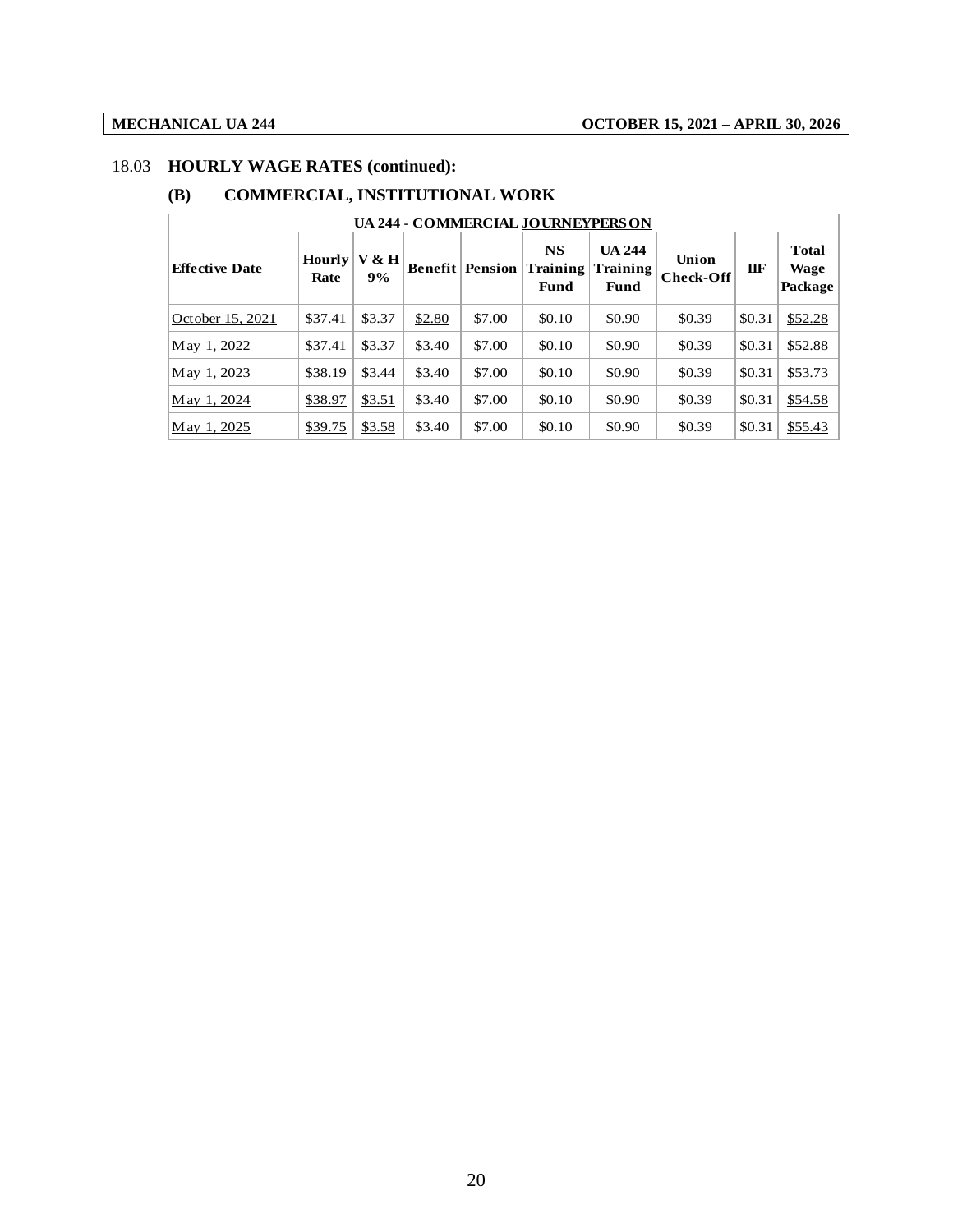### **MECHANICAL UA 244 OCTOBER 15, 2021 – APRIL 30, 2026**

| <b>UA 244 - COMMERCIAL APPRENTICE</b> |     |                                         |        |        |                        |                              |                                  |                  |        |                             |
|---------------------------------------|-----|-----------------------------------------|--------|--------|------------------------|------------------------------|----------------------------------|------------------|--------|-----------------------------|
| <b>Hours</b>                          |     | Hourly                                  | V & H  |        | <b>Benefit</b> Pension | <b>NS</b><br><b>Training</b> | <b>UA 244</b><br><b>Training</b> | Union            | IIF    | <b>Total</b><br><b>Wage</b> |
|                                       |     | Rate                                    | 9%     |        |                        | <b>Fund</b>                  | <b>Fund</b>                      | <b>Check-Off</b> |        | Package                     |
|                                       |     | <b>Effective Date:</b> October 15, 2021 |        |        |                        |                              |                                  |                  |        |                             |
| 1st                                   | 50% | \$15.05                                 | \$1.35 | \$2.80 | \$6.18                 | \$0.10                       | \$0.90                           | \$0.39           | \$0.31 | \$27.08                     |
| 2nd                                   | 60% | \$19.59                                 | \$1.76 | \$2.80 | \$6.22                 | \$0.10                       | \$0.90                           | \$0.39           | \$0.31 | \$32.07                     |
| 3rd                                   | 70% | \$24.18                                 | \$2.18 | \$2.80 | \$6.27                 | \$0.10                       | \$0.90                           | \$0.39           | \$0.31 | \$37.13                     |
| 4th                                   | 80% | \$28.72                                 | \$2.59 | \$2.80 | \$6.31                 | \$0.10                       | \$0.90                           | \$0.39           | \$0.31 | \$42.12                     |
| 5th                                   | 90% | \$33.25                                 | \$2.99 | \$2.80 | \$6.36                 | \$0.10                       | \$0.90                           | \$0.39           | \$0.31 | \$47.10                     |
| Effective Date: May 1, 2022           |     |                                         |        |        |                        |                              |                                  |                  |        |                             |
| 1st                                   | 50% | \$14.77                                 | \$1.33 | \$3.40 | \$6.18                 | \$0.10                       | \$0.90                           | \$0.39           | \$0.31 | \$27.38                     |
| 2nd                                   | 60% | \$19.37                                 | \$1.74 | \$3.40 | \$6.22                 | \$0.10                       | \$0.90                           | \$0.39           | \$0.31 | \$32.43                     |
| 3rd                                   | 70% | \$24.02                                 | \$2.16 | \$3.40 | \$6.27                 | \$0.10                       | \$0.90                           | \$0.39           | \$0.31 | \$37.55                     |
| 4th                                   | 80% | \$28.62                                 | \$2.57 | \$3.40 | \$6.31                 | \$0.10                       | \$0.90                           | \$0.39           | \$0.31 | \$42.60                     |
| 5th                                   | 90% | \$33.19                                 | \$2.99 | \$3.40 | \$6.36                 | \$0.10                       | \$0.90                           | \$0.39           | \$0.31 | \$47.64                     |
| Effective Date: May 1, 2023           |     |                                         |        |        |                        |                              |                                  |                  |        |                             |
| 1st                                   | 50% | \$15.16                                 | \$1.36 | \$3.40 | \$6.18                 | \$0.10                       | \$0.90                           | \$0.39           | \$0.31 | \$27.80                     |
| 2nd                                   | 60% | \$19.84                                 | \$1.78 | \$3.40 | \$6.22                 | \$0.10                       | \$0.90                           | \$0.39           | \$0.31 | \$32.94                     |
| 3rd                                   | 70% | \$24.56                                 | \$2.21 | \$3.40 | \$6.27                 | \$0.10                       | \$0.90                           | \$0.39           | \$0.31 | \$38.14                     |
| 4th                                   | 80% | \$29.24                                 | \$2.63 | \$3.40 | \$6.31                 | \$0.10                       | \$0.90                           | \$0.39           | \$0.31 | \$43.28                     |
| 5th                                   | 90% | \$33.89                                 | \$3.05 | \$3.40 | \$6.36                 | \$0.10                       | \$0.90                           | \$0.39           | \$0.31 | \$48.40                     |
| Effective Date: May 1, 2024           |     |                                         |        |        |                        |                              |                                  |                  |        |                             |
| 1st                                   | 50% | \$15.55                                 | \$1.40 | \$3.40 | \$6.18                 | \$0.10                       | \$0.90                           | \$0.39           | \$0.31 | \$28.23                     |
| 2nd                                   | 60% | \$20.30                                 | \$1.83 | \$3.40 | \$6.22                 | \$0.10                       | \$0.90                           | \$0.39           | \$0.31 | \$33.45                     |
| 3rd                                   | 70% | \$25.11                                 | \$2.26 | \$3.40 | \$6.27                 | \$0.10                       | \$0.90                           | \$0.39           | \$0.31 | \$38.74                     |
| 4th                                   | 80% | \$29.86                                 | \$2.69 | \$3.40 | \$6.31                 | \$0.10                       | \$0.90                           | \$0.39           | \$0.31 | \$43.96                     |
| 5th                                   | 90% | \$34.60                                 | \$3.11 | \$3.40 | \$6.36                 | \$0.10                       | \$0.90                           | \$0.39           | \$0.31 | \$49.17                     |
| Effective Date: May 1, 2025           |     |                                         |        |        |                        |                              |                                  |                  |        |                             |
| 1st                                   | 50% | \$15.95                                 | \$1.43 | \$3.40 | \$6.18                 | \$0.10                       | \$0.90                           | \$0.39           | \$0.31 | \$28.66                     |
| 2nd                                   | 60% | \$20.77                                 | \$1.87 | \$3.40 | \$6.22                 | \$0.10                       | \$0.90                           | \$0.39           | \$0.31 | \$33.96                     |
| 3rd                                   | 70% | \$25.66                                 | \$2.31 | \$3.40 | \$6.27                 | \$0.10                       | \$0.90                           | \$0.39           | \$0.31 | \$39.34                     |
| 4th                                   | 80% | \$30.49                                 | \$2.74 | \$3.40 | \$6.31                 | \$0.10                       | \$0.90                           | \$0.39           | \$0.31 | \$44.64                     |
| 5th                                   | 90% | \$35.30                                 | \$3.18 | \$3.40 | \$6.36                 | \$0.10                       | \$0.90                           | \$0.39           | \$0.31 | \$49.94                     |

#### **Applicable Employee Deductions:**

| <b>Dues</b> | <b>Market Enhancement</b> | NS JATC                 | <b>UA 244 Building Fund</b> | <b>Stabilization</b> |
|-------------|---------------------------|-------------------------|-----------------------------|----------------------|
| Per Week    | Per Week                  | <b>Per Hour Worked</b>  | Per Hour Worked             | Per Hour Worked      |
| \$15.00     | 2% of gross wages         | \$0.02 (Article 17.03A) | \$0.25 (Article 17.03D)     |                      |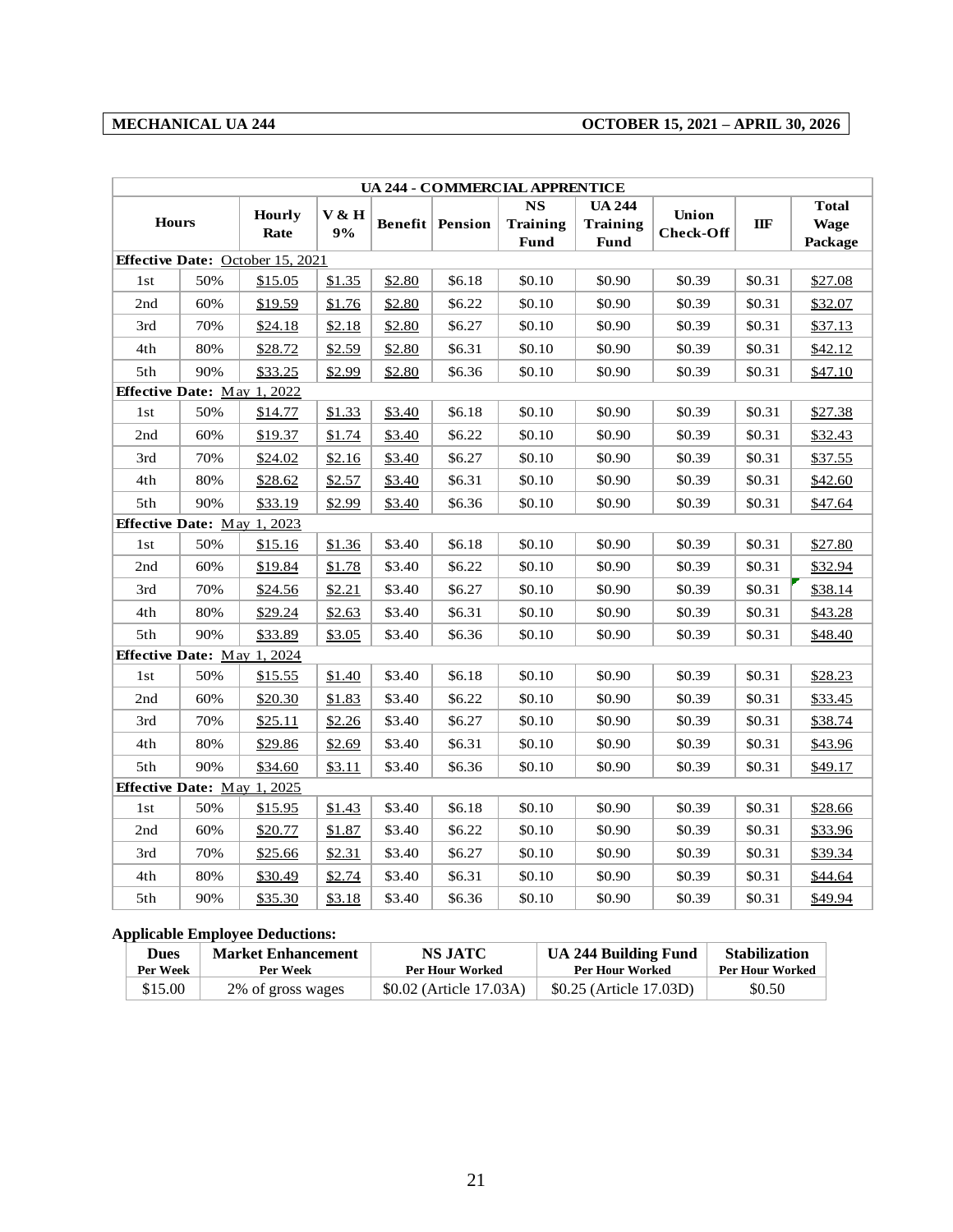#### 18.04 **VACATION & HOLIDAY PAY FOR ALL RATES SET FORTH IN ARTICLE 18.03 (A) & (B)**

Vacation Pay ......................................Six Percent (6%) Holiday Pay........................................Three Percent (3%)

Vacation Pay & Holiday Pay to be paid weekly or as mutually agreed.

#### 18.05 **Pension Plan**

The Parties hereto agree on a Pension Plan Fund as follows:

- (A) The Trust Document under which the Pension Fund is controlled shall provide for equal Trustees in number and power appointed by each of the Parties hereto.
- (B) The employer shall make contributions at the rate per hour for each hour paid as follows:

...................................................\$7.00 (seven dollars) \* **\* Note: For Commercial Apprentice Pension – See Apprentice Wage Tables in Article 18.03 (A) & (B).**

(C) The Pension Fund shall be professionally administered.

### 18.06 **Benefit Plan**

The Parties hereto agree on a Benefit Plan as follows:

- (A) The Trust Document under which the fund is controlled shall provide for equal trustees in number and power appointed by each of the Parties hereto.
- (B) The employer shall make contributions at the rate per hour for each hour paid as follows: October 15, 2021.......................\$2.80 (two dollars eighty cents) May 1, 2022 ..............................\$3.40 (three dollars forty cents)
- (C) The Benefit Plan shall be professionally administered.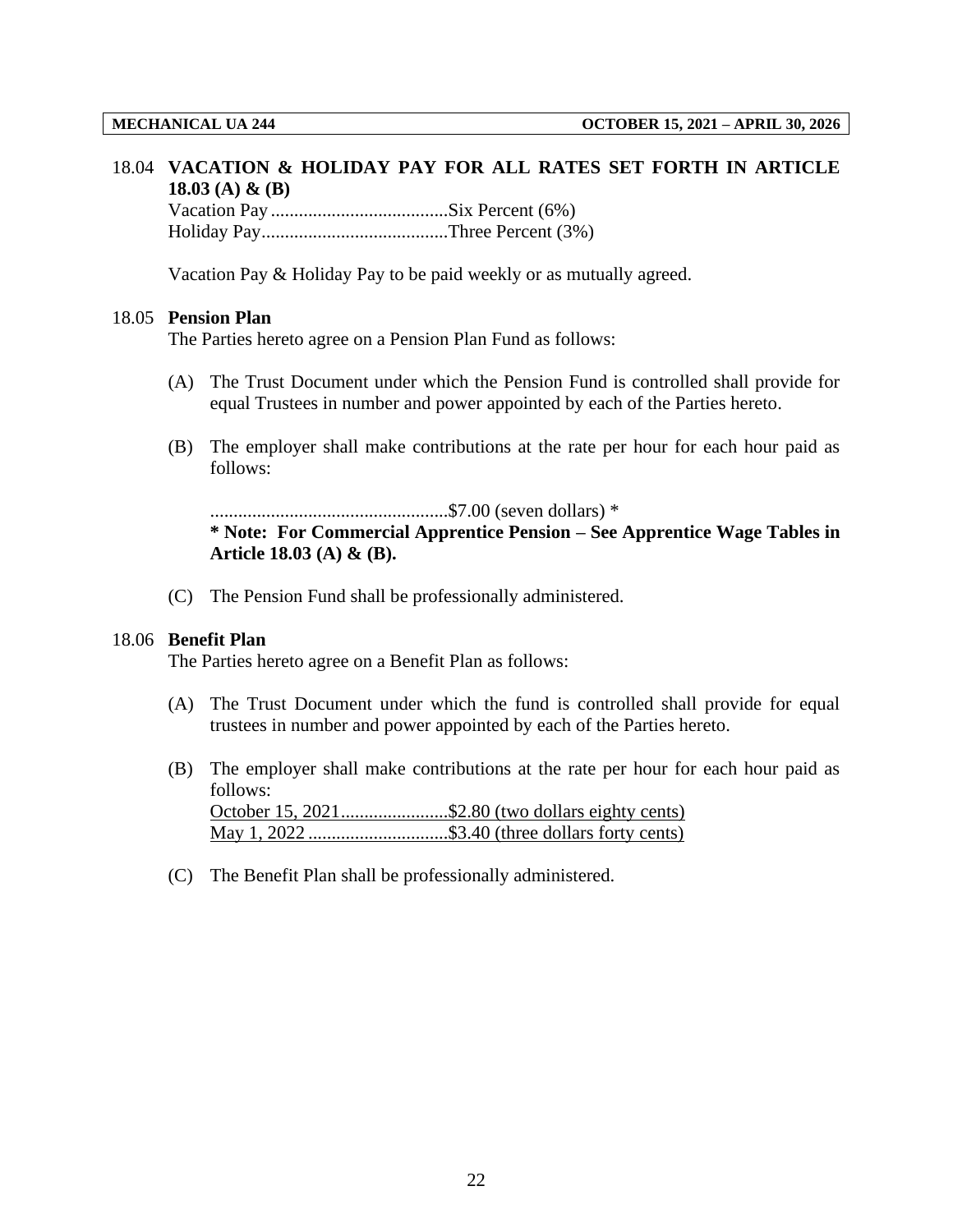#### 18.07 **Benefit Plan & Pension Plan**

- (A) Each employer shall sign a Participation Agreement as approved by the Trustees.
- (B) Neither the Union nor the Association shall incur any legal liability with regard to claims arising from the Benefit or Pension Plan.
- (C) The Parties hereto agree that the Board of Trustees appointed pursuant to the Agreement and Declaration Trust establishing the Benefit Plan and Pension Plan shall have the authority to utilize the arbitration procedures set forth herein for the collection of delinquent accounts for contributions required to be made pursuant to this Article as agent for the Parties. Any arbitrator appointed pursuant to this Clause is hereby expressly conferred jurisdiction to deal with the awarding of contributions, damages and all related costs.
- (D) No grievance instituted by the Board of Trustees as agent to the Parties pursuant to this Article shall be defeated on the basis of any technical or procedural objection as to arbitrability, including any objection based on provisions pertaining to timeliness.
- (E) Notwithstanding the availability of grievance and arbitration procedures, it is further agreed between the Parties that the existence of this provision does not constitute a waiver of the rights of either of the Parties to this Collective Agreement of the Board of Trustees to proceed directly by way of civil action in the Supreme Court of Nova Scotia with respect to the collection of any outstanding contributions, damages and costs.
- (F) Administrator:

#### **Benefit Plan Administrators (Atlantic) Limited**

Ravine Centre Two 38 Solutions Drive, Suite 100 Halifax, NS B3S 0H1 Phone: (902) 455-7277 Fax: (902) 454-5936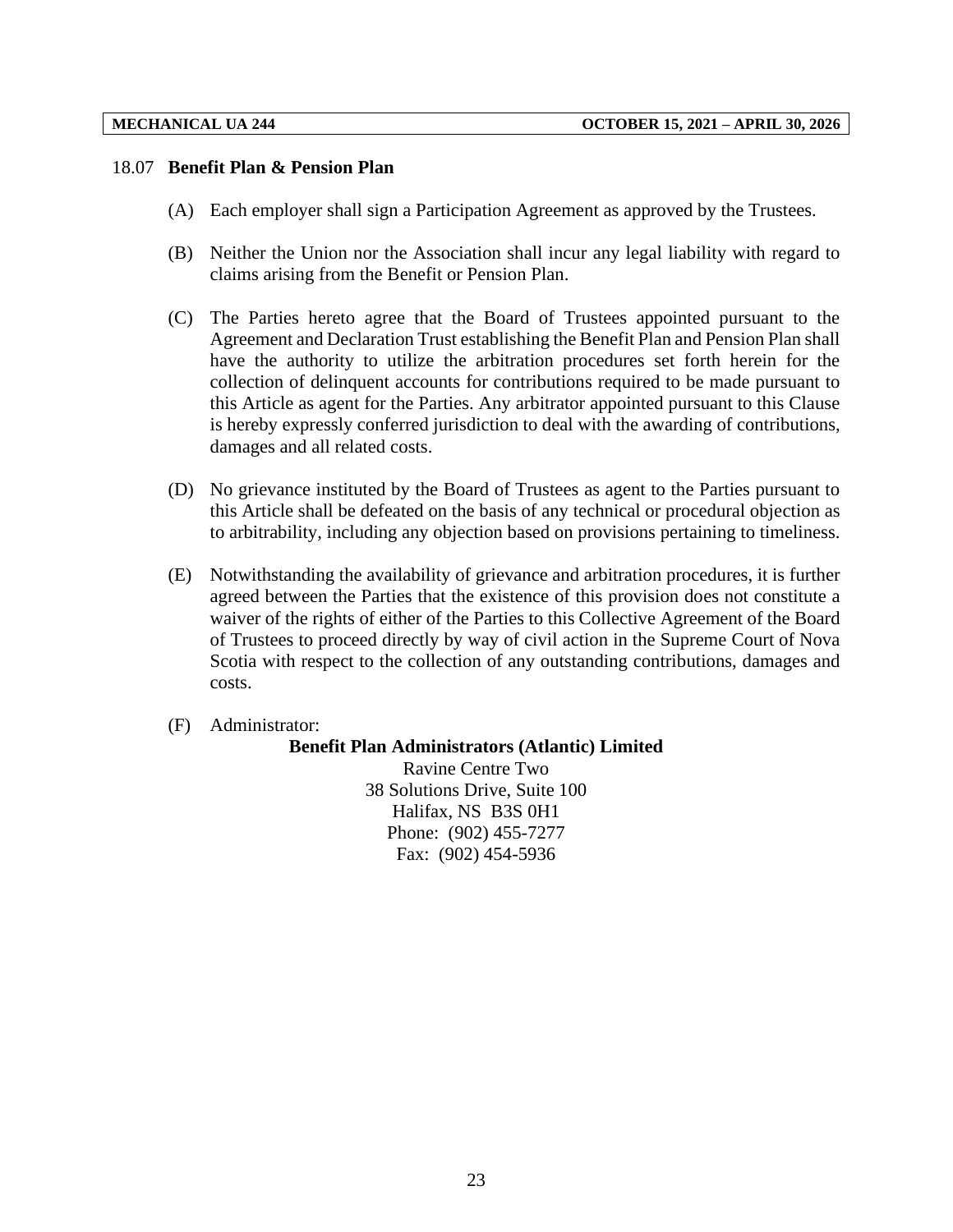## **ARTICLE 19 - TRAVELLING**

- <span id="page-26-0"></span>19.01 There shall be a forty (40) kilometre radius free-zone around all projects within the jurisdiction of the Union. The center of this free-zone shall be a job shack established on the job site.
- 19.02 The employer shall pay a travel allowance from the Article 19.01 free zone limits to the job and return to the Article 19.01 free zone limits at the following rates up to a maximum of the daily living allowance as set forth in Article 19.04A.

Travel Allowance...................\$0.59 (fifty-nine cents) per kilometer

- 19.03 Employees living outside the limit of the forty (40) kilometre free zone radius and who are required to commute daily to the job site defined in Article 19.01 shall be paid a mileage allowance as per 19.02. Travel shall be from the place of residence to the outside limit of the travel free zone (19.01) and return to the employees' place of residence by the shortest normally travelled route. Daily travel shall not exceed daily living allowance as set forth in Article 19.04.
- 19.04 Employees who are sent out to work when they do not return daily shall be paid their regular rates of wages plus:

| (A) | Daily Living Allowance of as follows: |                                                           |
|-----|---------------------------------------|-----------------------------------------------------------|
|     |                                       | October 15, 2021\$131.00 (one hundred thirty-one dollars) |
|     |                                       | May 1, 2022 \$133.00 (one hundred thirty-three dollars)   |
|     |                                       | May 1, 2023 \$135.00 (one hundred thirty-five dollars)    |
|     |                                       | May 1, 2024 \$137.00 (one hundred thirty-seven dollars)   |
|     |                                       | May 1, 2025 \$139.00 (one hundred thirty-nine dollars)    |

Where an employee who is otherwise eligible for the daily living allowance works less than eight (8) hours on a given day, they shall be paid a living allowance calculated on the basis of one-eighth of the prevailing daily living allowance for every hour worked.

- (B) Initial and terminal travel expenses by public transportation.
- 19.05 The employer shall have the option to disregard the travel allowance if suitable transportation is provided during regular working hours.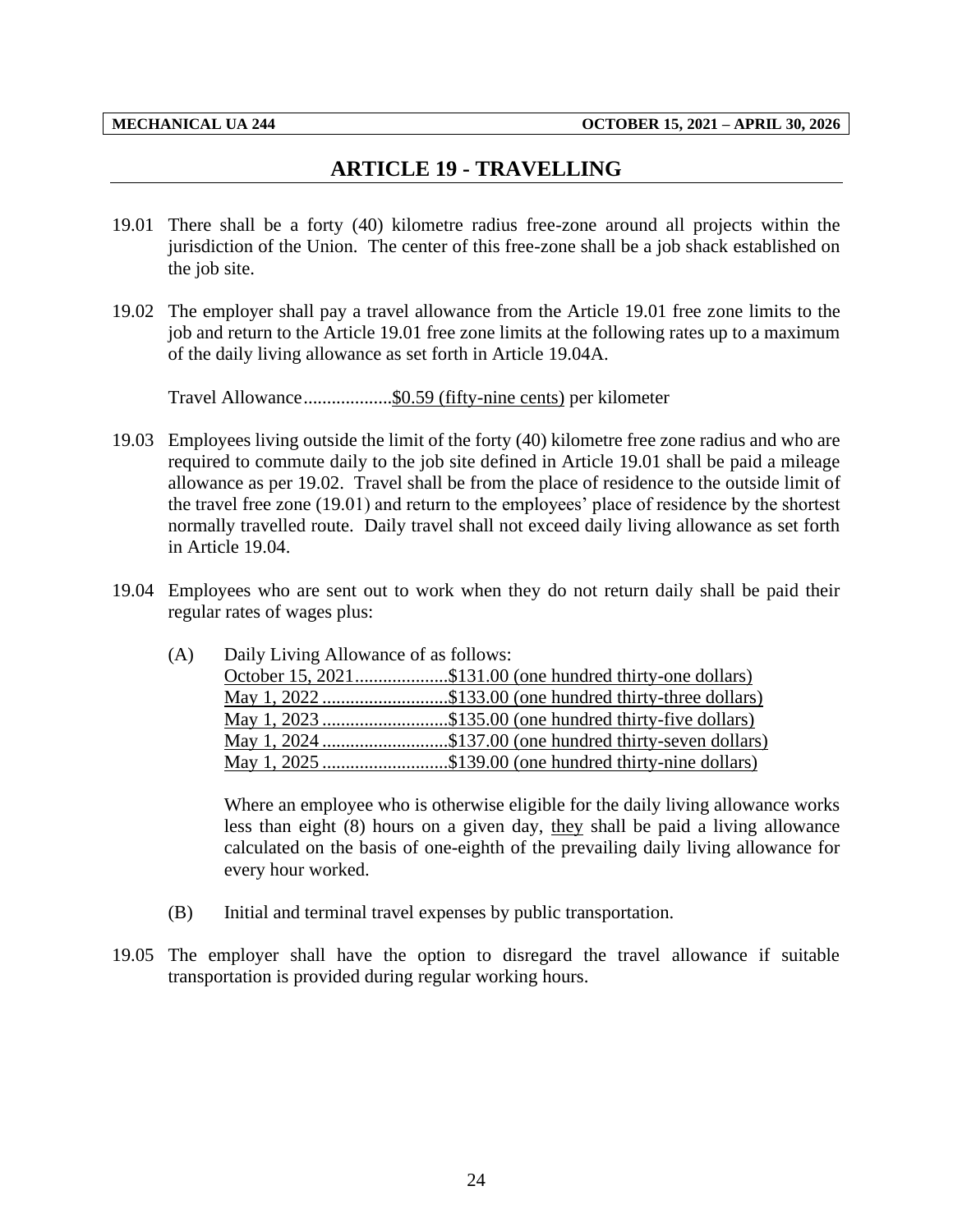19.06 All payments made to Union employees under Article 19 shall be made on the basis of a completed TD-4 Form when applicable being appropriately completed and signed and the payments being made on a non-income taxable basis. It shall be the responsibility of employees to make any income tax payments that may be found to be due now or in the future. In the absence of appropriately completed TD-4 Forms, all payments shall be added to gross pay and taxed. The employer shall make the forms available to each employee at the beginning of the project.

## <span id="page-27-0"></span>**ARTICLE 20A - NOVA SCOTIA JOINT APPRENTICESHIP & TRAINING COMMITTEE**

- 20A.01 Employers and employees both recognize the need and benefits derived from training received in new techniques of the industry. It is therefore imperative that a program of training be provided for all members of Local Union 244 and, when space is available, for owners, part owners, senior management and middle management of firms employing Union members. Individuals who are not members of Local 244 shall pay on a fee basis.
- 20A.02 The funds for such training shall be provided by both employers and employees in an amount per hour, per hour worked by employees and shall be professionally administered. The Parties agree that they will consider a move to a more active competent Administrator.
- 20A.03 The funds for such training shall be provided by both employers and employees in an amount of ten cents (\$0.10) by the employer, and two cents (\$0.02) by the employee per hour worked by the employees, and shall be administered by the Union Local 244 and/or the Training Coordinator.
- 20A.04 The committee shall be known as the Nova Scotia, Prince Edward Island Joint Apprenticeship & Training Committee.
- 20A.05 The training program shall be controlled by the Training Committee as set out in the Nova Scotia & Prince Edward Island Joint Apprenticeship & Training Committee Trust Agreement.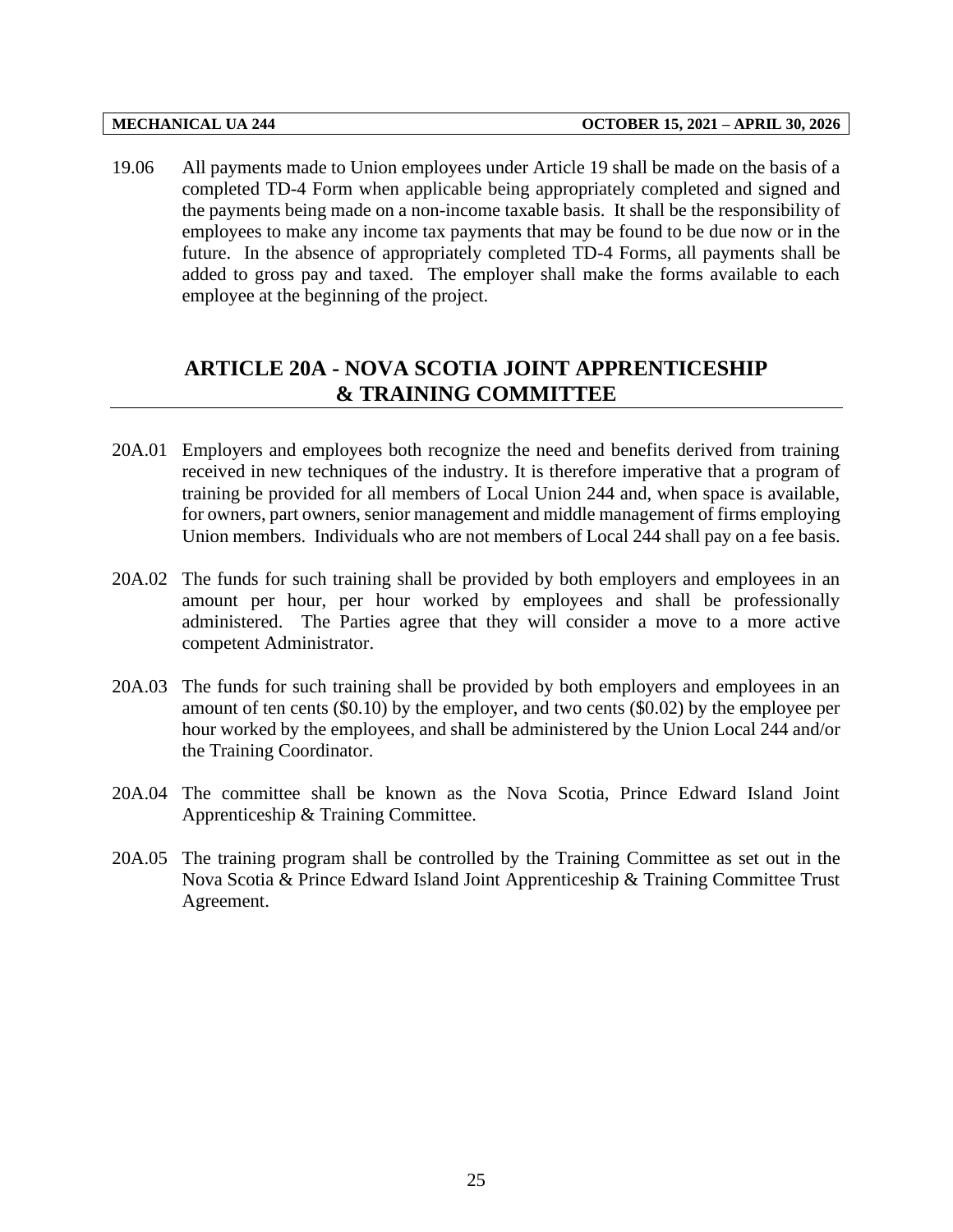- 20A.06 The employer shall deduct from all journeypersons and apprentices working under the conditions of this Agreement two cents (\$0.02) per hour worked by said journeypersons and/or apprentices.
- 20A.07 The total of twelve cents (\$0.12) per hour, per hour worked, by all employees working under the conditions of this Agreement shall be sent by the employers concerned with a list of names in alphabetical order to the Nova Scotia & Prince Edward Island Joint Apprenticeship & Training Committee and/or the Training Coordinator. Cheques shall be made payable to the Nova Scotia & Prince Edward Island Joint Apprenticeship & Training Committee and mailed to 31 Ragus Road, Dartmouth, N.S. B2Y 4W5.
- <span id="page-28-0"></span>20A.08 If this Committee shall cease to function by mutual agreement of all Parties concerned, all assets shall be divided as shown and returned to the contributing organizations as per the trust document.

## **ARTICLE 20B - U.A. LOCAL 244 TRAINING FUND**

20B.01 The contributions for the U.A. Local 244 Training Fund shall be ninety cents (\$0.90) per hour paid by all employees working under the terms and conditions of this Agreement. This amount consists of an employer contribution of sixty-five cents (\$0.65) and an employee deduction of twenty-five cents (\$0.25) as per Article 17.03C. The total of ninety cents (\$0.90) shall be sent by the employers with a list of names in alphabetical order to the Local 244 Union Office.

The cheque shall be made payable to the U.A. Local 244 Training Program and mailed to:

> **UA Local 244** PO Box 40, St. Andrews Antigonish County, NS B0H 1X0

The U.A. Local 244 Training Program shall be administered by U.A. Local 244.

**Note: The hourly rate printed in the wage tables of this agreement has been reduced to reflect the twenty-five cents (\$0.25) employee contribution.**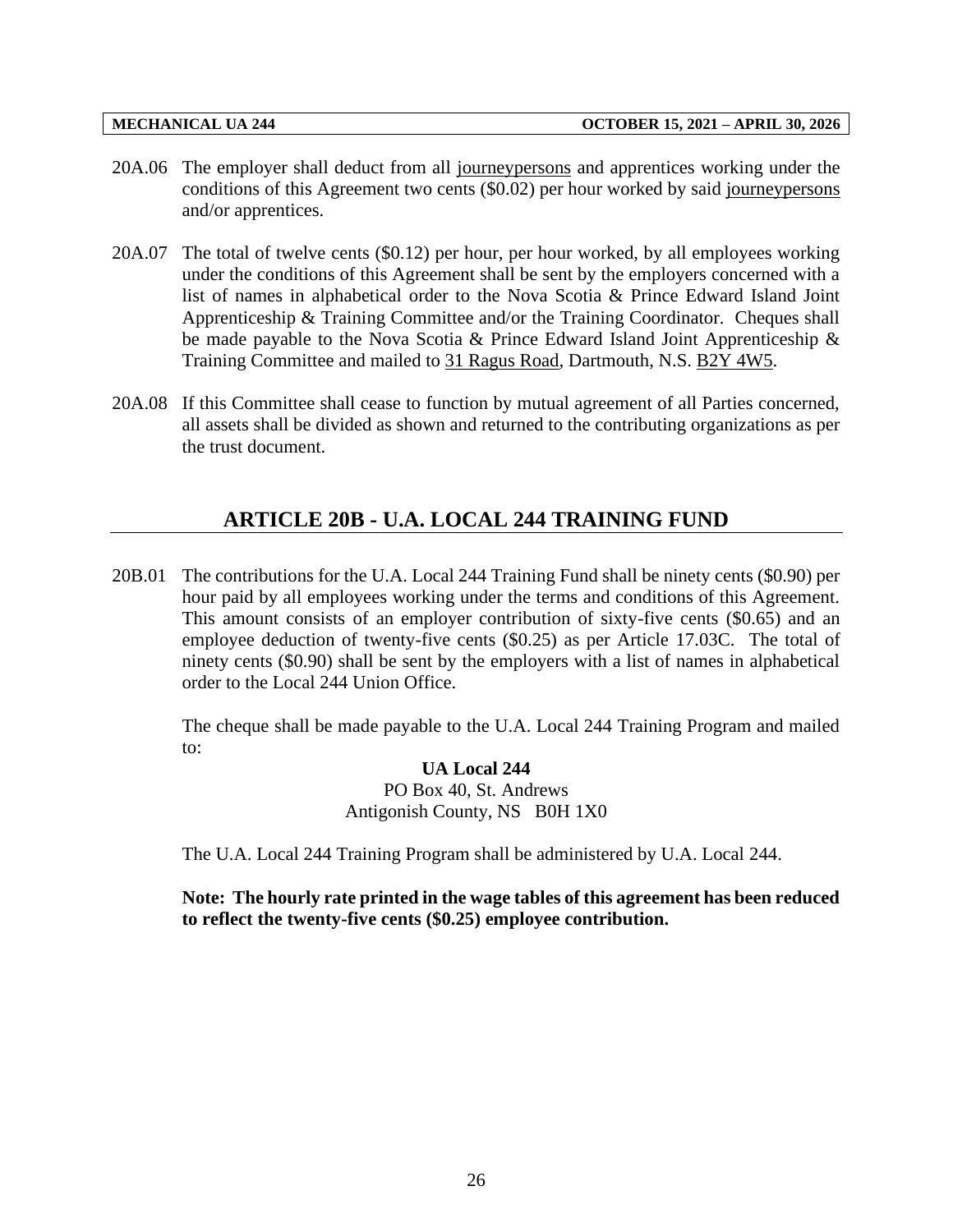# <span id="page-29-0"></span>**ARTICLE 20C – CANADIAN TRAINING TRUST FUND, INDUSTRY ENHANCEMENT FUND, NATIONAL ORGANIZING FUND, MAINLAND BUILDING TRADES COUNCIL**

- 20C.01 The Union has implemented the following check-off for all employees working under the terms and conditions of this Agreement:
	- (a) The employee contribution for the Canadian Training Trust Fund shall be five cents (\$0.05) per hour paid.
	- (b) The employee contribution for the Industry Enhancement Fund shall be nine cents (\$0.09) per hour paid.
	- (c) The employee contribution for the National Organizing Fund shall be ten cents (\$0.10) per hour paid.
	- (d) The total amount of twenty-four cents (\$0.24) per hour paid shall be sent by the employers with a list of names in alphabetical order by cheque made payable to:

### **UA Local 244** PO Box 40, St. Andrews Antigonish County, N.S. B0H 1X0

- 20C.02 The Union has implemented the following check-off for all employees working under the terms and conditions of this Agreement:
	- (a) The employee contribution for the Mainland Building Trades Council shall be fifteen cents (\$0.15) per hour paid.
	- (b) This amount shall be sent by the employers with a list of names in alphabetical order by cheque made payable to:

**Mainland Nova Scotia Building Trades** 24 Lakeside Park Drive, Suite 101 Lakeside, NS B3T 1L1

20C.03 The hourly rate printed in the wage tables of this agreement has been reduced to reflect the amounts in 20C.01 and 20C.02 for a total employee contribution of thirty-nine cents (\$0.39). In the event that any of these funds shall cease to exist, then those corresponding amounts shall return to the employee's wage package.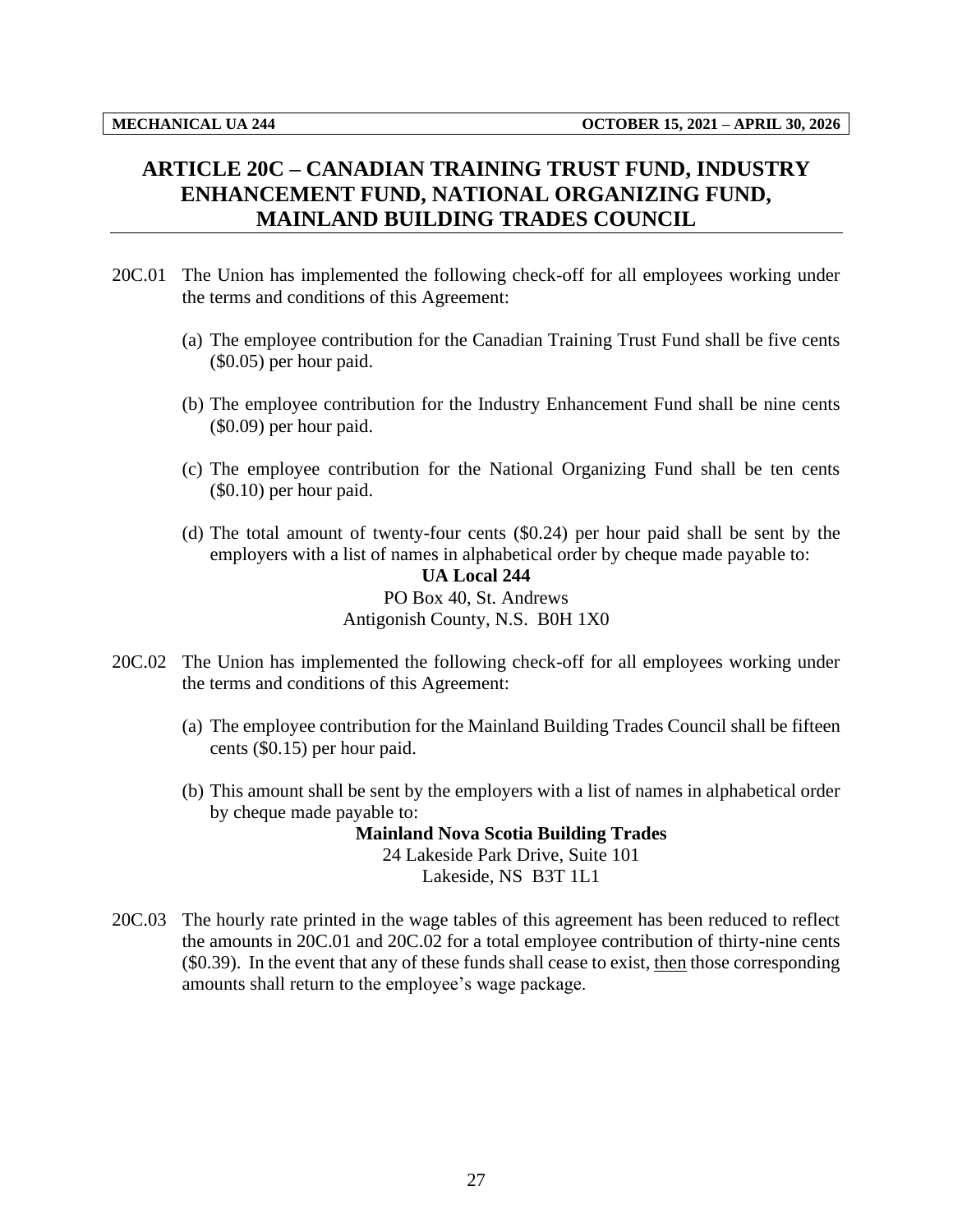## **ARTICLE 21 - CLRA INDUSTRY IMPROVEMENT FUND**

- <span id="page-30-0"></span>21.01 All employers must contribute each month to the CLRA Industry Improvement Fund a total sum equal thirty-one cents (\$0.31) for each hour paid in that month to any employee covered by this Agreement. This will be paid by cheque made out in favour of the Industry Improvement Fund forwarded to the address as set out in Article 17.03 (E), on or before the fifteenth  $(15<sup>th</sup>)$  day of the following month.
- 21.02 The Business Manager of U.A. Local 244 shall have the right to grieve under Article 8 should the Business Manager believe that the Promotion & Education portion of this fund has been used intentionally in activities detrimental to Local 244. Upon an Arbitrator's determination in favour of Local 244 that the fund is being used detrimentally against U.A. Local 244, contributions to the Promotion  $\&$  Education portion of this fund by the employers shall terminate within thirty (30) days written notice of the Arbitrator's decision received by the CLRA.
- 21.03 No grievance instituted by either Party pursuant to this Article shall be defeated on the basis of any technical or procedural objection as to the arbitrability, including any objection based on provisions of timeliness.
- 21.04 Of this amount, three cents (\$0.03) is an employer contribution for Nova Scotia Construction Sector Council and three cents (\$0.03) is an employee contribution for Nova Scotia Construction Sector Council. In the event that Nova Scotia Construction Sector Council is wound up, the three cents (\$0.03) employee contribution shall be added to the wage package.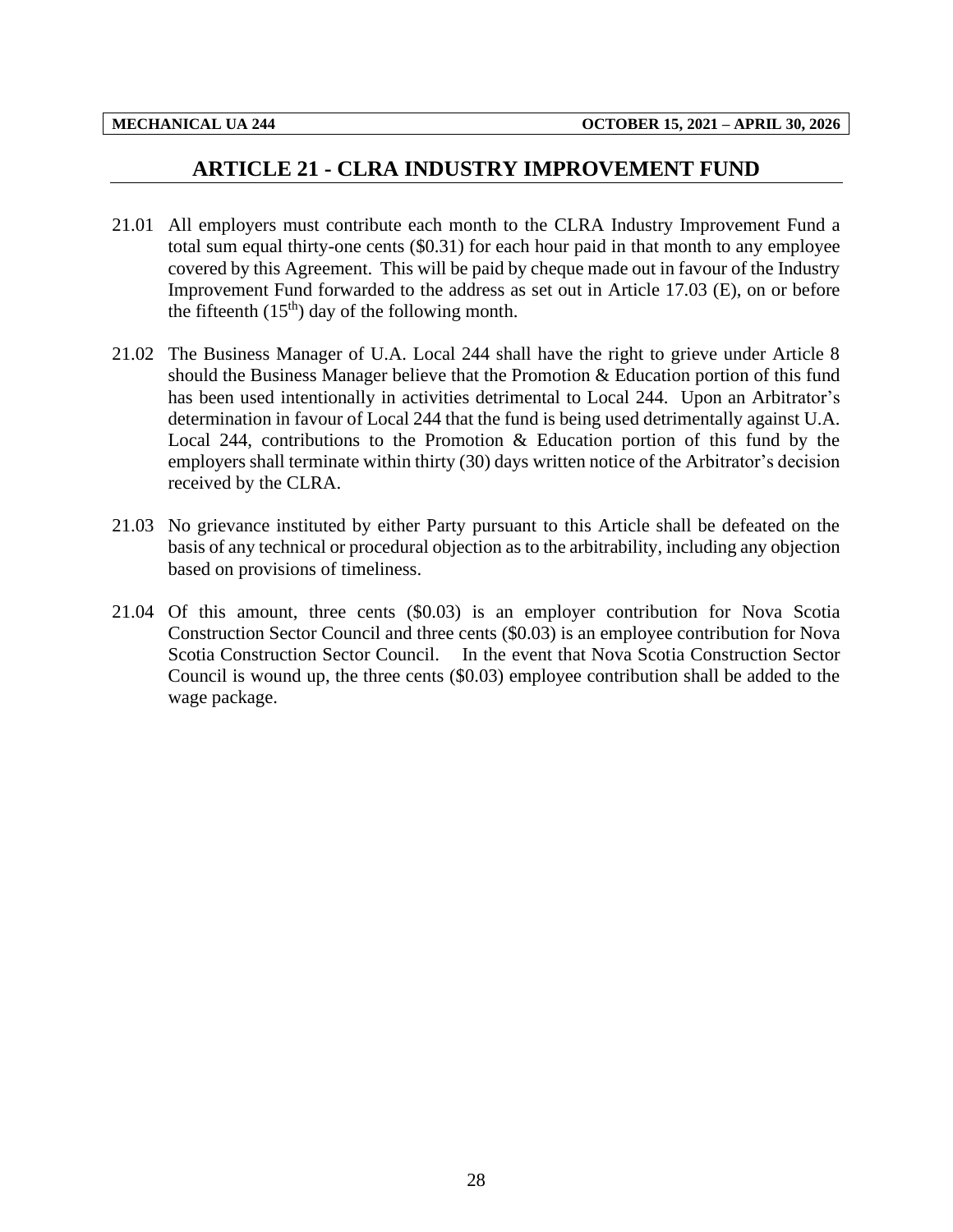# **ARTICLE 22 - HEIGHT PAY**

<span id="page-31-0"></span>22.01 Anyone working on a swing staging, scaffold, ladder or bosun's chair, catwalks and platforms of a temporary nature in a free fall area shall receive the following premiums above the regular rate of pay per hour: 50' - 99'....................................... fifty cents (\$0.50) per hour 100' and over................. seventy-five cents (\$0.75) per hour

# **ARTICLE 23 - OVERTIME & SHIFT WORK**

- <span id="page-31-1"></span>23.01 Overtime: All work performed outside the regular hours of work, including Saturdays, Sundays and holidays, shall be paid at double  $(2x)$  the regular rate of pay. When a holiday falls during the workweek, overtime shall be calculated after thirty-two (32) hours for that week. When two Designated Holidays fall within the same week, then overtime shall be calculated after twenty-four (24) hours for that week.
- 23.02 Shift Work: Shift work may be performed at the option of the employer, but when performed it must continue for a period of not less than five (5) consecutive normal work days.

The first, or day shift, shall work a regular eight (8) hour shift as outlined in Article 16 of this Agreement. If two (2) or more shifts are worked, the second and third shifts shall be eight (8) hours for which each employee shall receive pay for the hours worked plus ten percent (10%) for hours worked to 12:00 Midnight and fifteen percent (15%) for hours worked from 12:00 Midnight to 8:00 a.m. on Commercial projects. On Industrial projects, the shift premium on both the second and third shifts shall be fifteen percent (15%). Applicable shift premiums will be paid for all shift work.

Hours worked in excess of eight (8) hours within any shift will be paid double (2x) the regular rate of pay plus shift premium for hours worked, i.e.:

| 4:30 p.m. to 12:00 midnightCommercial: premium 10% |  |
|----------------------------------------------------|--|
|                                                    |  |
|                                                    |  |

Shift premiums paid will not be doubled on overtime work.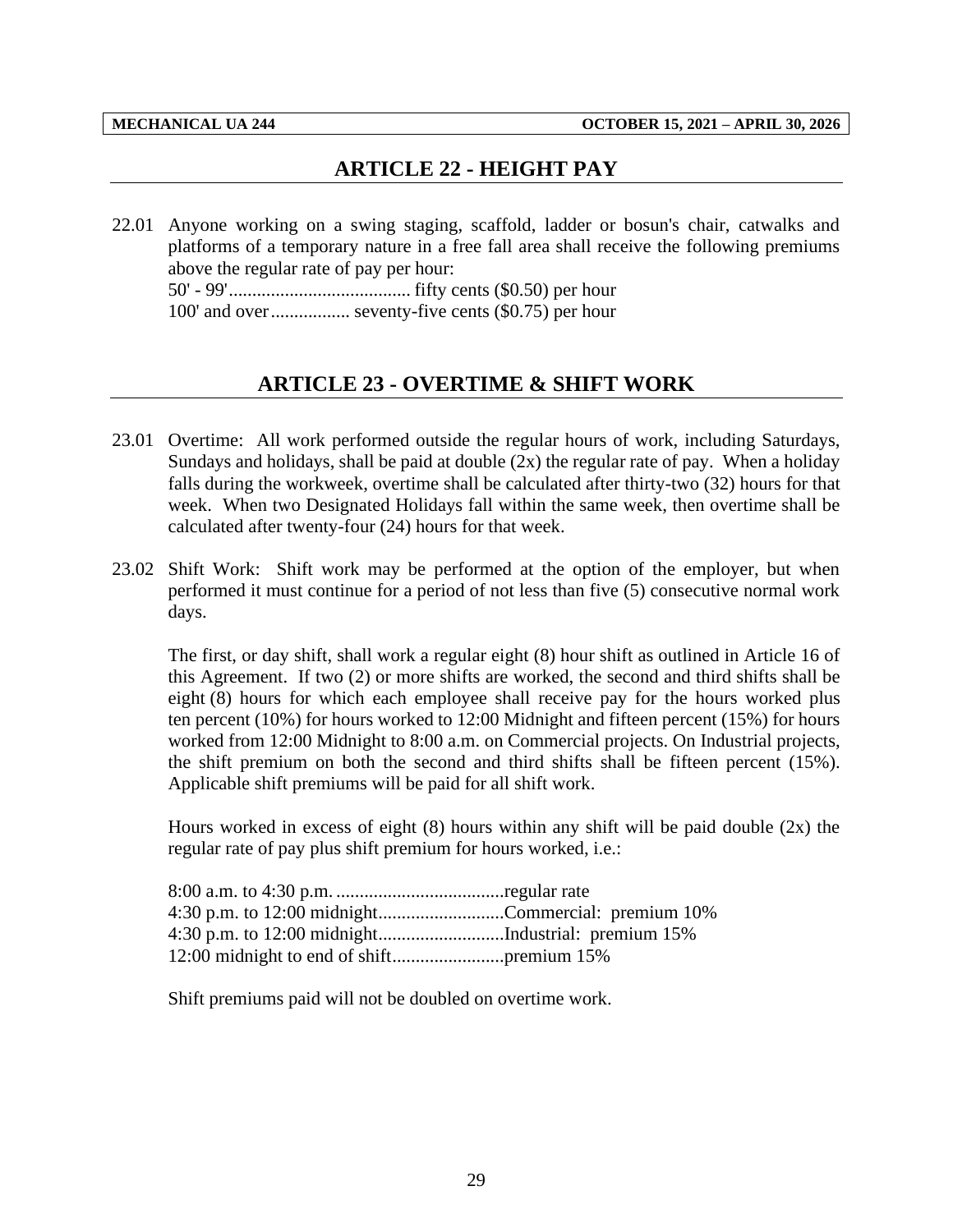## **ARTICLE 24 - APPRENTICESHIP**

- <span id="page-32-0"></span>24.01 The provisions herein shall be referred to the Joint Conference Board for study.
- 24.02 The minimum rate of wages for persons employed in the plumbing and pipefitting trades under an Apprenticeship Agreement in accordance with the provisions of the Apprenticeship Act shall be as per wage tables in Article 18.03 (A)  $\&$  (B).
- 24.03 These rates shall apply only upon fulfilment of the conditions set forth in the Apprenticeship Act and the satisfactory completion of required apprenticeship courses and exams.
- 24.04 Certificates of Qualification obtained by individuals through on-the-job apprenticeship under this Agreement shall be issued by the Department of Education. All Certificates of approved technical training shall receive special recognition and consideration by the employers with respect to individual assignments, transfers and promotions.
- 24.05 The employer may, at their discretion, employ apprentices in the ratio of one (1) apprentice to each journeyperson.
- 24.06 An apprentice must attend at least 75% school classes or be discharged by the employer and have their Union membership withdrawn by the Union from further employment.
- 24.07 On no account will employers promote apprentices in charge of or to direct journeypersons.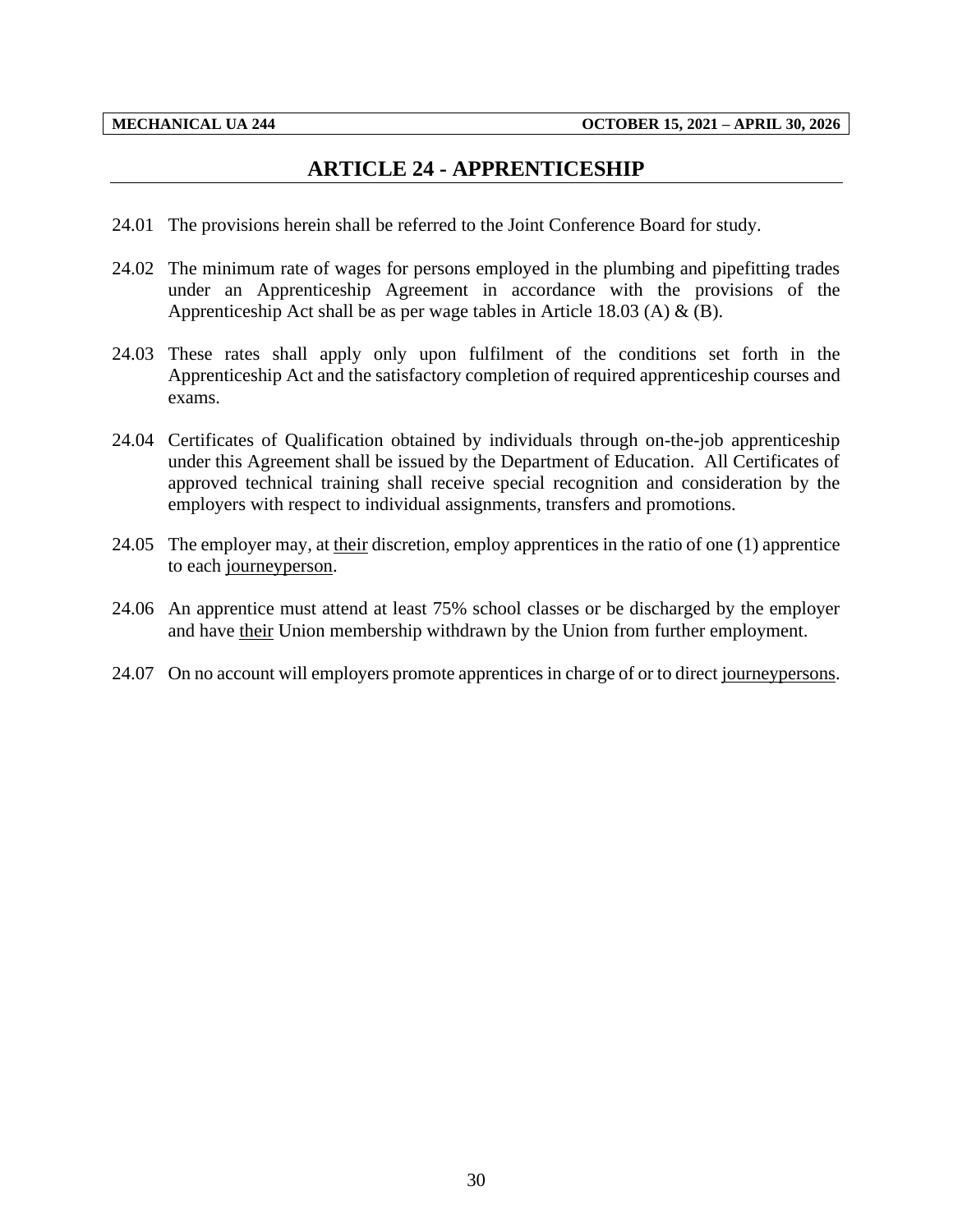### **ARTICLE 25 - UNION SECURITY AND CHECK-OFF**

- <span id="page-33-0"></span>25.01 The employer agrees to apply to the Union having proper jurisdiction over the work involved when workers are required. If the Union cannot supply workers, the employer may employ other workers who are willing and eligible to become members of the Union within three (3) months. The Union likewise agrees to work only for contractors who are recognized by the Union and named pursuant to Article 3 of this Agreement. There shall be a form known as a "Work Referral Slip". This is to be issued by the Local Union to members when they have secured a job, either through the Local Union office or their own solicitation. Employers may only hire those members who tender a Work Referral Slip before commencing employment. The employer shall retain the right to reject any applicant referred by the Union (except as set out under Article 25A below) and, furthermore, the employer shall have the right to determine the competency and qualifications of such applicant.
- 25.02 Workers who are willing and eligible to become members of the Union within three (3) months, said workers shall report to the Union and procure a Work Referral Slip before commencing employment. Such a Work Referral Slip shall not be unreasonably withheld by the Union. These workers will be required to pay Dues in accordance with rates set by the Union. The employer concerned will deduct Union Dues weekly and will remit once a month to the duly designated officer of Local 244, accompanied by an alphabetical list of names on behalf of whom such deductions have been made.
- 25.03 When travel card members or potential members are employed and members in good standing of Local 244 become available, travel card or potential members shall be replaced by qualified members of Local 244.
- 25.04 The employers shall hire employees over the age of fifty (50) at a ratio of one to ten (1:10) on a company basis.
- 25.05 Parties to this Agreement agree to acknowledge and refer to the UA Standard For Excellence.
- 25.06 As per the Nova Scotia *Occupational Health & Safety Act*, employers in Nova Scotia are legally responsible for all required safety training pertaining to the job.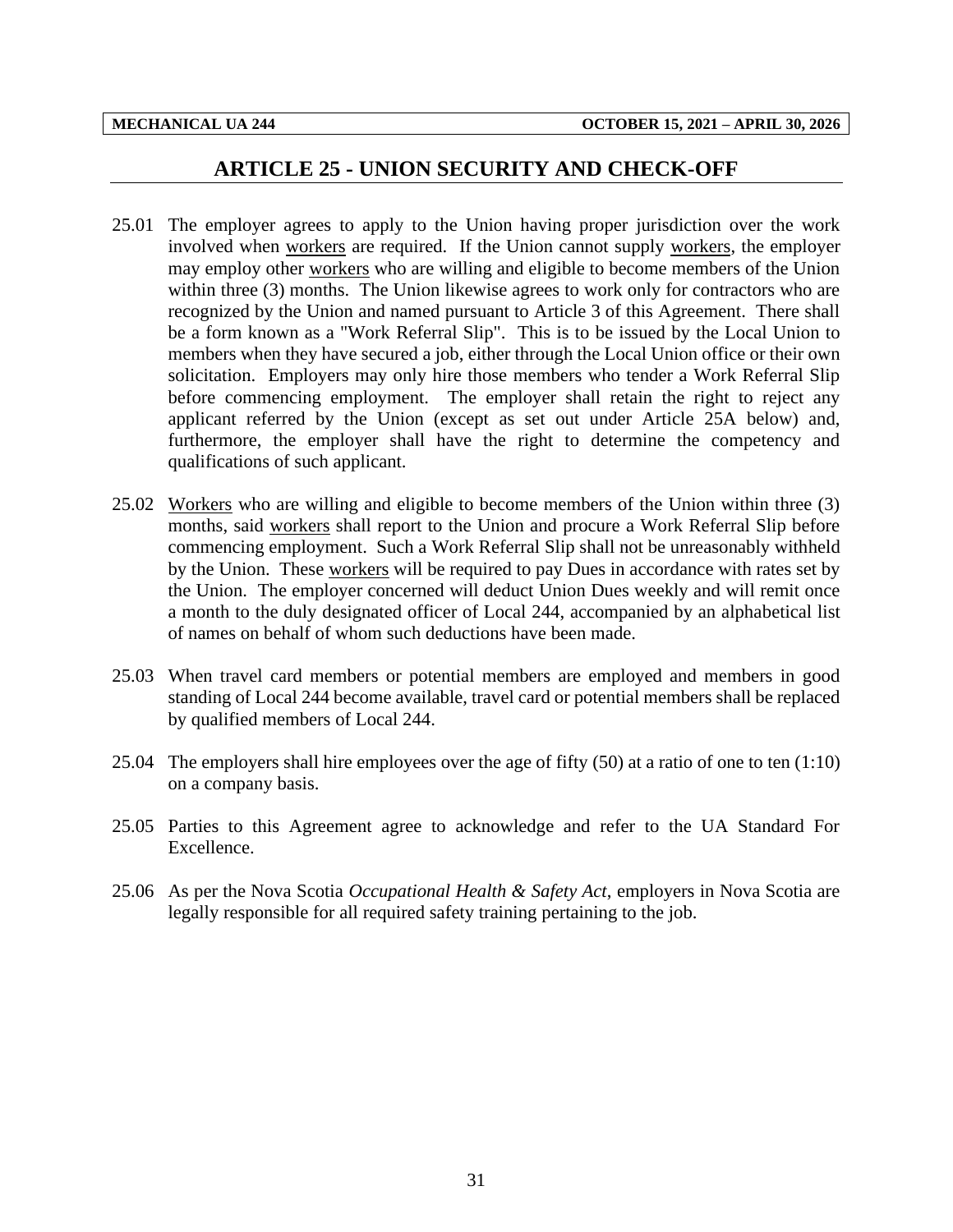# **ARTICLE 25A - HIRING RATIO**

- <span id="page-34-0"></span>25A.01 On all industrial projects (as defined in "Definitions" of this Agreement) the journeyperson workforce shall be recruited on a one to one (1:1) ratio, except for nonworking supervision, and "core group" employees (if applicable).
- 25A.02 On all projects with an original accepted tender value (labour hours and material, plumbing and heating only) of one million two hundred thousand dollars (\$1,200,000.00) or more, the journeyperson workforce shall be recruited on a one to one (1:1) ratio, except for non-working supervision, and "core group" employees (if applicable). If requested, contractors agree to produce a breakdown of the Plumbing & Pipefitting construction separate from other trades.
- 25A.03 The one to one (1:1) ratio shall operate as follows:
	- 1 worker named by the Union
	- 1 worker name hire or transferred by the employer
	- 1 worker named by the Union
	- 1 worker name hire or transferred by the employer
	- Formula to repeat
- 25A.04 Each employer is entitled to a "core group" of five (5) employees plus non-working supervision per Project worked by the employer, and these shall be the first five (5) employees in the employer's workforce.
- 25A.05 For purposes of clarification and example, the "core group" and hiring ratio provisions of 25A.03 shall apply as follows:
	- (i) After the core group is exhausted by the employer every even numbered employee on hiring ratio projects will be named by the Union and every odd numbered employee will be named by the employer.
	- (ii) The employer shall have the right to transfer the employers "core group" of employees (25A.04) plus non-working supervision after which all other employees of the employer shall be selected on a one-to-one (1:1) ratio as set forth in Article (25A.03) for each Project worked by the employer.
- 25A.06 A hiring ratio project is a project described in Article 25A.01 or Article 25A.02 above.
- 25A.07 If the Union so requests, an employer will be required to demonstrate that on a given project, the original accepted tender value (labour hours and material, plumbing and heating only) is less than one million dollars (\$1,000,000.00).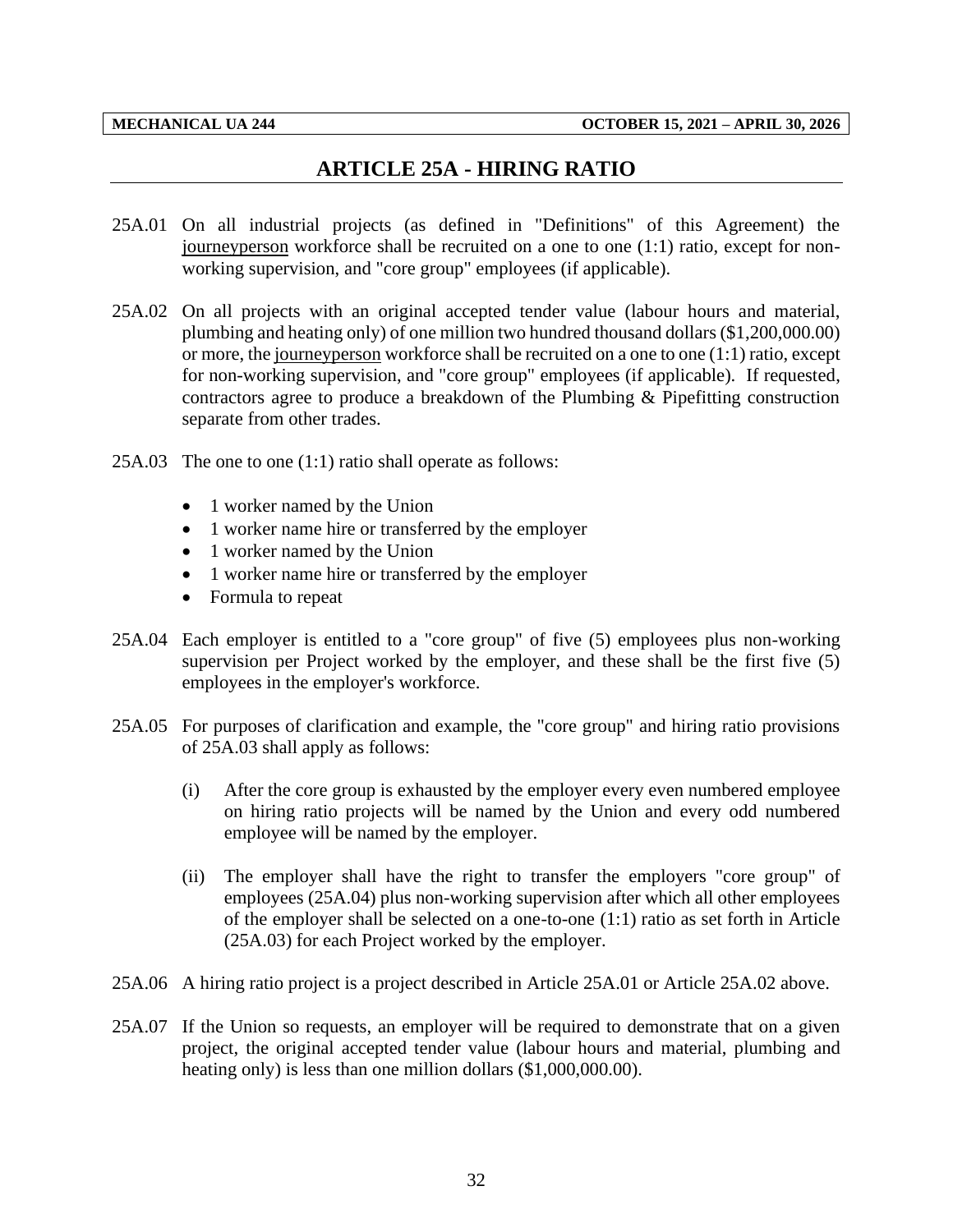<span id="page-35-0"></span>25A.08 Exclusively for the installation of freestanding pipe supports the applicable ratio of journeyperson to apprentice shall be 1:2. When requested by the employer the Union agrees to provide first or second year apprentices. This ratio applies to installation only.

## **ARTICLE 26 - WORK AFTER HOURS**

<span id="page-35-1"></span>26.01 No member of Local Union 244 will do any plumbing, steamfitting, pipefitting or other connected work for any person or persons other than their regular employer or employers after the regular working hours laid down in this Agreement. Employees who violate this rule may be disciplined or discharged.

# **ARTICLE 27 - TOOLS AND EQUIPMENT (COMMERCIAL WORK ONLY)**

27.01 Each journeyperson shall equip themself with a complete set of tools suitable to their profession that will be their own property and these tools shall be as near as possible to those listed in Schedule "B" attached hereto and forming part hereof, subject to the adjustments to be made and agreed upon by the Joint Conference Board.

# <span id="page-35-2"></span>**ARTICLE 28 - PROVINCIAL JOINT CONFERENCE BOARD**

28.01 The Provincial Joint Conference Board shall meet quarterly to provide an exchange of ideas and opinions so that the purpose of this Agreement may be more easily achieved and so that the mechanical industry may be advanced and promoted. The Board shall consist of Management and Labour representatives in equal power and number. The Labour representatives shall represent Locals 56, 244 and 682. The Management representatives shall represent each of the three (3) geographical areas.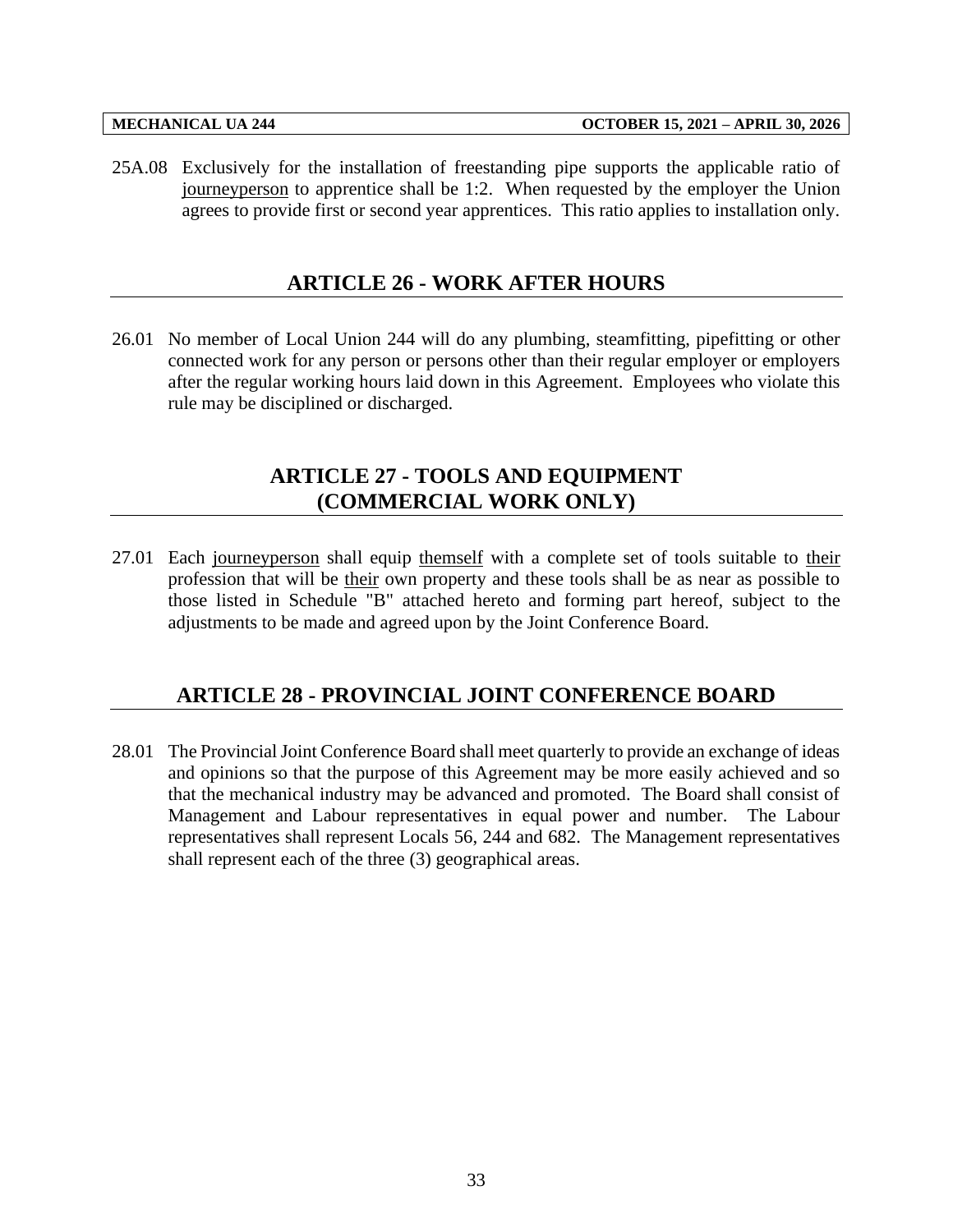## **ARTICLE 29 - SUB-CONTRACTING**

<span id="page-36-1"></span><span id="page-36-0"></span>29.01 Should the employer sub-contract work which, if not sub-contracted, would be normally performed under the terms of this Agreement, the sub-contractor will be advised in writing that they are to abide by the terms and conditions of this Agreement.

## **ARTICLE 30 - ENABLING**

- 30.01 It is recognized that from time to time certain terms and conditions of employment for Local 244 employees may require alteration from those contained in this Collective Agreement in order to enable the employees and employers of the unionized sector to obtain certain work or execute certain work in a manner that is deemed to be prudent.
- 30.02 Any modification to terms and conditions of employment from those contained in this Collective Agreement will require mutual agreement of the Enabling Committee (E.C.).
- 30.03 Where this Committee cannot achieve mutual agreement then it is agreed that the request to modify terms and conditions of employment will not be subject to resolution through the grievance and arbitration process.
- 30.04 An Enabling Committee (E.C.) shall be established by the Parties within thirty (30) days of signing this Agreement. The Enabling Committee shall have two (2) representatives from each of the Parties to this Agreement, Contractors and Union. The mandate of the Enabling Committee will be to identify areas where this Collective Agreement and its terms and conditions of employment can be modified to improve the competitiveness of the unionized sector under this Article.
- 30.05 Enabling Provisions and Job Targeting Rules and Procedures as established by the Parties and the Enabling Committee are attached herewith.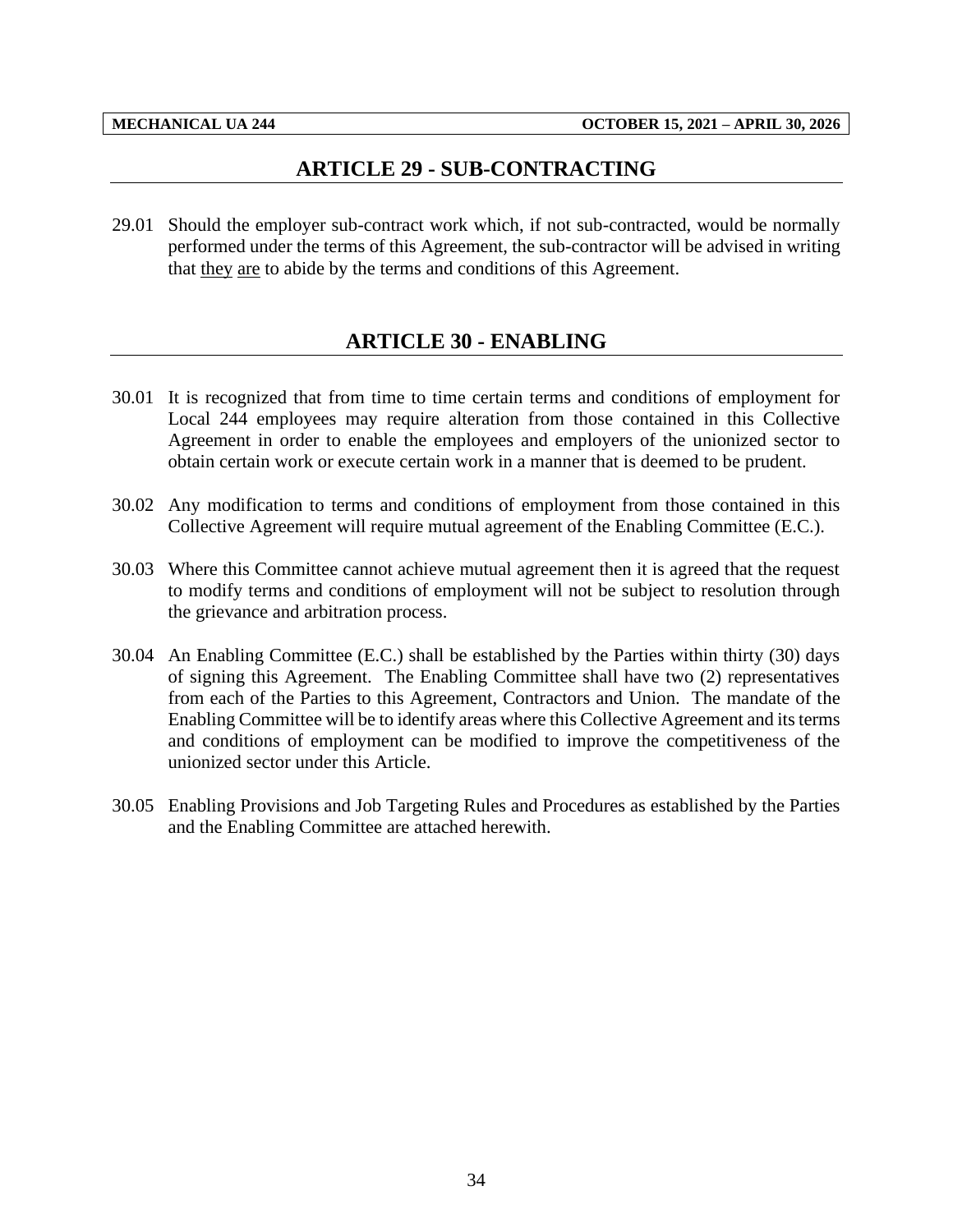## **ARTICLE 31 - TERM OF AGREEMENT**

<span id="page-37-0"></span>31.01 Terms of Agreement shall remain in force from October 15, 2021, to the 30th day of April, 2026. Should either Party wish to change, add to or amend the above Agreement upon termination, they shall give at least sixty (60) days notice in writing prior to the termination of this Agreement with the proposed changes attached. Provided no such notice is given by either Party sixty  $(60)$  days prior to April  $30<sup>th</sup>$ ,  $2026$ , this Agreement shall remain in force from year to year until such notice is given as provided herein. When such notice is given, the Parties shall meet within thirty (30) days for the purpose of negotiating a new Collective Agreement.

## **ARTICLE 32 - SIGNATORIES**

<span id="page-37-1"></span>32.01 Signed on behalf of the Parties to this Agreement, this 6th day of January, 2022.

#### **SIGNATORIES FOR THE:**

**NOVA SCOTIA CONSTRUCTION LABOUR RELATIONS ASSOCIATION LIMITED**

**UNITED ASSOCIATION OF JOURNEYMEN AND APPRENTICES OF THE PLUMBING, STEAMFITTING AND PIPEFITTING INDUSTRY OF THE UNITED STATES AND CANADA, LOCAL UNION 244**

ROBERT SHEPHERD BEN CHISHOLM

ROWENA NAVARRO JAMES MACGILLIVRAY **WITNESS WITNESS**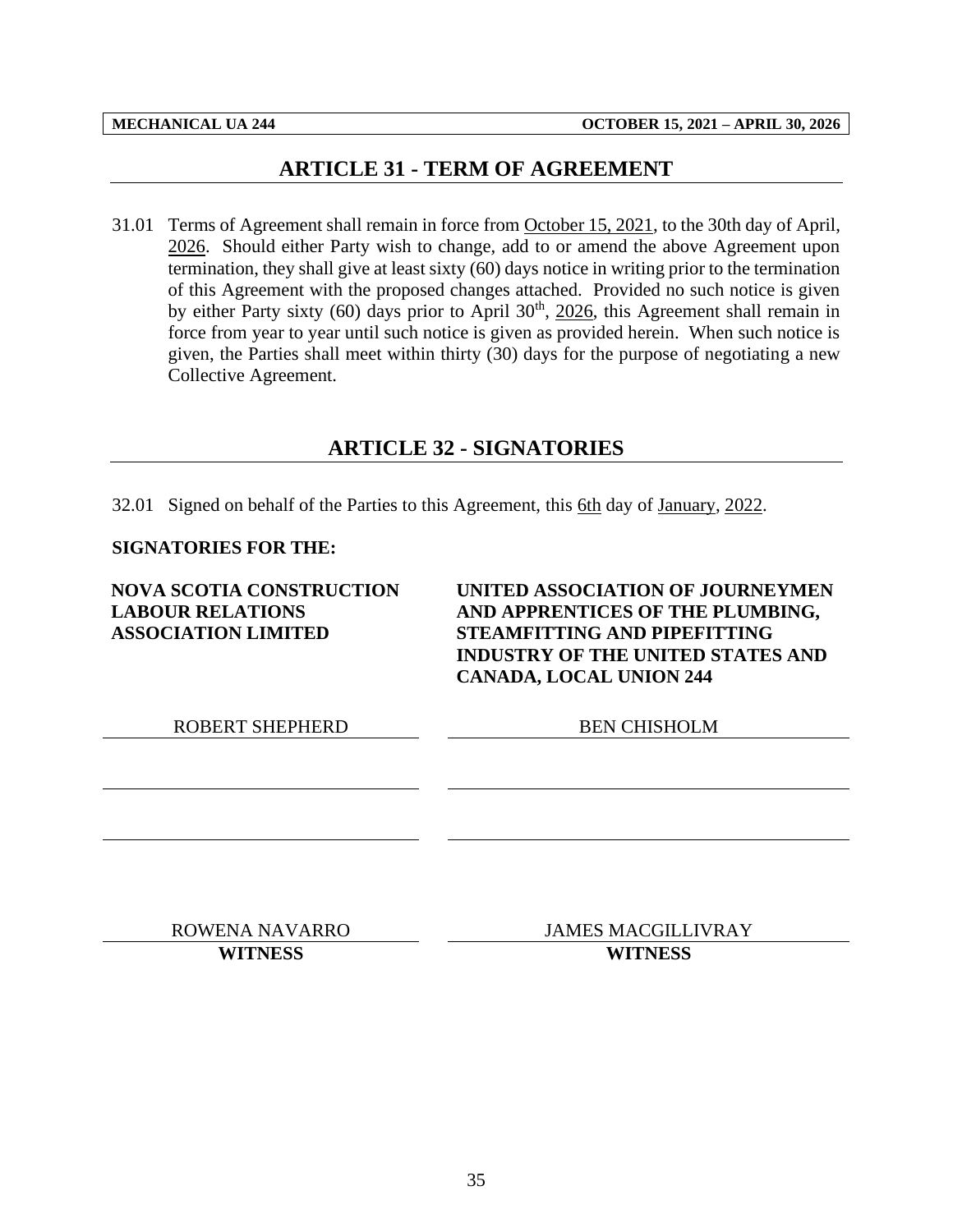### <span id="page-38-0"></span>**INDUSTRIAL PLUMBING & PIPEFITTING DEFINITIONS**

The following definitions apply whenever the defined terms are used in this Agreement:

- **CLRA:.............................means** the Nova Scotia Construction Labour Relations Association Limited.
- **BUSINESS AGENT:......means** the official appointed by Local Union 244 whose duties are to represent the employees in matters relating to this Agreement.
- **UNION:...........................means** Local Union No. 244, United Association of Journeymen and Apprentices of the Plumbing, Steamfitting and Pipefitting Industry of the United States and Canada.
- **EMPLOYEE: .................means** a person working at the plumbing, steamfitting, general pipefitting and welding trade for an employer on any job in the area covered by this Agreement.
- **EMPLOYER:.................means** an individual mechanical contracting employer who is a Party to this Agreement and who employs employees under this Agreement.
- **JOB: ................................means** an individual construction project undertaken by contract between an employer and an owner.
- **STEWARD:....................means** an employee working on the job duly authorized by the Union to represent all the employees working thereon who fall within the scope of this Agreement and to speak for them on matters pertaining to this Agreement
- **SUPERINTENDENT: ...means** the appointed official of the employer who has on-the-job authority for the progress of the work.
- **TRADE: ..........................means** the plumbing, steamfitting and pipefitting trade.
- **FOREPERSON:.............means** a qualified journeyperson who has the ability to accept responsibility, to take charge of the employees engaged in the work of the employer and/or in laying out such work and has been appointed Foreperson by their employer, and must be a member of Local Union 244.

**\*When it becomes necessary, the Union will provide a letter of understanding allowing non UA Local 244 members to be appointed forepersons.**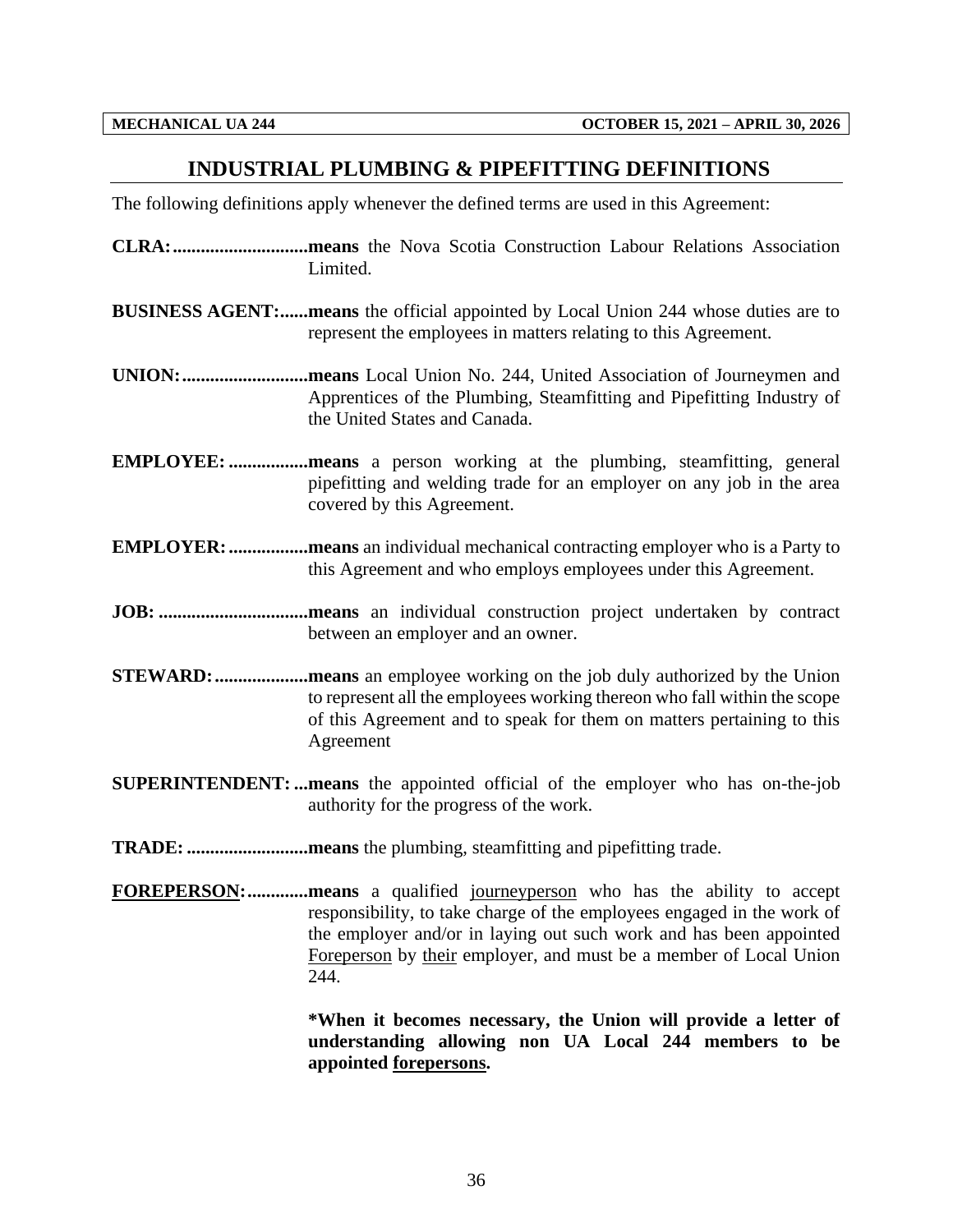#### **COMMERCIAL PLUMBING**

**AND PIPEFITTING:.....means** all plumbing and pipefitting not covered under the definition of Industrial Plumbing and Pipefitting, including but not limited to the installation service and repair of any plumbing and pipefitting work in dwelling houses, apartment buildings, commercial buildings, factories, light industry, stores, shopping centres and/or all buildings that would normally be occupied for domestic, commercial and institutional purposes.

#### **INDUSTRIAL PLUMBING**

**AND PIPEFITTING:.....means** industrial projects shall be considered to AND be the construction of mechanical systems performed as part of on-site fabrication, construction, erection and major maintenance of all heavy industrial developments such as oil refineries, chemical plants, rubber plants, cement plants, smelter complexes, thermal power plants, hydro power plants, nuclear power plants, heavy water plants, paper mills, pulp and sulphite mills, breweries. (Fish plants accepted trade contract price two hundred thousand dollars (\$200,000.00) or more.)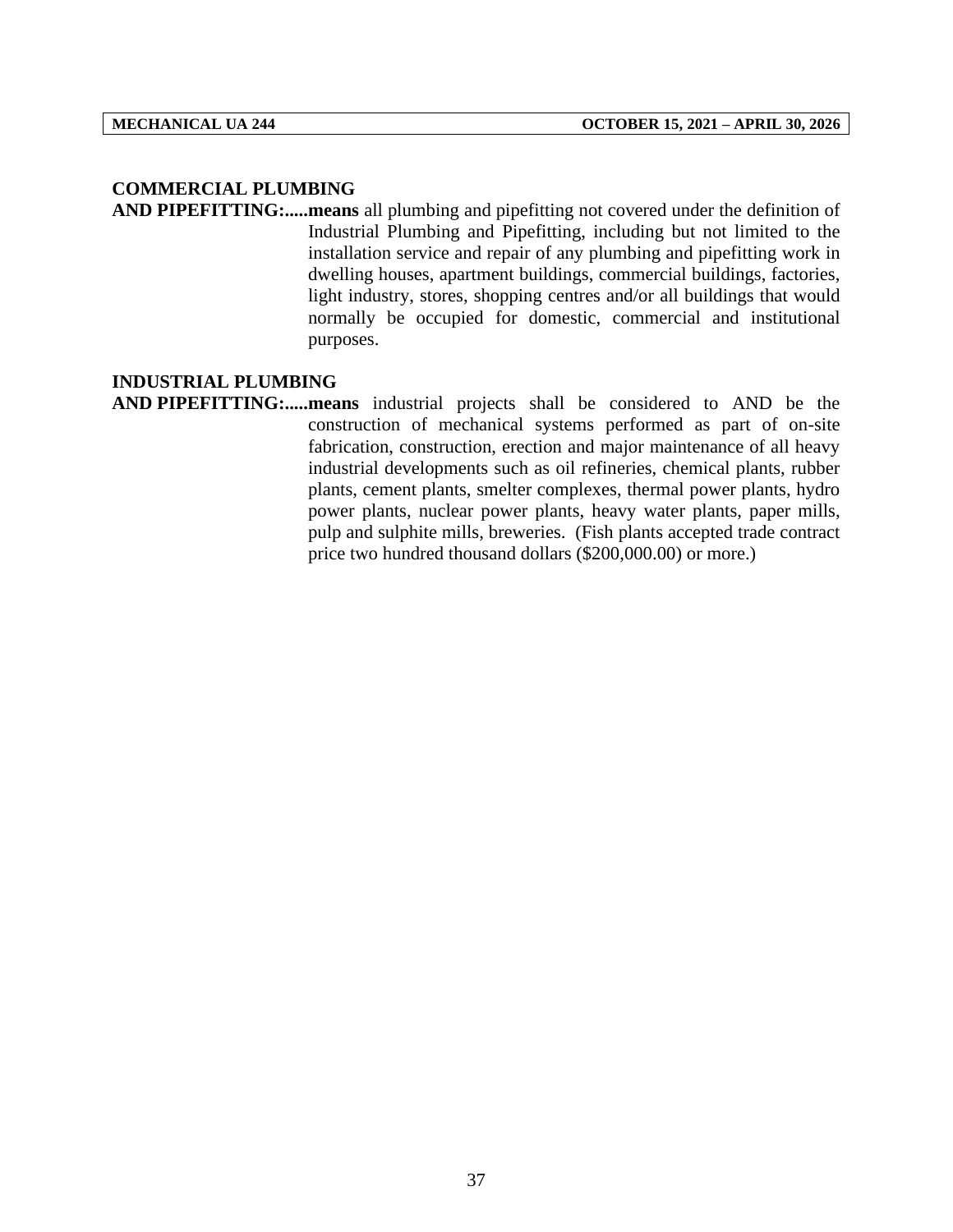### <span id="page-40-0"></span>**APPENDIX "I" - WELDING FUND (INDUSTRIAL WORK ONLY)**

- 1.01 Employers and employees both recognize the need and benefits derived from welding training. It is therefore imperative that a program of training be provided for all members of Local 244. If space is available owners, part owners, senior management and middle management of firms employing Union members will be given the opportunity to participate.
- 1.02 All employers must contribute each month, by the fifteenth (15th) day of the following month, to the Welding Fund an amount of fifty cents  $(50¢)$  for each hour worked in that month by any employee covered by this Agreement, and remitted as per Article 17.03 (B).
- 1.03 The Welding Fund shall be administered according to the terms of an Administrative Trust Agreement made between the Parties to this Collective Agreement.
- 1.04 The Welding Fund will be jointly Trusteed with equal representation from both Parties to this Agreement. The Parties agree that the contribution of fifty cents  $(50¢)$  per hour worked will be audited annually, the parties furthermore agree that the employer contribution of fifty cents (50 $\varphi$ ) per hour may be adjusted subject to the audit and the fifty cents (50 $\varphi$ ) contribution amended to meet necessary welding training requirements.
- 1.05 If the Welding Fund ceases to function, the Fund shall be terminated upon agreement of the parties.
- 1.06 The parties agree that the parties may pursuant to an Agreement, establishing the Welding Fund, have the authority to utilize arbitration procedures set forth herein for the collection of delinquent accounts for individual contributions required to be made pursuant to the Article 17. Any arbitrator appointed pursuant to Article 17 is hereby expressly conferred jurisdiction to deal with the awarding of contributions, damages and all legal related costs.
- 1.07 Responsibilities and liabilities for collection shall be outlined in the Declaration of Trust Document establishing the Welding Fund.
- 1.08 When the Fund is in surplus, the Trustees shall apply such surplus or a portion of such surplus to the audited losses in the fund retroactively to Aug 1, 2003.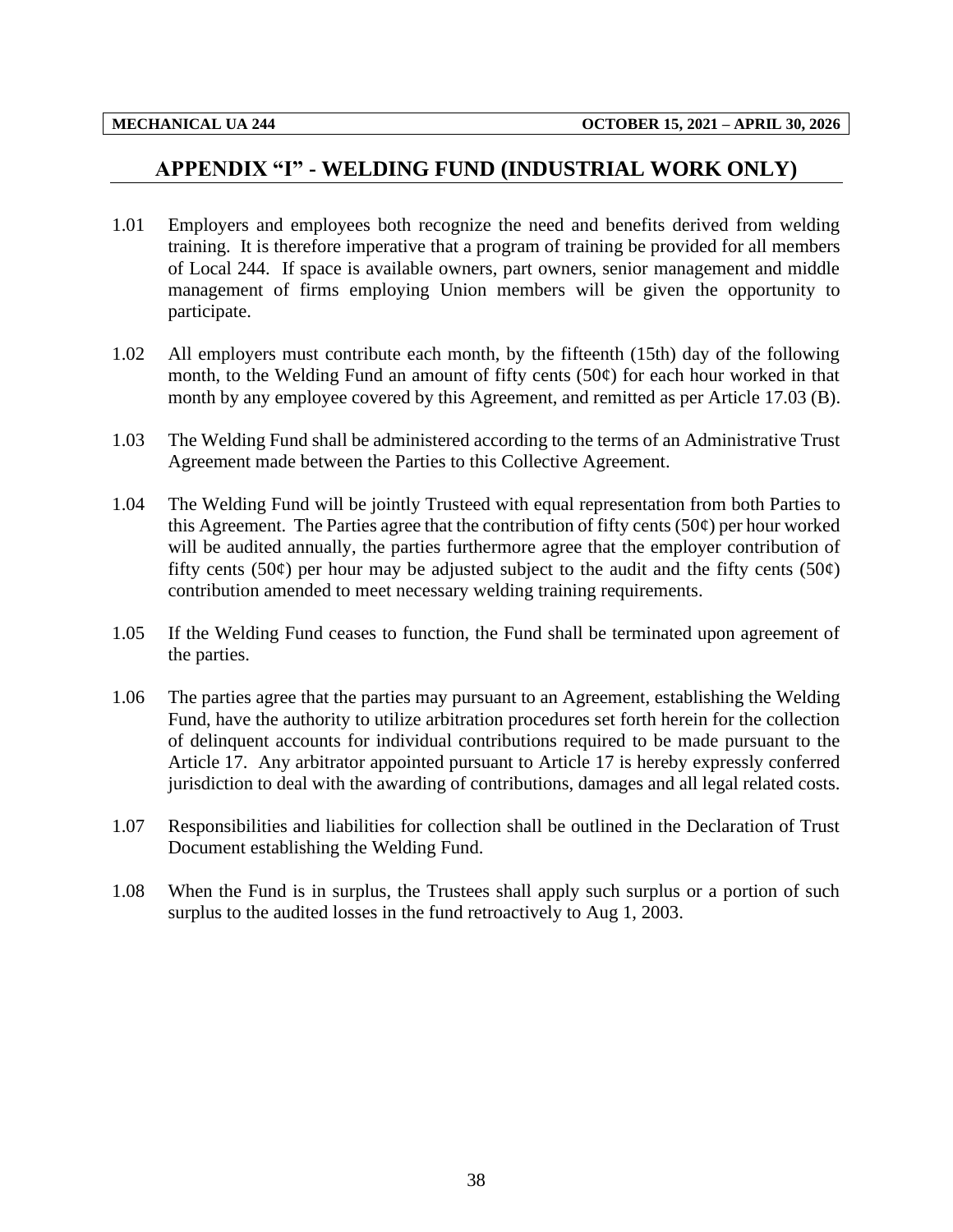# <span id="page-41-0"></span>**SCHEDULE "A"- INDUSTRIAL PROJECTS INDUSTRIAL PLUMBING & PIPEFITTING DEFINITIONS**

#### **INDUSTRIAL PLUMBING AND PIPEFITTING:**

Industrial projects shall be considered to be the construction of mechanical systems performed as part of on-site fabrication, construction, erection and major maintenance of all heavy industrial developments oil refineries, chemical plants, rubber plants, cement plants, smelter complexes, thermal power plants, hydro power plants, nuclear power plants, heavy water plants, paper mills, pulp and sulphite mill, breweries, LNG – CNG Plants and compressor stations. (Fish plants accepted trade contract price two hundred thousand dollars (\$200,000.00) or more.)

#### (1) **Quarters**

Adequate quarters shall be provided on all jobs for workers to change clothes and eat lunches. These quarters shall be heated when required and have clean adequate space for eating meals. There shall be separate quarters to be for U.A. workers only if fifty (50) or more workers are employed on one (1) project by an employer. Except where it is the responsibility of the prime contractor, toilet facilities shall be made available as per the Nova Scotia *Occupational Health & Safety Act* Occupational Safety General Regulations. These quarters will be kept clean by U.A. workers on the job site daily if for their own use.

#### (2) **Reporting Time**

Any employee reporting for work at the regular starting time and for whom no work is provided shall receive pay for three (3) hours at the applicable rate of wages unless they have been notified not to report. Payment for work beyond three (3) hours will be for actual hours worked. Exceptions, however, shall be when strike conditions make it impossible to put such an employee to work, or when stoppage of work is occasioned thereby, when conditions arise which are beyond the control of the employer other than climatic conditions, or when an employee leaves work of their own accord.

In order to qualify for reporting time, an employee must remain on the job and be available for work during the period of such reporting time.

The employer shall determine when weather conditions on the job are such that the workers shall or shall not work.

When reporting for work and the employee is prevented from commencing work due to climatic conditions, they shall receive two (2) hours reporting time, at the applicable rate, provided they remain on the project for the two (2) hours or is released by the employer.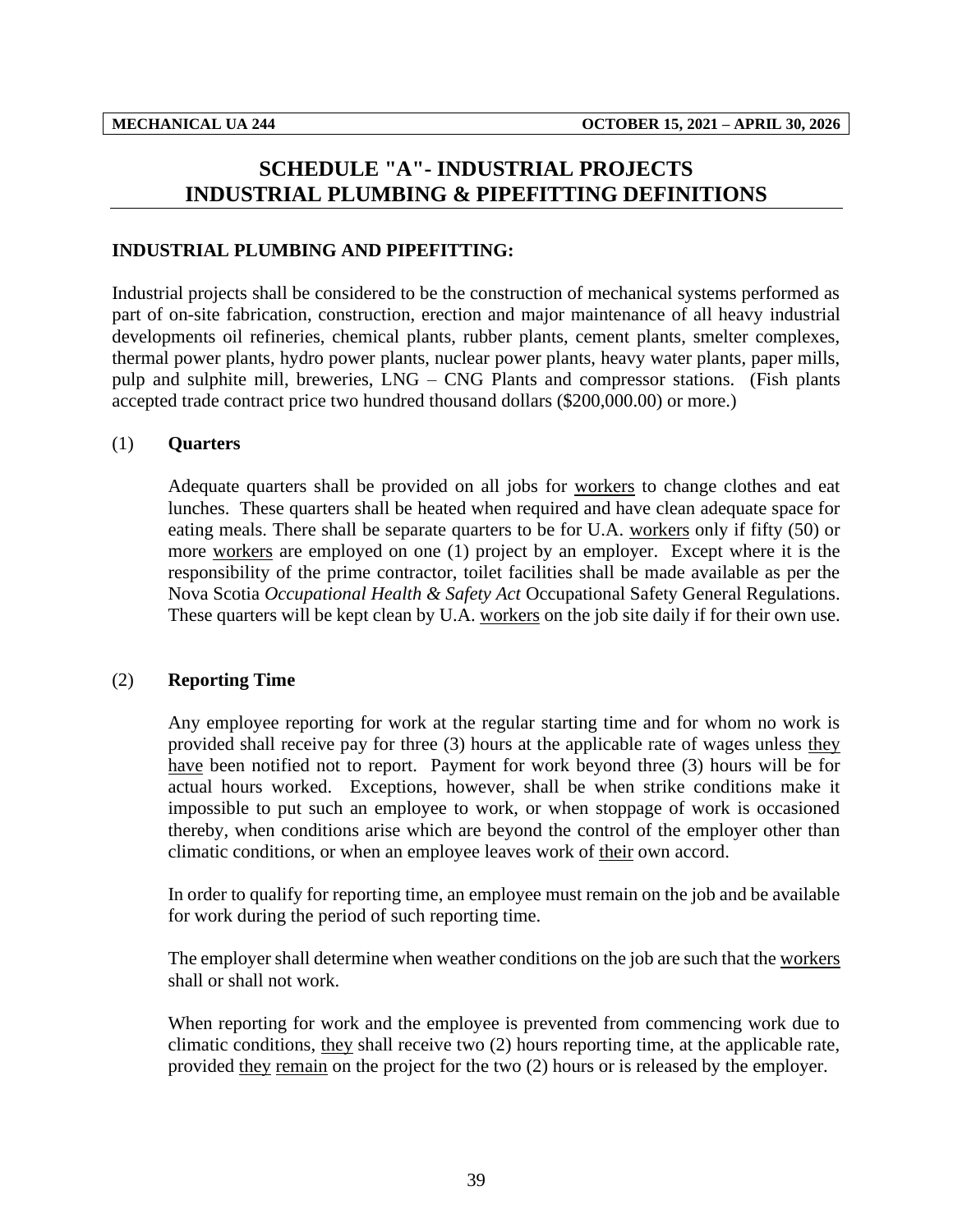#### (3) **Weather Gear**

At the discretion of the employer's job Foreperson, where conditions on a job make it necessary, rain suits and rubber boots will be supplied at no charge to employees. Such wet weather gear to be returned to the stores on termination of the employee in good condition, reasonable wear and tear or accidental damage accepted.

#### (4) **Tools**

Each person shall provide a Twenty Four Foot (24') tape.

#### (5) **Abnormal Conditions**

Employees working under abnormal conditions involving such things as gas, extreme heat, excessive dirt, prefab or installation of fibreglass, and similar physical circumstances which make the work unusually exhausting, distasteful or hazardous, shall be paid five percent (5%) above the hourly rate of pay. The question of whether or not the conditions are abnormal shall be subject to the available grievance and arbitration procedures.

#### (6) **Break Periods**

Where regulations of the owner are restrictive as to location of work breaks, then the employer agrees that the break periods will be extended to suit such job conditions.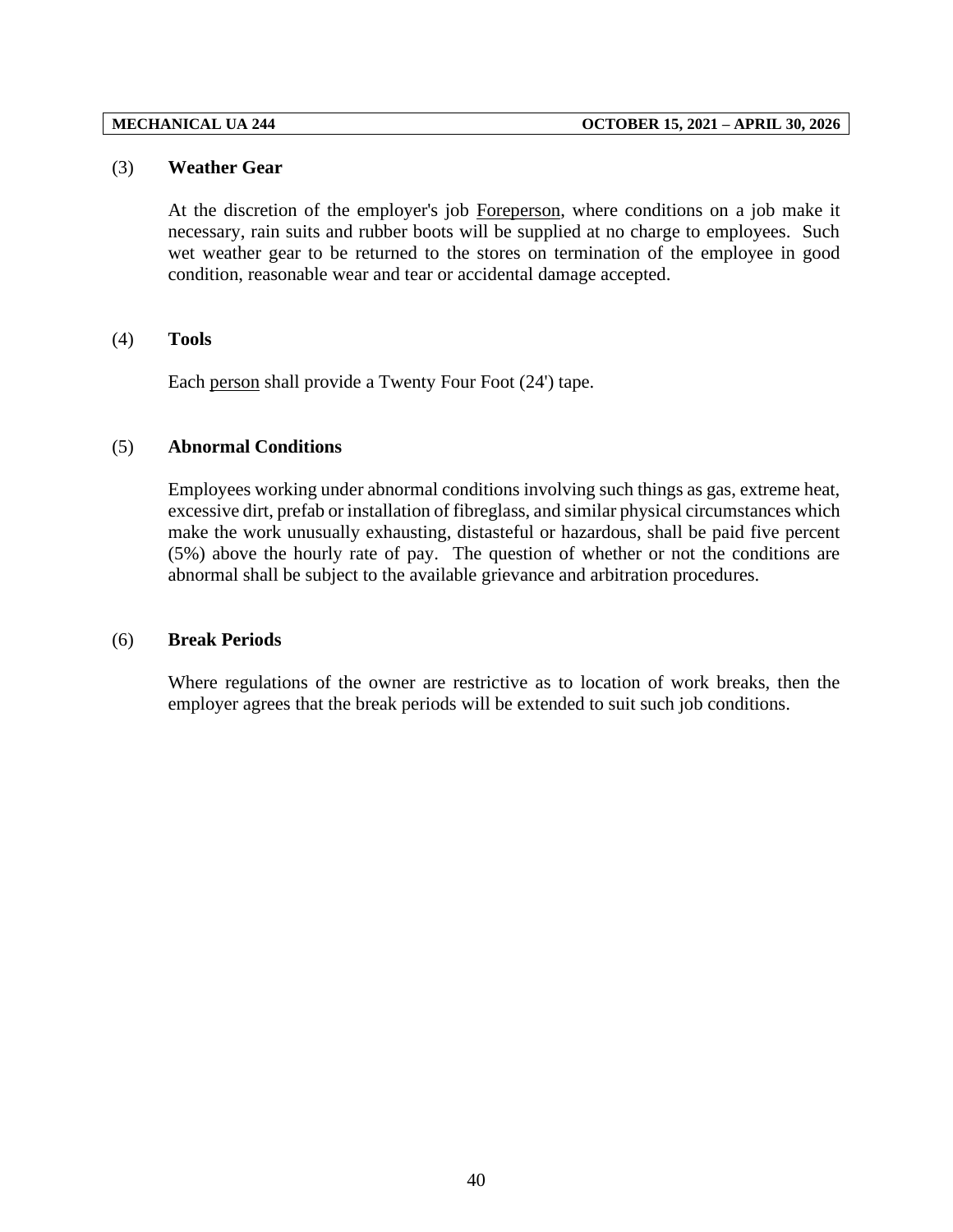#### (7) **Travel & Living Allowance**

(A) Initial and Terminal Travel Time:

When an employee is instructed by the employer to report to a job location which necessitates travelling time, they shall be compensated at their single hourly rate not exceeding eight (8) hours for such travelling time in a twenty-four (24) hour period.

Any employee, after having been instructed by the employer to report for work shall qualify for travelling time one (1) way from the point of origin to the job on the completion of thirty (30) calendar days employment. Welders who have been certified by the Provincial Department of Labour within the previous twelve (12) months and who fail to pass the employer's welding test shall qualify regardless of the thirty (30) day time limit.

An employee, after having been instructed by the employer to report for work shall be entitled to return travel time to the point of origin on the completion of ninety (90) calendar days employment.

An employee shall be entitled to travelling time from the point of origin to the job site and/or return to the point of origin if their employment has been terminated for the following reasons, regardless of duration of employment:

- (A) if they have been laid off;
- (B) if the job has been completed;
- (C) if they have been granted permission by the employer to leave before completion.

If their employment is terminated for just cause or the employee leaves of their own accord before having qualified for travelling time to and/or from the job, they shall not be entitled to receive such travelling time. After qualifying for return travelling time, if the employee voluntarily terminates their employment, they will not be paid travelling time for any subsequent trips to the job except at the employer's discretion.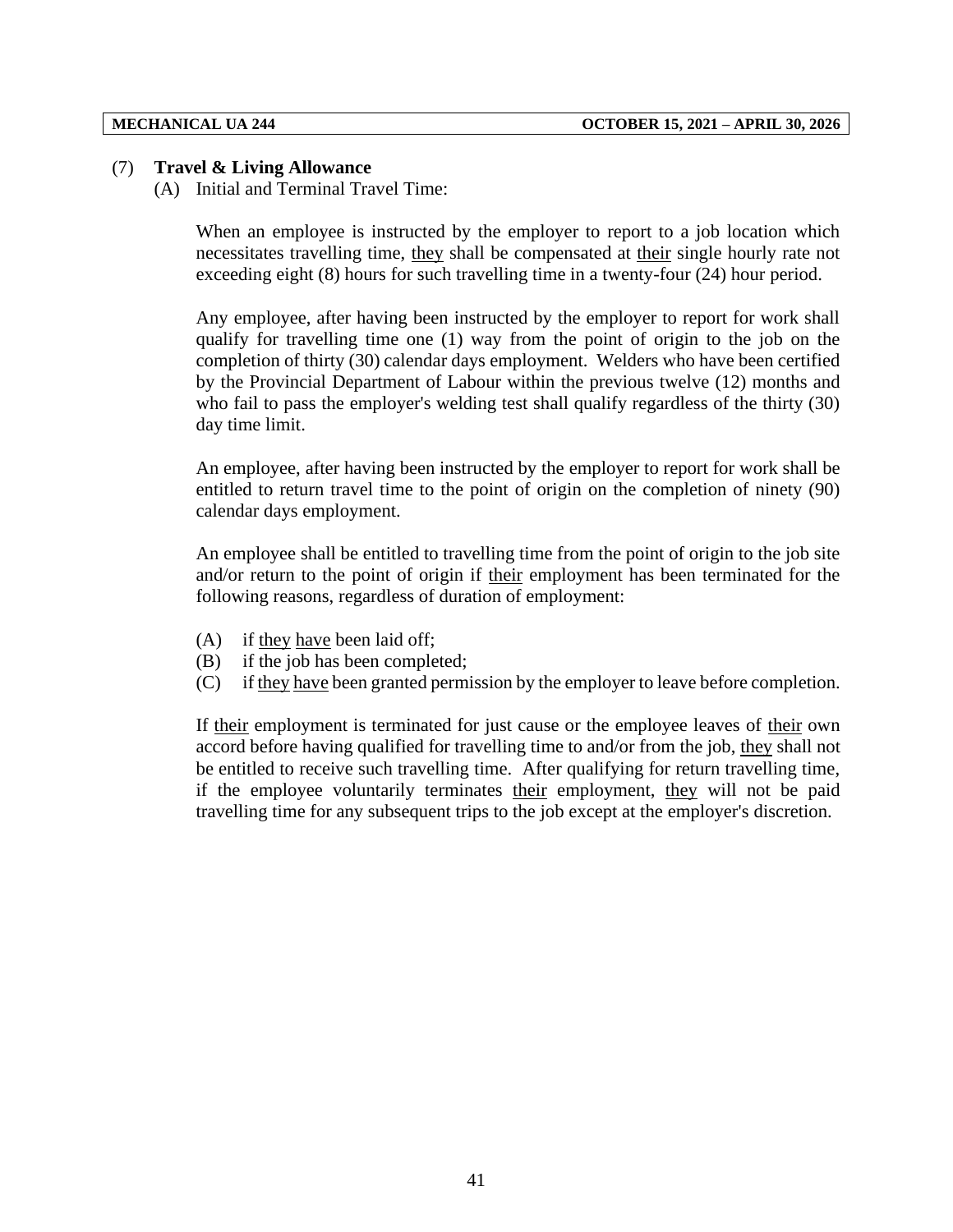(B) For all projects, there shall be a travel free radius of forty (40) kilometers. The center of this radius free zone shall be on a job shack established on the job site.

Travel, room and board allowance will not apply to employees traveling and working within the forty (40) kilometer radius.

Employees whose permanent residence is outside the limit of forty (40) kilometer free zone radius, and who are required to commute daily to the job site shall be paid a Living Allowance as set forth below.

A Living Allowance will be paid for five (5) full days worked or for six (6) full days worked. If an employee works less than an eight (8) hour shift in any one (1) day the employee's Living Allowance shall be pro-rated hourly on the basis of the hours worked by the employee in any one (1) day. (ie. employee works seven (7) hours of eight (8) hours, board allowance, is  $7/8 \times $131.00 = $114.62$  Living Allowance).

| October 15, 2021 | <b>Five Days Worked</b><br><b>Six Days Worked</b> | \$655.00 per week<br>\$917.00 per week |
|------------------|---------------------------------------------------|----------------------------------------|
| May 1, 2022      | Five Days Worked<br><b>Six Days Worked</b>        | \$665.00 per week<br>\$931.00 per week |
| May 1, 2023      | <b>Five Days Worked</b><br><b>Six Days Worked</b> | \$675.00 per week<br>\$945.00 per week |
| May 1, 2024      | <b>Five Days Worked</b><br><b>Six Days Worked</b> | \$685.00 per week<br>\$959.00 per week |
| May 1, 2025      | <b>Five Days Worked</b><br><b>Six Days Worked</b> | \$695.00 per week<br>\$973.00 per week |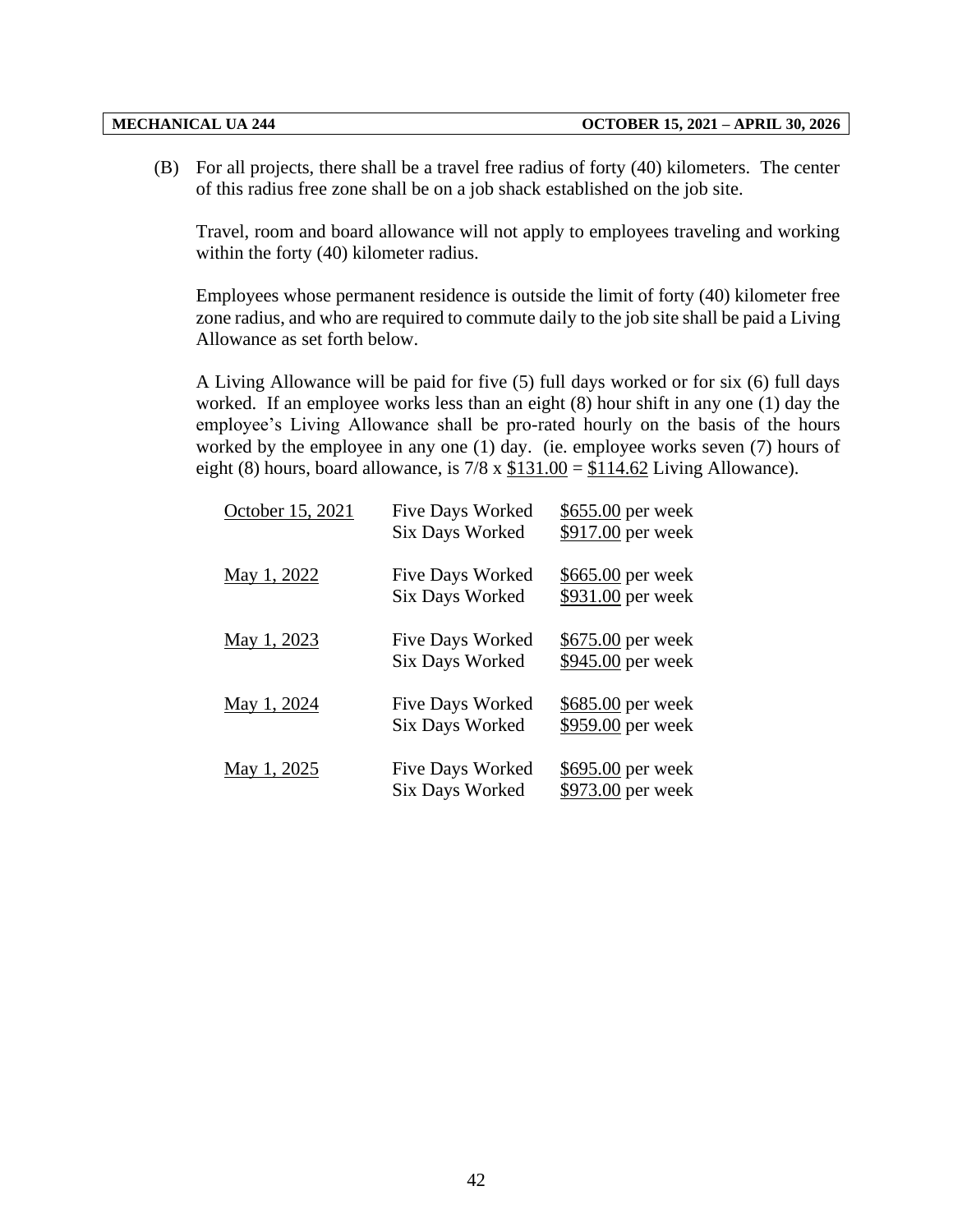## <span id="page-45-0"></span>**SCHEDULE "B" – SUGGESTED LIST OF JOURNEYPERSON TOOLS**

#### **PLUMBING, STEAMFITTING AND PIPEFITTING TOOLS:**

1 - 8" crescent wrench 1 - 14" crescent wrench 1 - 10" pipe wrench 1 - 14" pipe wrench 1 - 18" pipe wrench 1 hack saw 1 Ball Peen hammer #1 1 Ball Peen hammer #2 1 pliers 1 - 9" level 1 - 16' or 5 metre tape measure 1 set streamlined copper pipe cutters to 2" or equivalent 1 Plumb bob 1 keyhole saw

### **ADDITIONAL PLUMBING TOOLS:**

1 basin wrench

### **ADDITIONAL STEAMFITTING AND PIPEFITTING TOOLS:**

- 1 12" crescent wrench
- 1 set assorted Robertson screwdrivers
- 1 set assorted Phillips screwdrivers
- 1 set assorted Allen head wrenches

Tools and equipment supplied by the employer (such as Prestolite kit, Propane kit, etc.) shall be issued to an individual Foreperson or employee who shall sign for them and be financially responsible until returned to the employer and signed card returned to the Foreperson or employee.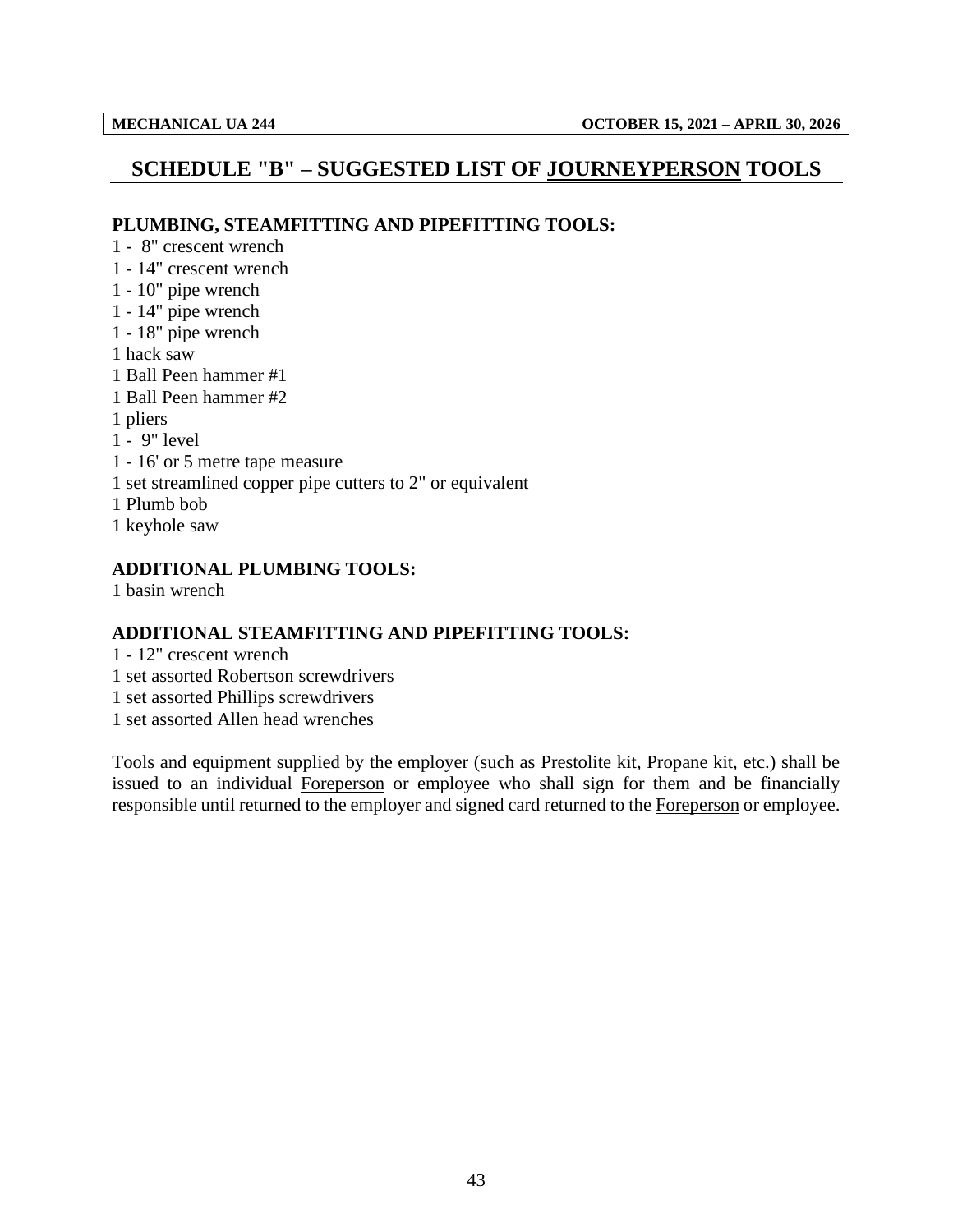## <span id="page-46-0"></span>**U.A. LOCAL 244 – JOB TARGETING RULES & PROCEDURES**

The application and interpretation of these Job Targeting Rules and Procedures shall be at the sole discretion of the Enabling Committee (E.C.). The U.A. Local 244 is the "Union" under these rules and procedures.

1. No Contractor shall be entitled to targeted rates and conditions unless the Contractor makes direct application in writing under these job targeting rules and procedures a minimum of forty-eight (48) hours prior to the tender closing to the Union through the Nova Scotia Construction Labour Relations Association (CLRA) on the attached application form and such request shall be forwarded to the Union.

The Union may, however, in its sole discretion waive the above time limit of forty-eight (48) hours.

- 2. The Union shall advise the CLRA by **email (target@nsclra.ca)** in writing whether it grants or does not grant the targeting application no later than 24 hours before the job closing. The CLRA shall then advise all applicant Contractors when a target request has been granted setting out the terms and conditions applicable to the specific job or project.
- 3. Upon the request of the Union the Contractors who are bidding jobs under this program shall supply the bid price of their bid on the targeted jobs to the Union after the job has been awarded.
- 4. The applicant Contractor shall provide a record of projected employee work hours worked on all targeted jobs to the Union as a means of gathering data regarding the success or failure of this program in maintaining and increasing the unionized sector's share of work.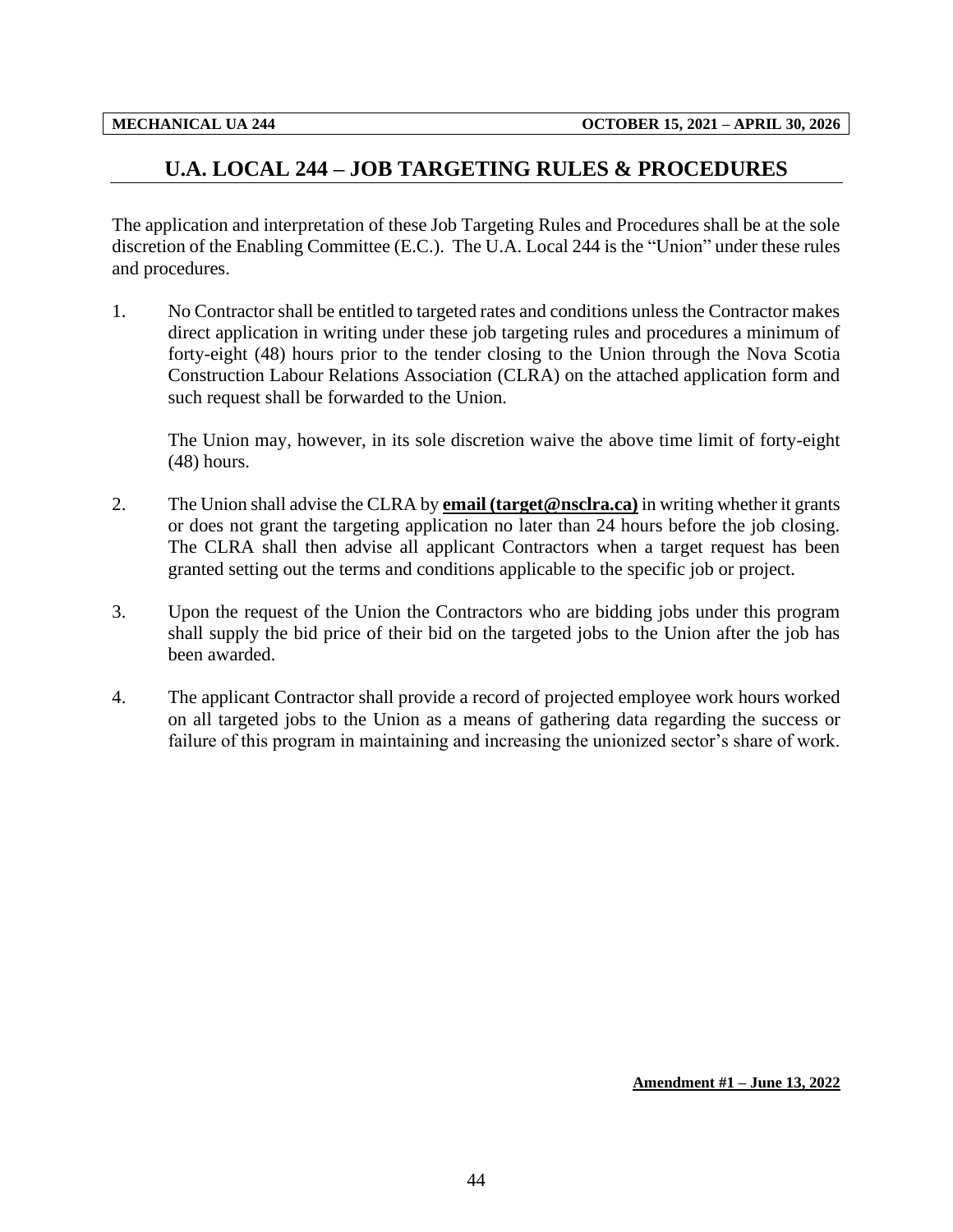<span id="page-47-0"></span>

**MECHANICAL UA 244 OCTOBER 15, 2021 – APRIL 30, 2026**

## **U.A. LOCAL 244 – JOB TARGETING APPLICATION FORM**

| DATE:                                              | <u> 1989 - Johann Stein, mars and de Brasilian (b. 1989)</u>                                                                                                                                                                |                  |                              |                                |                                                      |  |  |  |  |  |
|----------------------------------------------------|-----------------------------------------------------------------------------------------------------------------------------------------------------------------------------------------------------------------------------|------------------|------------------------------|--------------------------------|------------------------------------------------------|--|--|--|--|--|
| TO:                                                | UA Local 244<br>NS Construction Labour Relations Association                                                                                                                                                                | PHONE:<br>PHONE: | 902-386-2551<br>902-468-2283 | <b>EMAIL:</b><br><b>EMAIL:</b> | ualocal244antigonish@outlook.com<br>target@nsclra.ca |  |  |  |  |  |
| FROM:                                              |                                                                                                                                                                                                                             |                  |                              |                                |                                                      |  |  |  |  |  |
| PHONE:                                             |                                                                                                                                                                                                                             |                  |                              |                                |                                                      |  |  |  |  |  |
|                                                    | Please accept this as a request to bid the Project outlined herein, under the terms of the enabling provisions in Article 30<br>of the Local 244 Mechanical Mainland Nova Scotia Agreement currently in force.              |                  |                              |                                |                                                      |  |  |  |  |  |
|                                                    | PROJECT:                                                                                                                                                                                                                    |                  |                              |                                |                                                      |  |  |  |  |  |
| OWNER:                                             | and the control of the control of the control of the control of the control of the control of the control of the                                                                                                            |                  |                              |                                |                                                      |  |  |  |  |  |
|                                                    | LOCATION:                                                                                                                                                                                                                   |                  |                              |                                |                                                      |  |  |  |  |  |
| VALUE:                                             | <u> 1989 - Johann Barn, fransk politik (d. 1989)</u>                                                                                                                                                                        |                  |                              |                                |                                                      |  |  |  |  |  |
|                                                    |                                                                                                                                                                                                                             |                  |                              |                                |                                                      |  |  |  |  |  |
|                                                    | START DATE:                                                                                                                                                                                                                 |                  | <b>COMPLETION DATE:</b>      |                                |                                                      |  |  |  |  |  |
| <b>KNOWN BIDDERS:</b><br><b>UNION</b><br>NON-UNION |                                                                                                                                                                                                                             |                  |                              |                                |                                                      |  |  |  |  |  |
|                                                    |                                                                                                                                                                                                                             |                  |                              |                                |                                                      |  |  |  |  |  |
|                                                    |                                                                                                                                                                                                                             |                  |                              |                                |                                                      |  |  |  |  |  |
|                                                    | In order to be competitive, I, as the Contractor bidding, request the following target rates and conditions:                                                                                                                |                  |                              |                                |                                                      |  |  |  |  |  |
| 1.                                                 | plus the following benefits<br>Hourly Wage Rate                                                                                                                                                                             |                  |                              |                                |                                                      |  |  |  |  |  |
|                                                    | Overtime conditions                                                                                                                                                                                                         |                  |                              |                                |                                                      |  |  |  |  |  |
|                                                    |                                                                                                                                                                                                                             |                  |                              |                                |                                                      |  |  |  |  |  |
| 2.                                                 | Board & Travel                                                                                                                                                                                                              |                  |                              |                                |                                                      |  |  |  |  |  |
| 3.                                                 | <b>Other Relief</b>                                                                                                                                                                                                         |                  |                              |                                |                                                      |  |  |  |  |  |
|                                                    | I UNDERSTAND AND AGREE THAT ALL OTHER TERMS AND CONDITIONS INCLUDING A PAYMENT OF VACATION, BENEFIT, PENSION,<br>TRAINING FUND II A 244 TRAINING FUND AND INDUSTRY IMPROVEMENT FUND II A 244 RUILDING FUND AS WELL AS OTHER |                  |                              |                                |                                                      |  |  |  |  |  |

N.S. TRAINING FUND, U.A. 244 TRAINING FUND AND INDUSTRY IMPROVEMENT FUND, U.A. 244 BUILDING FUND AS WELL AS OTHER TERMS AND CONDITIONS SHALL BE PAID AS PER THE CURRENT COLLECTIVE BARGAINING AGREEMENT, UNLESS OTHERWISE STIPULATED.

COMPANY CONTRACTOR REPRESENTATIVE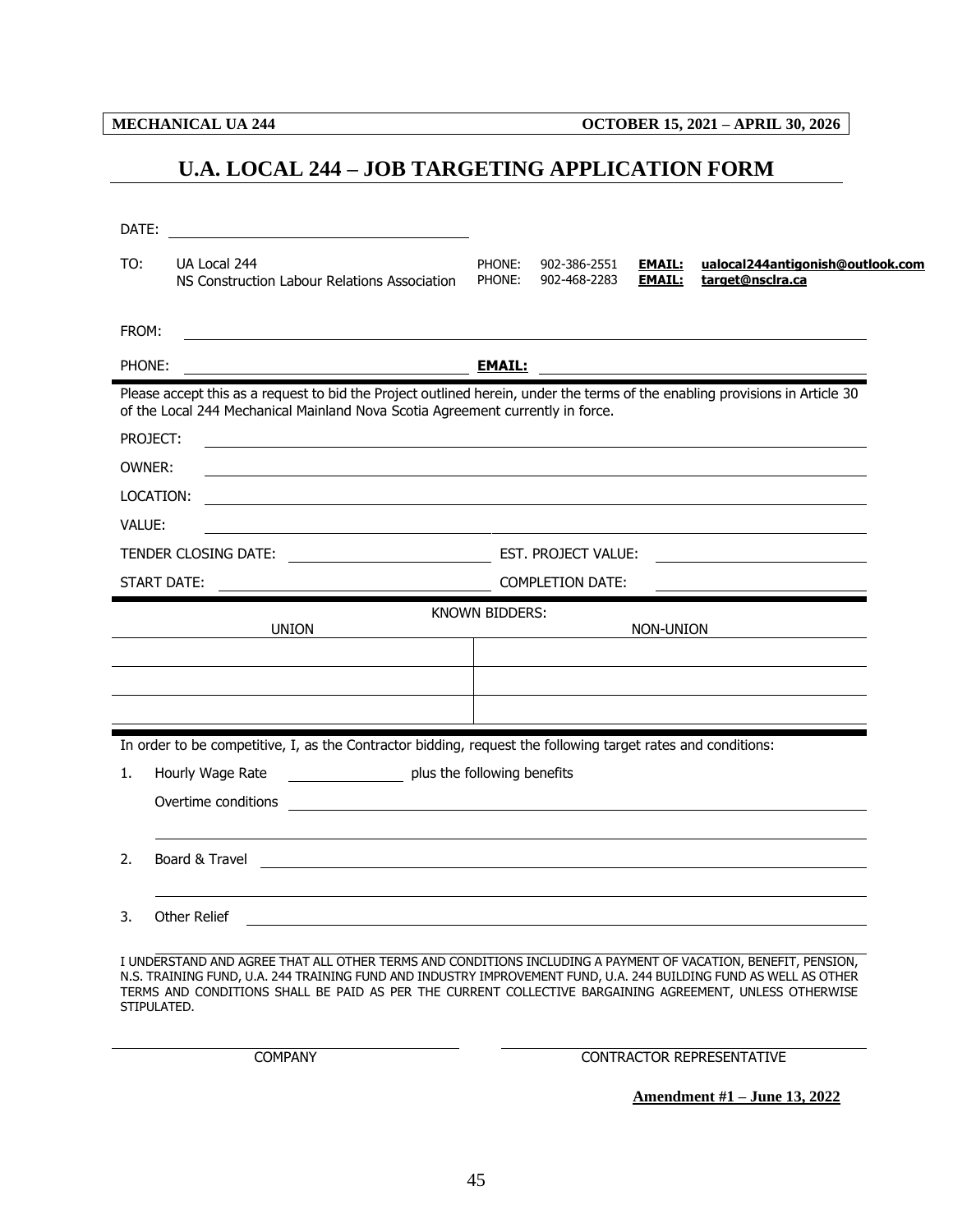### **(UNION LETTERHEAD)**

### **EMAIL FORM - RESPONSE TO JOB TARGETING APPLICATION ARTICLE 30 U.A. LOCAL 244**

Date Application Received: Date of Reply:

To: Nova Scotia Construction Labour Relations Assoc **Email: target@nsclra.ca**

From: U.A. Local Union 244

Project Type & Location:

#### **Job Targeting & Enabling Rates and Conditions:**

| <b>Hourly</b> |    | V & H   Benefit   Pension | NS   | $UA 244$ Union               |     | $IIF$   Welding | <b>Total</b> |
|---------------|----|---------------------------|------|------------------------------|-----|-----------------|--------------|
| Rate          | 9% |                           |      | Training   Training   Check- |     |                 |              |
|               |    |                           | Fund | Fund                         | Off |                 |              |
|               |    |                           |      | мD                           |     |                 |              |

#### **Hours of Work & Other Provisions**

Unless specifically indicated below, all other terms and conditions will be as per the current Collective Mechanical Local 244 Agreement. The above noted target rate is granted under Article 30 for the following applicant contractors.

**Ben Chisholm, Business Manager UA Local 244 St. Andrews**

**Date: Job Target Not Granted**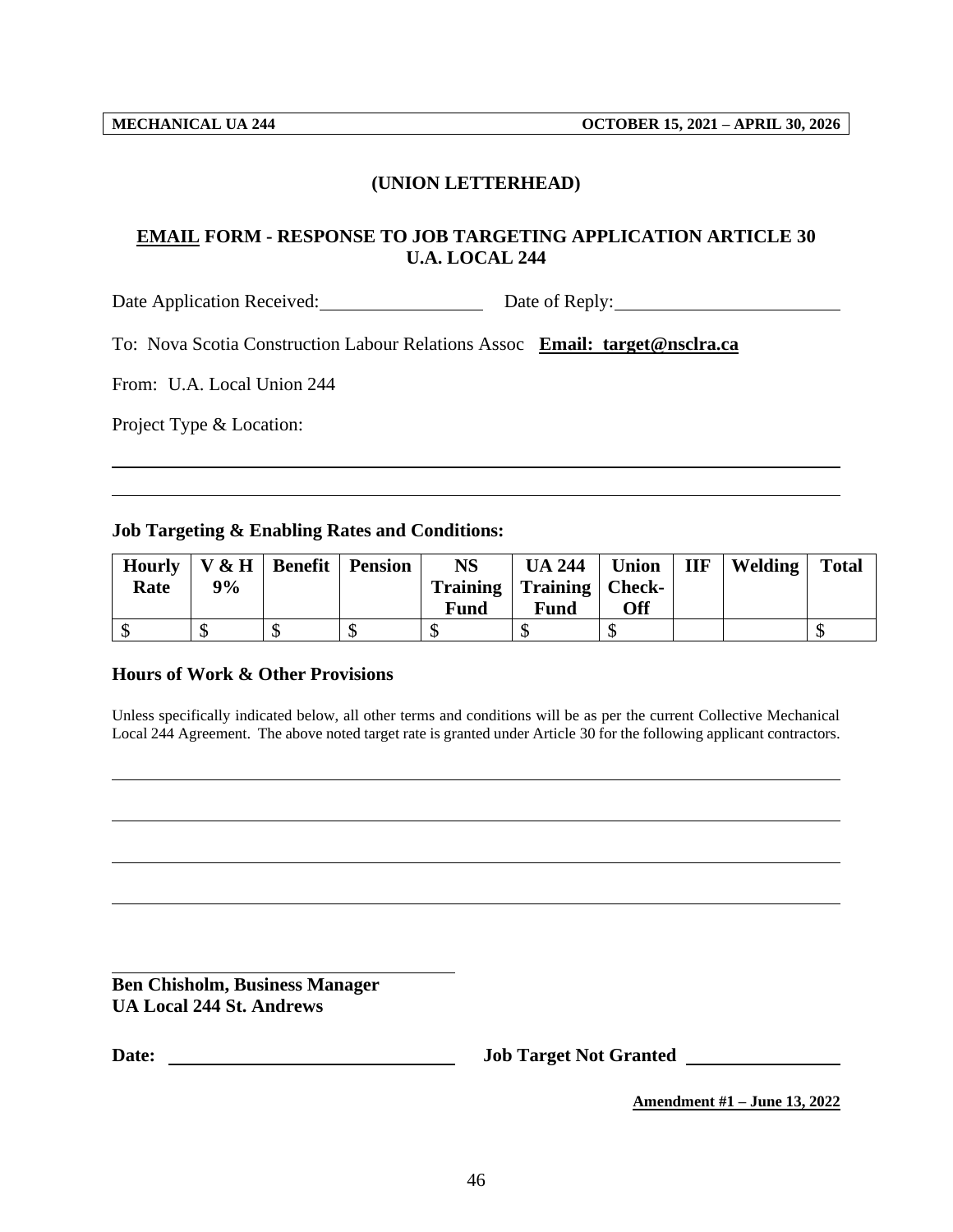## <span id="page-49-0"></span>**MECHANICAL LOCAL 244 TRADE CLASSIFICATION**

- A.B. Mechanical
- Aecon Industrial Construction Services
- Ainsworth Atlantic
- Atlantica Mechanical Contractors Inc.
- Beaulieu Plumbing & Mechanical Inc.
- Black & McDonald Limited
- Bremner's Plumbing & Heating Ltd.
- C.C. MacDonald Limited
- Ed's Plumbing & Heating Ltd.
- Gardner Electric Ltd.
- Himmelman Contractors Limited
- Ian Tate Plumbing & Heating Ltd.
- Moncton Plumbing & Supply Company Limited
- Sunny Corner Enterprises Inc.
- Western Plumbing & Heating Ltd.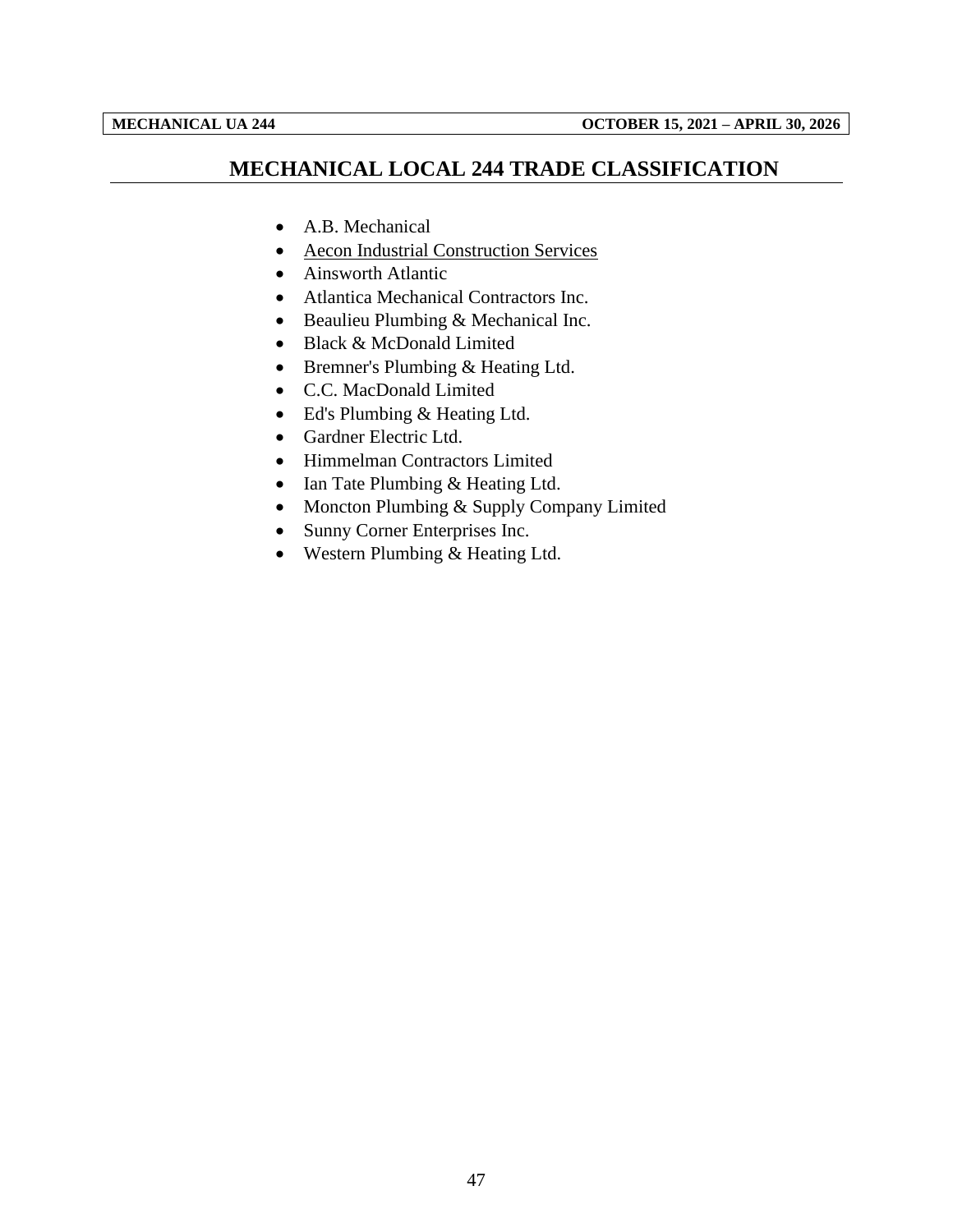## <span id="page-50-0"></span>**APPENDIX II – FINAL CLARIFICATION OF THE NORTH ARBITRATION PANEL**

**NORTH ARBITRATION & MEDIATION SERVICES INC.** GREGORY I. NORTH, Q.C., C.ARB. 6709 Jubilee Road, Halifax, Nova Scotia B3H 2H7

Tel: (902) 429-6262 Fax: (902) 429-0917 E-Mail: gnorth@ns.sympatico.ca

December 13, 2004



**Pink Breen Larkin Attention: Gordon Forsyth** 1583 Hollis Street, 4<sup>th</sup> Floor Halifax, N. S. B3J 2M4

Cox Hanson O'Reilly Matheson Attention: David A. Mombourquette P.O. Box 2380, Central RPO Halifax, N. S. B3J 3E5

Dear Mr. Forsyth and Mr. Mombourquette:

#### Re: UA, Local 244 / Construction Management Bureau Ltd. - Interest **Arbitration**

This is further to the hearings convened on November 29, 2004 by the Interest Arbitration Board to address a request for clarification received from the **Construction Management Bureau Ltd.** 

As you are aware, the Construction Industry Conciliation Board constituted to deal with issues between the Parties issued a Decision on July 28, 2003 along with a further clarification dated March 16, 2004.

We wish to confirm to the Parties the position of the Board. The proper interpretation and application of the language of the new Collective Agreement between the UA Local 244 and the Construction Management Bureau must reflect the interpretation, application and the past practice with respect to the language in the Collective Agreement between the Bureau and UA Local 56.

The Board takes the position, more specifically, that this is the proper approach in interpreting and applying the language of Article 24 which deals with Hiring Rights.

The Bureau had also requested that the Board consider its findings with respect to other matters. These included the language pertaining to "Jobs Being Awarded", the meaning of Article 21 dealing with Union representation on the Finance Committee, and the language of Article 18 dealing with Travelling.

As the Board has indicated to the Parties, we are not prepared to reopen the original Decision to amend our findings on these matters. To do so could well result in all other issues between the Parties being reopened for additional consideration and amendment.

· Arbitration

· Mediation

· Education

· Conciliation